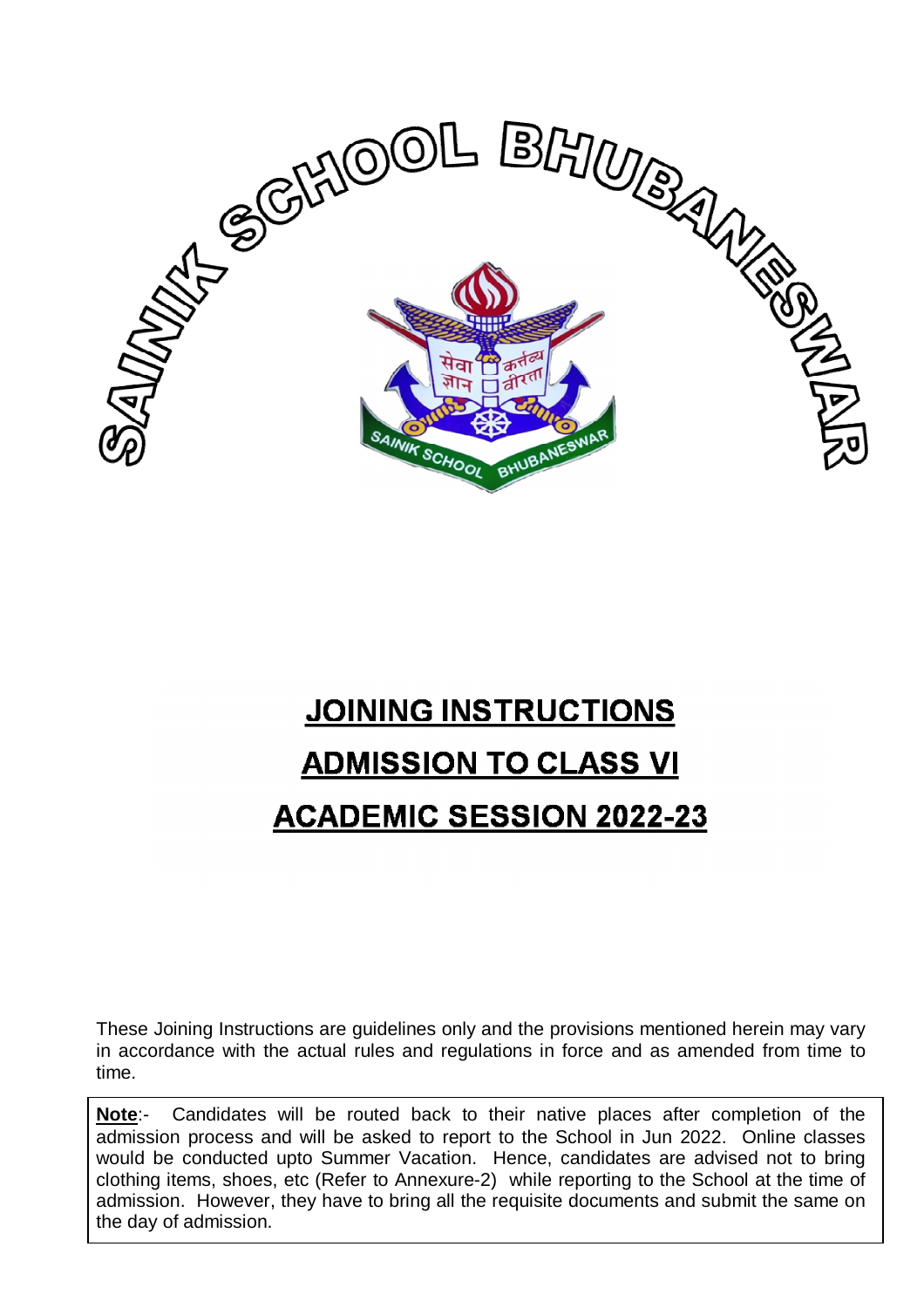



सैनिक स्कूल भूवनेश्वर पोस्ट: सैनिक स्कल, भुवनेश्वर जिल्ला खोर्दा, ओड़िशा, पिल्- 751 005

**Sainik School Bhubaneswar** PO- Sainik School, Bhubaneswar **Distt-Khurda Odisha, PIN 751 005** 

SSB/ORG/311(EE-22) Apr 2022

| Dist ……………………… |  |
|----------------|--|
|                |  |

#### **OFFER OF ADMISSION 2022-23: JOINING INSTRUCTIONS**

Dear Parent/Guardian,

1. Reference AISSEE-2022 final merit list published by the School. **Congratulations***.* Your son/daughter/ward Roll No **………………………..** Name **………………………………** is hereby offered admission to **Class VI** under Category **……………………… (State)** in this residential public School for the academic session 2022-23 subject to payment of the School fees and submission of all documents required for admission.

2. Joining instructions are placed at Appendix for your information and compliance.

3. Parents are required to report to Sainik School Bhubaneswar **on ………………….. (…………….)** at 0900h along with their son/daughter/ward and the requisite documents as mentioned in the Joining Instructions as well as pay the first installment of the School fees **@ `97,935/ (`96,435/ for SC/ST) in the form of Demand Draft in favour of "Principal, Sainik School Bhubaneswar" payable at any nationalized bank at Bhubaneswar**. The fees can also be paid **ONLINE** in the following Current Bank Account of the School through NEFT/RTGS. In case of payment of fee online, the parents are required to send a copy of Receipt / Unique Transaction Reference (UTR) Number to the email of the School before the date of admission. **The admission offered is provisional and will be confirmed subject to submission of requisite documents, verifications of the same for correctness and medical fitness of the candidate**:-

| PRINCIPAL SAINIK SCHOOL BHUBANESWAR |                              |  |
|-------------------------------------|------------------------------|--|
| CURRENT A/C NO : 39015049566        |                              |  |
| <b>BANK NAME</b>                    | : STATE BANK OF INDIA        |  |
| <b>BRANCH</b>                       | : MANCHESWAR IE, BHUBANESWAR |  |
| <b>IFSC CODE</b>                    | : SBIN0007376                |  |

4. **Concealing of monthly income:** The monthly income from all sources shown by the parents/guardian in the income certificate is subject to verification from the Government after admission. **Concealing of any information about your income (both the parents i.e. father & mother) will be viewed seriously and the candidature of the student concerned is liable to be rejected at any time.** Further suitable legal action will also be initiated against the offenders.

5. **School Fees:** Parent's share of school fees together with other items of fees and additional charges (**Annexure-1)** be made through Bank Demand Draft drawn in favour of **Principal, Sainik School, Bhubaneswar** payable at any nationalized banks at **Bhubaneswar**. Also some cash be brought for payment in case your bank draft falls short. However, all fees either Draft or Cash will have to be deposited by you in the bank account only.

-2-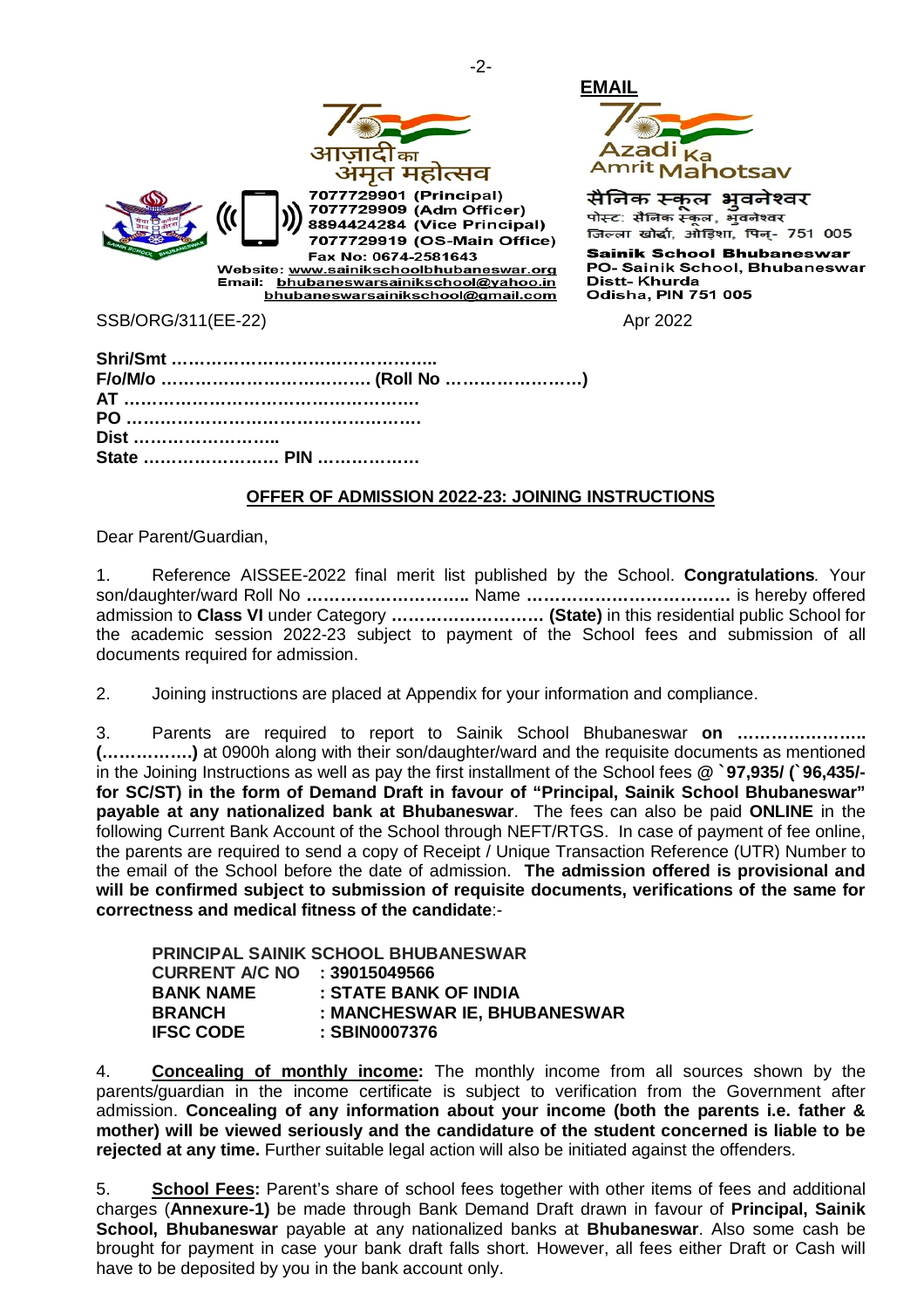#### 6. **Kindly note that:-**

(a) Incomplete documentation will debar admission of your son/daughter. **Transfer Certificate in original (duly countersigned by the Inspector of Schools/District Education Officer or concerned Controlling Officer) in respect of the candidates who are studying or last attended a recognized school is essential. In its absence, admission will not be entertained. The candidates who have not attended any recognized school are required to submit the Date of Birth Certificate in original issued by the concerned District/State Authorities. In its absence, admission will not be given to such candidates.** 

(b) In case, you fail to deposit the School fee and admit your son/daughter by the due date, the offer will stand cancelled.

(c) Candidates must book-in on the date of admission along with the prescribed clothing listed at **Annexure-2.**

(d) The Ward Boy will ensure that on the day of hostel admission, if any candidate is found suffering from any ailment or infectious/ contagious diseases will be sent to SMO/Nursing Assistant for medical checkup and will be booked out on medical leave with the parents on the same day.

(e) Please bring along **06 passport size latest / recent color photographs** of the student (taken in white/light colored shirt) for school records. Also, please bring a **post card size group photograph of your family**. Please don't bring morphed or edited photographs

(f) Please obtain a certificate from Competent Medical Authority certifying that your ward has been inoculated/vaccinated against all infectious/contagious diseases.

(g) Please observe all available arrangements/facilities in the school before admitting your ward and be satisfied. Complaints will not be entertained at a later stage.

(h) Date of Birth Certificate, Domicile Certificate, Income Certificate, AADHAAR Certificate, Income Affidavit & other documents should be correct in all respect and checked thoroughly before submission.

(j) Do not submit any false documents or give any false or incorrect information deliberately to secure benefits from various sources such as State/Ministry of Defence Scholarships. Submission of forged/false documents would lead to cancellation of the candidate's candidature and legal action.

#### (k) **DO NOT TRANSACT MONEY WITH ANY ONE EXCEPT THE SCHOOL DUES, WHICH ARE TO BE DEPOSITED AT STATE BANK OF INDIA, MANCHESWAR i.e, BHUBANESWAR BRANCH LOCATED OUTSIDE SAINIK SCHOOL CAMPUS AGAINST A PROPER RECEIPT.**

7. It must be carefully noted that the **admission will be denied/rejected** at any stage, in case it is found that the **candidate/parent/guardian adopted any unfair means for seeking admission to Sainik School or his/her state of domicile/DoB/Category etc. are not matching with the records held with the School**. Parents/Legal Guardians are requested to return the attached acknowledgement slip duly signed immediately on receipt of this letter.

Yours sincerely,

(S Dominic Rayan) Gp Capt Principal

**Encls**: Joining Instructions & Annexures.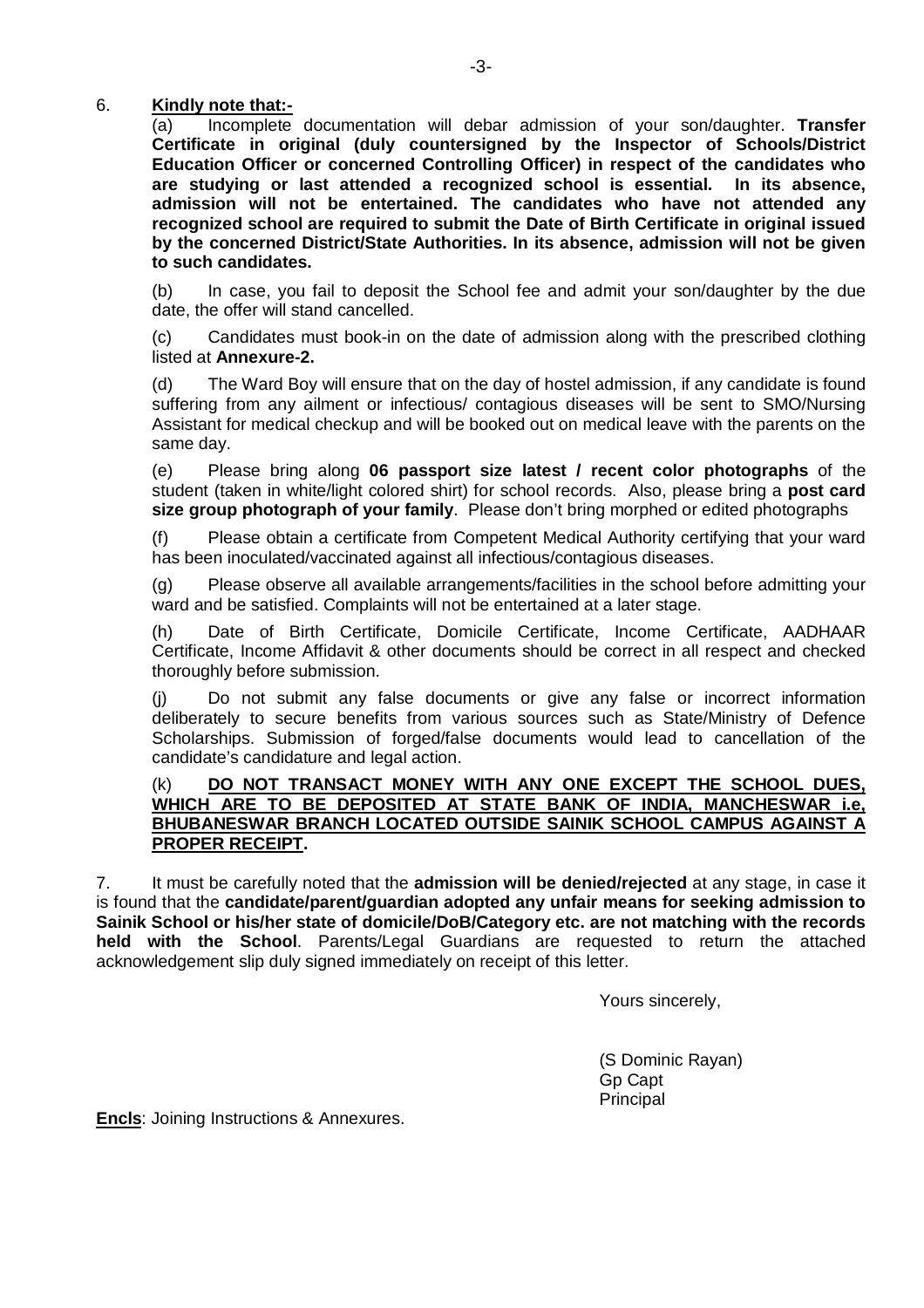#### -4- **LETTER OF ACKNOWLEDGEMENT**

#### **(EMAIL: bhubaneswarsainikschool@gmail.com)**

| (In block letters)                                                                                             | Roll No: ______________________                                                                                                                                                                                                                                                                               |
|----------------------------------------------------------------------------------------------------------------|---------------------------------------------------------------------------------------------------------------------------------------------------------------------------------------------------------------------------------------------------------------------------------------------------------------|
|                                                                                                                | Category _____________________                                                                                                                                                                                                                                                                                |
| Address:                                                                                                       |                                                                                                                                                                                                                                                                                                               |
| Mobile No: __________________________                                                                          | WhatsApp Mobile No: _________________________                                                                                                                                                                                                                                                                 |
| To,<br>The Principal<br>Sainik School Bhubaneswar<br><b>PO Sainik School</b><br>Dist Khurda<br>Odisha 751 005. | My son / daughter will study (Please strikethrough whatever is not<br>applicable. If a candidate opts for Odia Higher then he can opt for<br>Hindi Lower. Similarly, candidate opting for Odia Lower will be<br>required to study Hindi Higher)<br>Odia Higher or Odia Lower &<br>Hindi Higher or Hindi Lower |

#### **JOINING INSTRUCTIONS FOR NEW ADMISSIONS TO CLASS VI: SESSION 2022-23**

Sir,

1. I have the honour to acknowledge the receipt of your School letter/joining instructions No SSB/ORG/311 (EE-22) dated Apr 2022 offering admission to my son/daughter/ward in your esteemed School for the academic session 2022-23.

2. I hereby confirm that I am interested in admitting my son/daughter/ward Roll No \_\_\_\_\_\_\_\_\_\_\_\_\_\_, Master/Miss \_\_\_\_\_\_\_\_\_\_\_\_\_\_\_\_\_\_\_\_\_\_\_\_\_\_\_\_\_\_\_\_ in your School. As required, I have deposited first instalment of `90,000/- (Rupees Ninety Thousand only) in the **STATE BANK OF INDIA A/C No 39015049566** of Sainik School Bhubaneswar vide UTR No on \_\_\_\_\_\_\_\_\_\_ through NEFT/RTGS. A copy of receipt issued by \_\_\_\_\_\_\_\_\_\_\_\_\_\_\_\_\_\_\_\_\_\_\_\_\_\_ is attached for your reference. **OR** I shall pay the School fee in the form of Bank Draft on the date of

admission of my son/daughter/ward.

3. I understand that my son's/daughter's/ward's admission will be subject to submission of all requisite documents as well as their correctness and my son's/daughter's/ward's medical fitness as on the date of admission.

Yours faithfully,

**Encl**: Copy of the Bank Receipt.

Place:

Date:

\_\_\_\_\_\_\_\_\_\_\_\_\_\_\_\_\_\_\_\_\_\_\_\_\_\_\_\_\_\_\_\_\_\_\_\_\_\_\_\_\_\_\_\_\_\_\_\_\_\_\_\_\_\_\_\_\_\_\_\_\_\_\_\_\_\_\_\_\_\_\_\_\_\_\_\_\_\_\_\_\_\_\_\_\_\_\_\_\_\_ **Note**:- Send the original of the acknowledgement to the Principal, Sainik School Bhubaneswar on receipt of the Joining Instructions and after payment of School fees.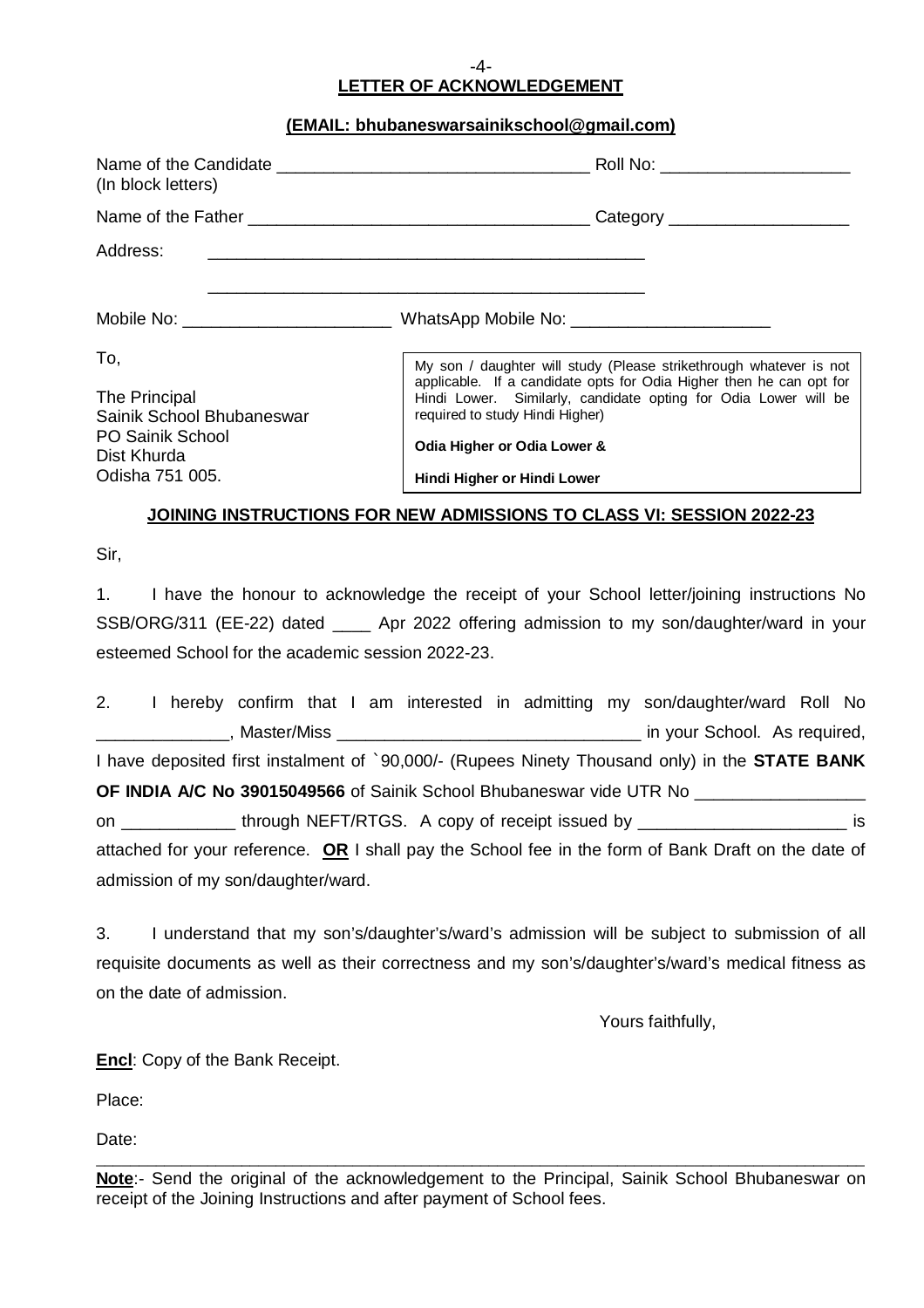#### **JOINING INSTRUCTIONS FOR ADMISSION OF STUDENTS FOR THE SESSION 2022-23**

1. These instructions are issued for guidance of the parents whose son/daughter/ward has been selected for admission for the academic session 2022-23.

2. The following **documents in original are required to be submitted at the time of admission** duly authenticated under the seal & signature of the Competent Authority or duly signed by the father (mother in case father is not alive) as applicable as stated against each. Certified Photocopy/carbon copies of such documents are not acceptable.

### **DATE OF BIRTH CERTIFICATE**

(a) TC issued by any recognized school where the candidate is studying or last attended. This must reflect his/her date of birth. The transfer certificate should be on the prescribed form and must bear the official seal/stamp of the Institution and signature of the Principal/ Headmaster of the school and **duly countersigned by the District Education Officer in case of State Govt recognized School. Affiliation status of the CBSE affiliated Schools will be verified online by the Sainik School. No admission will be granted in the absence of a valid Transfer Certificate.**

(b) In case of the candidates who have not attended any recognized schools (applicable only for Class VI candidates), an extract from the Register of births maintained by the Municipality/Corporation is to be furnished.

(c) In case of serving Defence Personnel and Ex-servicemen, in addition to the documents stated in Para 2(a) & 2(b) above, the date of birth of the candidate as per DO Part-II (Army)/POR (IAF)/Service Document (IN 271 Revised) (IN) as the case may be must be obtained from the unit presently serving or the Record Office, as the case may be and submitted. Children of Defence category will not be admitted in the absence of such certificate.

### 3. **DOMICILE (NATIVITY/PERMANENT RESIDENCE) CERTIFICATE OF PARENTS OF THE CANDIDATES AS PER GOVT. OF ODISHA HOME DEPARTMENT RESOLUTION**

(a) The parent is to submit an affidavit on non-judicial stamp paper in the court of competent Magistrate as per **Annexure-3**.

(b) Certificate from the Revenue Authority of Parent's home Tehsil/Sub Division (not below the rank of Tehsildar) as per **Annexure-3A**.

4. **INCOME CERTIFICATE**: Income Certificate in original should be obtained from the competent Revenue Authority of the parents home Tehsil/ Sub Division as per the State Govt. rules. **Annexure-4**.

5. **SCHOLARSHIP AGREEMENT FOR ODISHA GOVERNMENT SCHOLARSHIP (ANNEXURE-5):** This agreement is applicable for those students who are eligible for Odisha Government Scholarship. This agreement is required to be executed on **non-judicial stamp paper of `20/-** to be purchased by the parent/guardian (guarantor) from the authorized stamp vendor. The instructions given in **Annexure-5** are to be carefully noted and complied with. All pages of agreement are to be signed by the (1) Student (2) Parent/Legal Guardian (guarantor) (3) Surety No. 1 (4) Surety No. 2 and the witnesses (must be responsible persons). Permanent home addresses of the witnesses are to be recorded on the concluding page of the agreement.

6. **BOND OF AGREEMENT FOR THOSE WHO ARE IN RECEIPT OF FINANCIAL ASSISTANCE FROM GOVERNMENT:** This agreement on the **Non-Judicial stamped paper of `100/-** as per **Annexure-6** is to be executed by all the parents.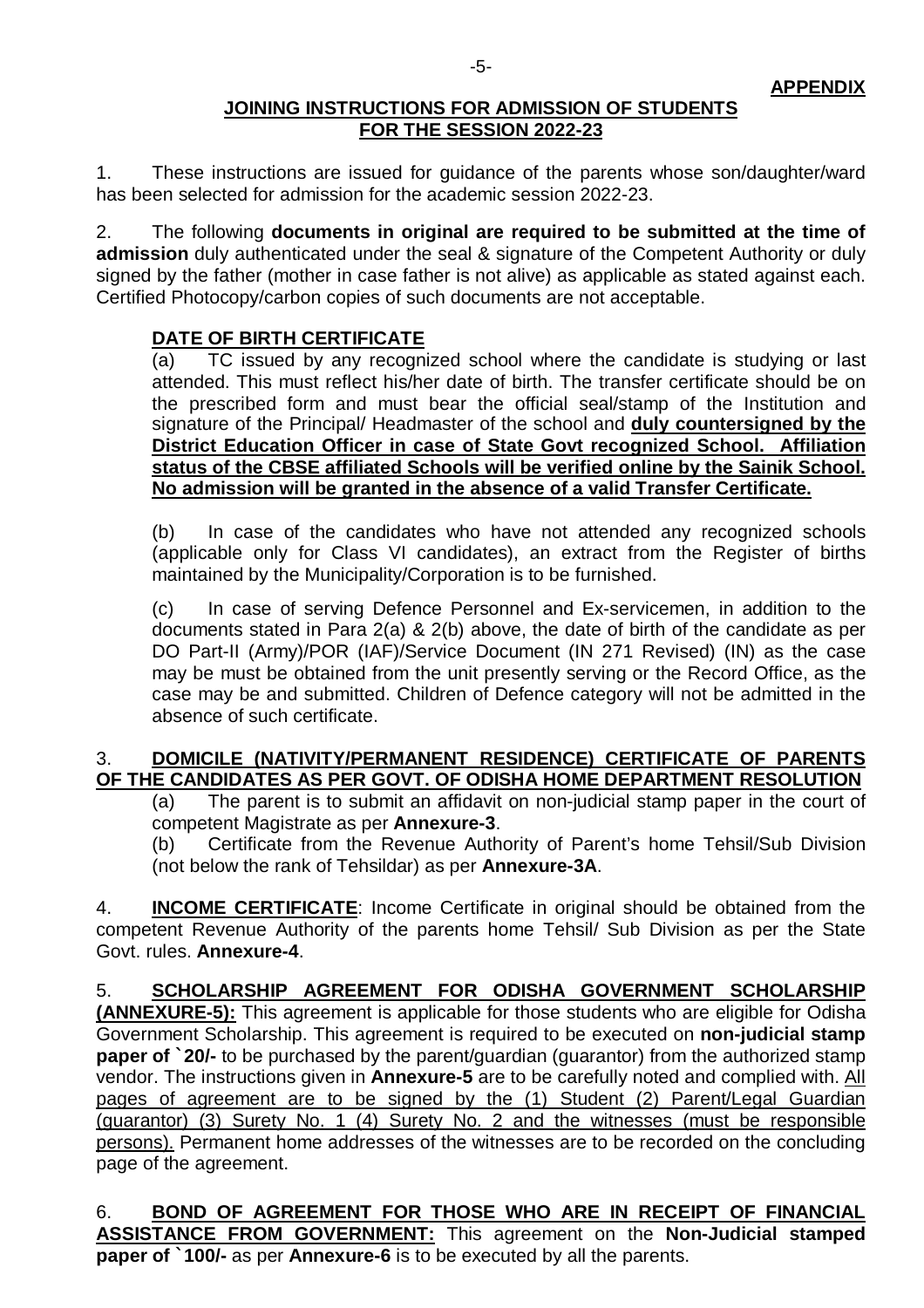### 7. **SERVICE AND SALARY CERTIFICATE FOR THE MONTH OF MAR 2022 FROM THE PRESENT EMPLOYER (ANNEXURE-7):**

(a) This certificate will be submitted by parents or father/mother or legal guardian, if serving under the Central Govt/State Govt/Autonomous Bodies/Public/Private undertakings (**Annexure-7**).

(b) Parents/Legal Guardian who are carrying out private business are to submit a certificate from the respective Income Tax authorities that they are not assessed under Income Tax **2022-23**. Previous year income tax payment certificate to be furnished.

8. **SC/ST/OBC (NON CREAMY LAYER- CENTRAL LIST) CERTIFICATE**: SC/ST/OBC (Non Creamy Layer - Central List) candidates are to submit original Caste Certificate in the name of father/mother or legal guardian as applicable. The parents serving in State/Central Govt organizations are required to submit Caste Certificate from their employer as per the Service Documents in addition to the SC/ST/OBC certificates issued by the Sub Divisional/District Administration.

### 9. **DEFENCE SERVICE CERTIFICATE (IF PARENTS ARE SERVING OR SERVED IN THE DEFENCE FORCES OF THE COUNTRY):**

(a) A certified true copy of the Armed Forces Discharge Certificate will be submitted by Ex-servicemen at the time of admission if not already done. In addition, the original Discharge Certificate will be required for inspection and verification at the time of admission which will be returned after verification. They are also required to submit a photocopy of Ex-Serviceman Identity Card issued by Zilla Sainik Welfare Officer/Record Office/Unit.

(b) Parents/Guardian already in Defence Services will submit a Service and Salary Certificates, showing service particulars and details of Pay and Allowances drawn under the seal and signature of their Commanding Officer.

(c) Extract of service documents/ DO Part-II (Army)/POR (IAF)/Service Document (IN 271 Revised) (IN) where in the name and Date of Birth of the child is entered **must be submitted**.

10. **INOCULATION & HEALTH CERTIFICATE (ANNEXURE-8):** Inoculation and vaccination certificates will be submitted from the competent Health Officer / Officer In-charge of the Public Health Centre as per **Annexure-8** at the time of admission. Blood Group and Haemoglobin estimation is to be indicated in the Health Certificate.

11. **UNDERTAKING BY THE PARENTS ON INCREASE OF FEES/INTER SCHOOL TRANSFER (ANNEXURE-9) & WITHDRAWAL / REFUND OF SCHOLARSHIP (ANNEXURE-10):** Parents are required to submit these undertakings at the time of admission as per Annexures-9 & 10.

### 12. **AFFIDAVIT BY PARENTS (ANNEXURE-11) AND UNDERTAKING BY THE CADET (ANNEXURE-12) ON RAGGING:**

(a) Parents are required to submit an affidavit on non-judicial stamp paper (`20/-) as per **Annexure-11.**

(b) Undertaking on plain paper signed by the cadet (candidate) and countersigned by the parent (father/mother or legal guardian of the candidate as the case may be) as per **Annexure-12** is also required to be submitted.

#### 13. **INDEMNITY CERTIFICATE, ADDRESS PARTICULARS, UNDERTAKING FOR NOT POSSESSING FORBIDDEN ITEMS, REQUEST FOR LIBERTY/OUTPASS, MOVABLE/IMMOVABLE PROPERTIES, FAMILY DETAILS, DECLARATION FOR CORRECTNESS OF THE DOCUMENTS AND UNDERTAKING**. Parents and cadets are required to submit Indemnity Certificate, Address Particulars, Undertaking, Request for Liberty/Out pass, Declarations for Movable/Immovable Properties, Family Details and correctness of the documents at the time of admission as per Annexures 13, 14, 15, 16, 17, 18 & 19 respectively.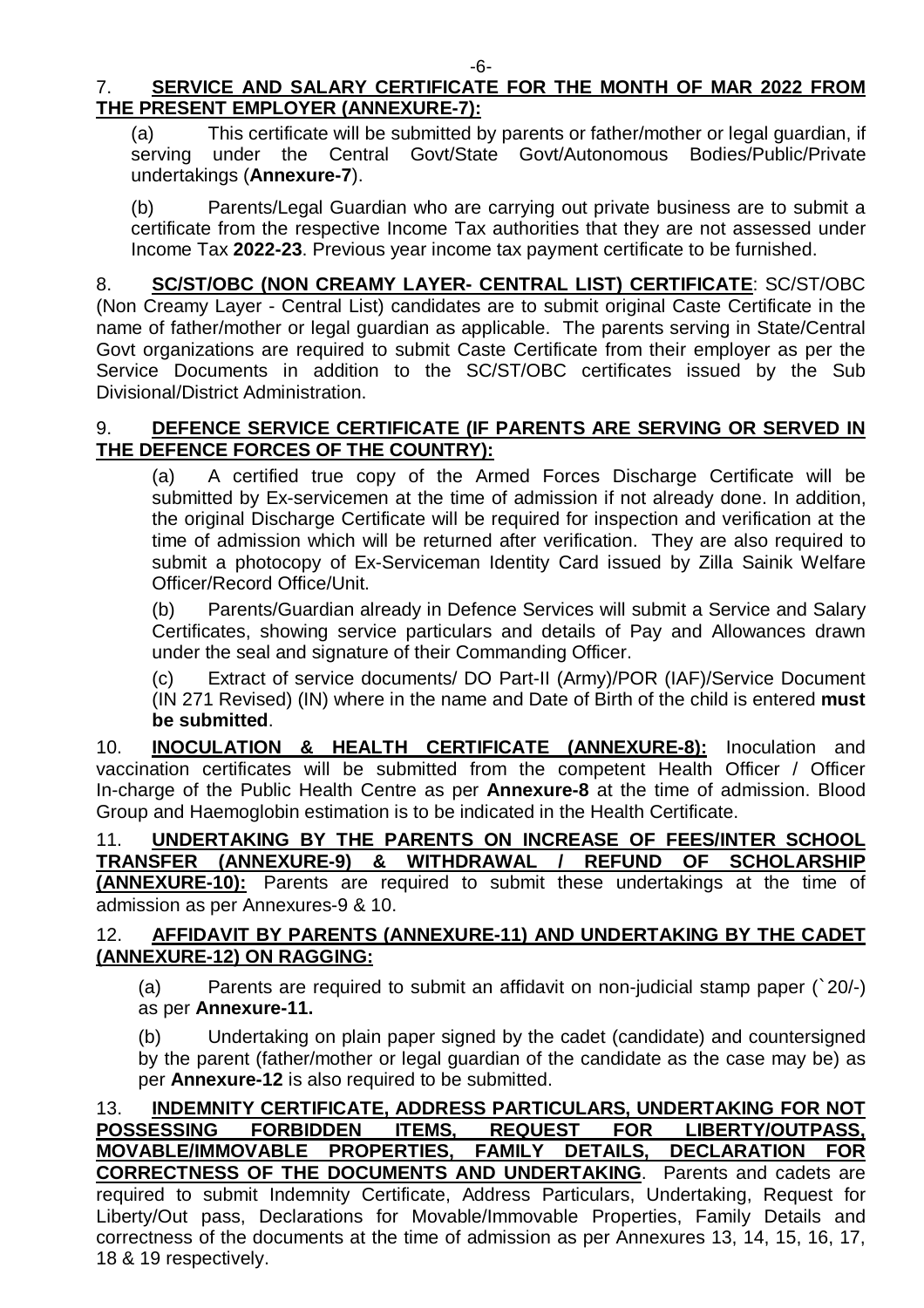#### **FEES & OTHER CHARGES FOR NEW ADMISSION FOR THE YEAR 2022-23**

| <b>Particulars</b>                |                       | <b>Class-VI (New Admission)</b> |  |  |  |
|-----------------------------------|-----------------------|---------------------------------|--|--|--|
|                                   | (GEN / OBC-NCL / DEF) | (SC / ST)                       |  |  |  |
| <b>Tuition Fees</b>               | 87,846                | $\degree$ 87,846                |  |  |  |
| Clothing                          | $^{\degree}1,500$     | $\degree$ 1,500                 |  |  |  |
| <b>Diet Charges</b>               | $\hat{ }$ 38,350      | $\degree$ 38,350                |  |  |  |
| <b>Pocket Money</b>               | $^{\degree}1,500$     | 1,500                           |  |  |  |
| <b>Incidental Charges</b>         | $\degree$ 1,500       | 1,500                           |  |  |  |
| <b>Caution Money (Refundable)</b> | $\hat{ }$ 3,000       | $^{\degree}1,500$               |  |  |  |
| <b>Misc Charges</b>               | $^{\circ}8,062$       | 8,062                           |  |  |  |
| <b>Total</b>                      | 1,41,758              | 1,40,258                        |  |  |  |

#### **Breakup of Misc Charges**

| <b>Particulars</b>                  | <b>Class-VI (New Admission)</b> |                    |  |  |
|-------------------------------------|---------------------------------|--------------------|--|--|
|                                     | (GEN / OBC-NCL / DEF)           | (SC / ST)          |  |  |
| <b>Stationery Charges</b>           | $\degree$ 1,700                 | $\degree$ 1,700    |  |  |
| <b>Text Book</b>                    | $^{\degree}1,537$               | $^{\degree}1,537$  |  |  |
| <b>Smart Classroom</b>              | $\degree$ 1,500                 | $\degree$ 1,500    |  |  |
| <b>Medi Claim</b>                   | $\degree$ 325                   | $\degree$ 325      |  |  |
| <b>Extra Clothing</b>               | $\degree$ 2,500                 | $\degree$ 2,500    |  |  |
| <b>Swimming</b>                     | 500                             | 500                |  |  |
| <b>Total</b>                        | $\degree$ 8,062                 | $\hat{8,062}$      |  |  |
| If Fee paid in One Instalment:-     |                                 |                    |  |  |
| <b>Particulars</b>                  | VI (GEN / OBC-NCL / DEF)        | VI (SC / ST)       |  |  |
| To be paid at the time of admission | $\degree$ 1,41,758              | $\degree$ 1,40,258 |  |  |
| If Fee paid in Two Instalment:-     |                                 |                    |  |  |
| To be paid at the time of admission | $\degree$ 97,935                | 96,435             |  |  |

### To be paid before 15 Oct 22 **\cdot** \ \ \ \ \ \ \ \ \ \ \ \ \ \ 44,023 \ \ \ \ \ \ \ \ 44,023

#### **NOTE**:

(i) Parents are to note that they will have to pay Full Fee as mentioned above irrespective of their income status and Scholarship, if any, received based on their income duly verified will be adjusted for the next year.

(ii) Late payment charges will be imposed on late payment of half yearly fee/dues by due date  $@$  `5/- per day from the last date given.

(iii) Fee/dues are accepted in the form of Demand Draft of any Nationalized Banks drawn in favour of "**PRINCIPAL, SAINIK SCHOOL BHUBANESWAR**" payable at **BHUBANESWAR** only at the time of admission. **After admission, fee will be accepted only through E-Shiksa ONLINE gateway wef Oct 2022 onwards.** 

(iv) In case the parent wants to withdraw his son on any account he must give a notice of withdrawal in writing to the Principal, at least two months before the commencement of the next term i.e. on or before 31 Jan of the same year. Failure to give this notice will entail forfeiture of caution money. Once opted for withdrawal no permission will be granted for rejoining.

(v) If a child withdrawn by the parent voluntarily at any time during the term, the fee will be charged up to the end of that academic session.

(vi) **School Fees will be increased by 10% every year as per the standing directives of Board of Governors, Sainik Schools Society, Ministry of Defence. Diet and Misc. charges will be recovered from Cadets as per actual.**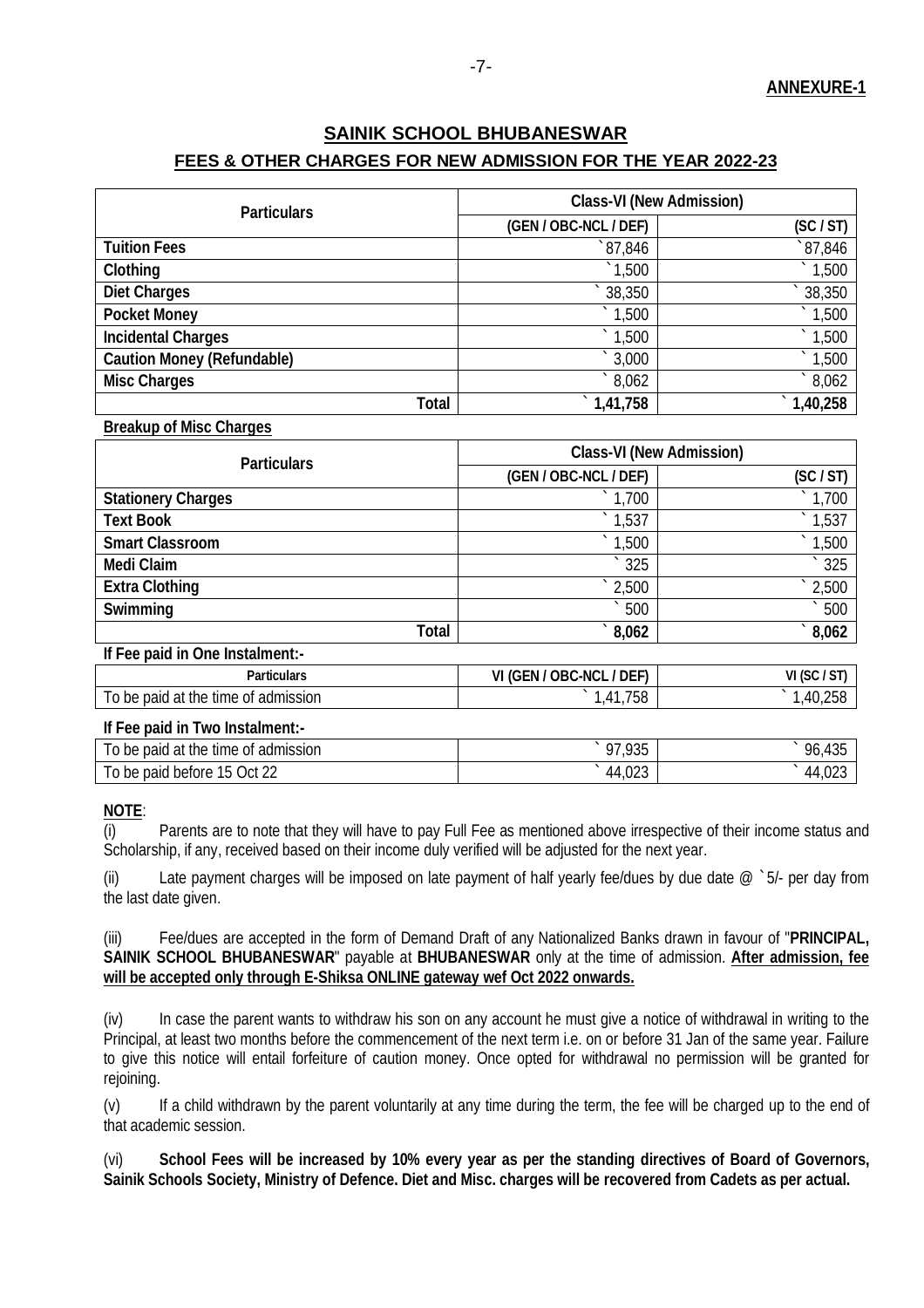### **ANNEXURE-2**

### **SAINIK SCHOOL BHUBANESWAR**

### **LIST OF CLOTHING ITEMS TO BE PROVIDED BY THE PARENT/GUARDIAN**

| $\overline{\mathsf{s}}$<br><b>No</b> | Name of Items                                                                                                   | Quantity              |
|--------------------------------------|-----------------------------------------------------------------------------------------------------------------|-----------------------|
| 1.                                   | Half Shirt (White) Terrycot with one chest pocket                                                               | 02 Nos                |
| 2.                                   | Half Pant (White) Terry cot                                                                                     | 02 Nos                |
| 3.                                   | Half Pant (Navy Blue)                                                                                           | 02 Nos                |
| 4.                                   | Full Shirt (White) Terrycot                                                                                     | 02 Nos                |
| 5.                                   | Full Pant (White) Terrycot with two straight side pockets with one plate with belt loops                        | 02 Nos                |
| 6.                                   | Vests/Banyans (White) without sleeves                                                                           | 03 Nos                |
| 7.                                   | Underwear                                                                                                       | 04 Nos                |
| 8.                                   | <b>Handkerchief White</b>                                                                                       | 04 Nos                |
| 9.                                   | Towel bath plain colour                                                                                         | 03 Nos                |
| 10.                                  | Pillow cover white                                                                                              | 03 Nos                |
| 11.                                  | Pillow (22" x 14") approximately                                                                                | 01 No.                |
| 12.                                  | Mosquito Net (white) cotton (preferable) 72"x36"x60"                                                            | 01 No.                |
| 13.                                  | Hawai Slipper                                                                                                   | 01 Pair               |
| 14.                                  | <b>Sports Shoes</b>                                                                                             | 01 Pair               |
| 15.                                  | Football Boots and stockings                                                                                    | 01 Pair               |
| 16.                                  | Shoes Polish (black) & brush for black shoes                                                                    | 02 Nos                |
| 17.                                  | Socks (white) plain for PT & Games                                                                              | 03 Pairs              |
| 18.                                  | Socks (Black) plain                                                                                             | 03 Pairs              |
| 19.                                  | Black shoes (Oxford pattern)                                                                                    | 01 Pair               |
| 20.                                  | Bucket Plastic (16 Ltrs) with Mug for bath & washing clothes                                                    | 01 No.                |
| 21.                                  | Water Bottle (Good quality, ie preferably Steel or Copper)                                                      | 01 No.                |
| 22.                                  | Steel GI Sheet trunk (26"x18"x12") black painted                                                                | 01 No.                |
| 23.                                  | Good quality Locks medium for locking steel Trunk with name                                                     | 02 Nos                |
| 24.                                  | Travel Bag suite case for Holiday travel                                                                        | 01 No.                |
| 25.                                  | Rain Coat with cap (Black Colour) good quality                                                                  | 01 No.                |
| 26.                                  | Pens, Pencil & Erasers                                                                                          | As required           |
| 27.                                  | Dictionary Oxford small size                                                                                    | 01 No.                |
| 28.                                  | Tooth paste, Tooth Brush & Tongue cleaner                                                                       | 01 No.                |
| 29.                                  | Soap toilet & Soap Case                                                                                         | 01 Set                |
| 30.                                  | Soap washing & Soap Case                                                                                        | 01 Set                |
| 31.                                  | Small Alarm Clock                                                                                               | 01 No.                |
| 32.                                  | Stainless Steel glass for drinking water (small)                                                                | 01 No.                |
| 33.                                  | Comb, Nail cutter, Hair Oil, Hand Mirror (Small)                                                                | 01 each               |
| 34.                                  | Small tin/plastic box containing needles, white & khaki threads & buttons, scale,<br>scissors & marking ink pen | 01 No.                |
| 35.                                  | Decent looking civilian clothes                                                                                 | 02 Pairs<br>(Minimum) |
| 36.                                  | <b>White Bed Sheets</b>                                                                                         | 02 Nos.               |
| 37.                                  | Hangers with clips                                                                                              | 06 Nos                |
| 38.                                  | Night suits (light colour)                                                                                      | 02 Pairs              |
| 39.                                  | Coir Mattress Size: 6 feet x 3 feet x 3 inch (L x B x H)                                                        | 01 No.                |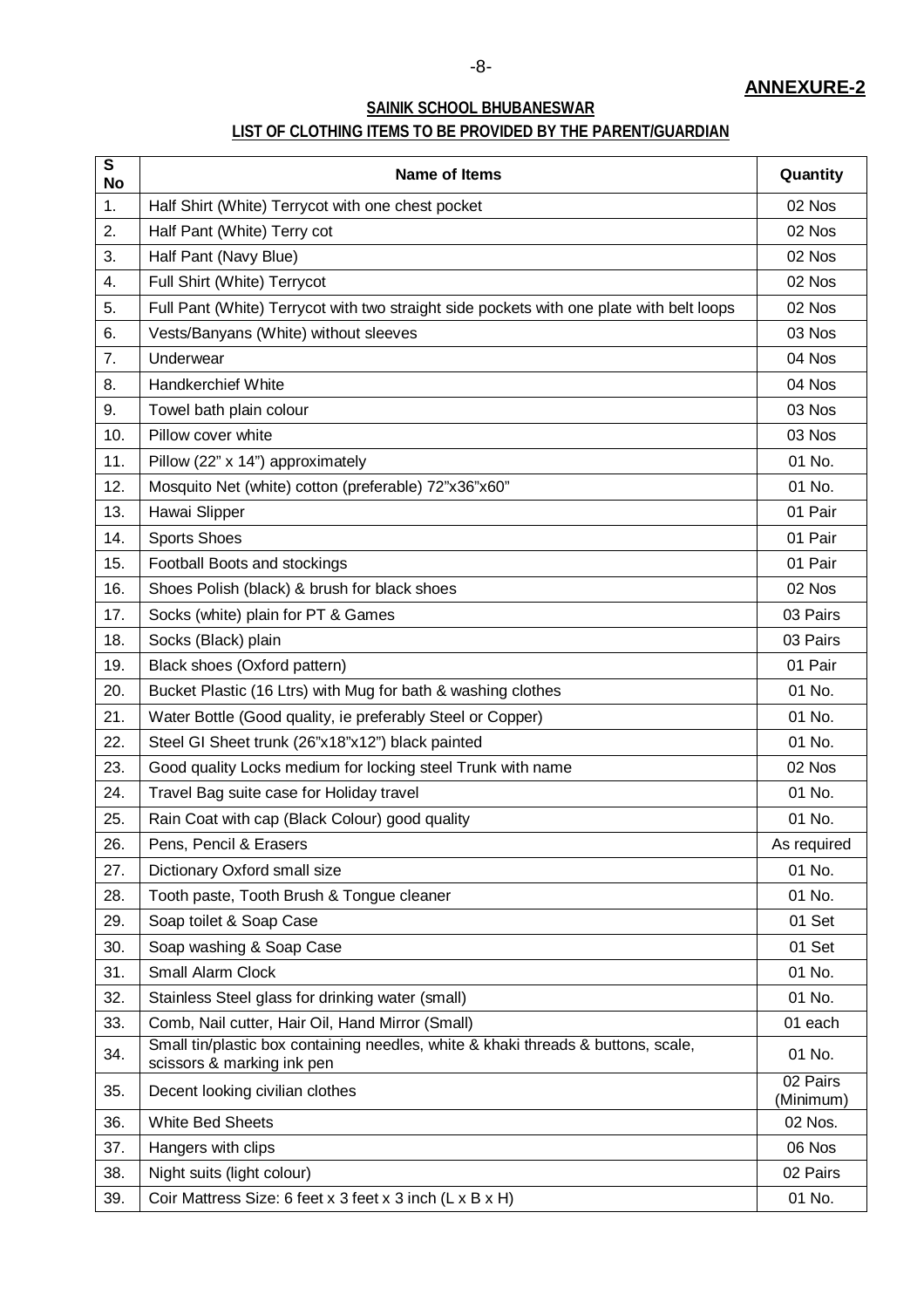#### **ANNEXURE-3**

### **ON NON JUDICIAL STAMP PAPER OF** `**20.00**

|                                                                                                                 | In the Court of Shri/Smt_________________________________ Magistrate |                                                                              |
|-----------------------------------------------------------------------------------------------------------------|----------------------------------------------------------------------|------------------------------------------------------------------------------|
| (Odisha Government R.U. Resolution No. 38 Reforms dated 18 Jan 1949 as amended)                                 | AFFIDAVIT OF DOMICILE/PERMANENT RESIDENCE                            |                                                                              |
|                                                                                                                 |                                                                      |                                                                              |
|                                                                                                                 |                                                                      |                                                                              |
| ___________________________________Tehsil/Sub_Division_________________________Distt:_________________________& |                                                                      |                                                                              |
| State:______________________                                                                                    |                                                                      |                                                                              |
| Now residing / permanently settled / domiciled at (mention the name of the place): ________                     |                                                                      |                                                                              |
|                                                                                                                 |                                                                      |                                                                              |
|                                                                                                                 |                                                                      |                                                                              |
|                                                                                                                 |                                                                      |                                                                              |
| awarded by the Govt of Odisha for education in Sainik School Bhubaneswar.                                       |                                                                      |                                                                              |
|                                                                                                                 |                                                                      | AND WHEREAS. I am required to make a declaration under the resolution of the |

 $S$ , I am required to make a declaration under the resolution Government of Odisha in the Home Department No. 38 Reforms, dated the 18 Jan 1949, as amended, to the effect that I am a permanent resident of the State of Odisha.

|           | Now, therefore, in pursuance of the said resolution I do hereby declare that I                      |  |                                  |  |  |  |
|-----------|-----------------------------------------------------------------------------------------------------|--|----------------------------------|--|--|--|
|           | __ son of / daughter of _____________________ now residing/permanently settled /                    |  |                                  |  |  |  |
|           |                                                                                                     |  | (mention the name of the place), |  |  |  |
|           |                                                                                                     |  |                                  |  |  |  |
|           | in the district _______________ of State of Odisha as defined in the Government resolution referred |  |                                  |  |  |  |
| to above. |                                                                                                     |  |                                  |  |  |  |

#### **Signature of Advocate/Notary Public Signature of Deponent**

| Name: | Name |
|-------|------|
| Date  | Jate |

| Name: |  |
|-------|--|
| Date: |  |

#### **Signature of Magistrate**

| 41<br>×<br>×<br>۰,<br>. .<br>۰.<br>M. |
|---------------------------------------|
|---------------------------------------|

|      | Class: |
|------|--------|
| Seal | Date:  |

**Note:-** Candidates from Other States / UTs will get the affidavits as per their state of domicile / permanent residence.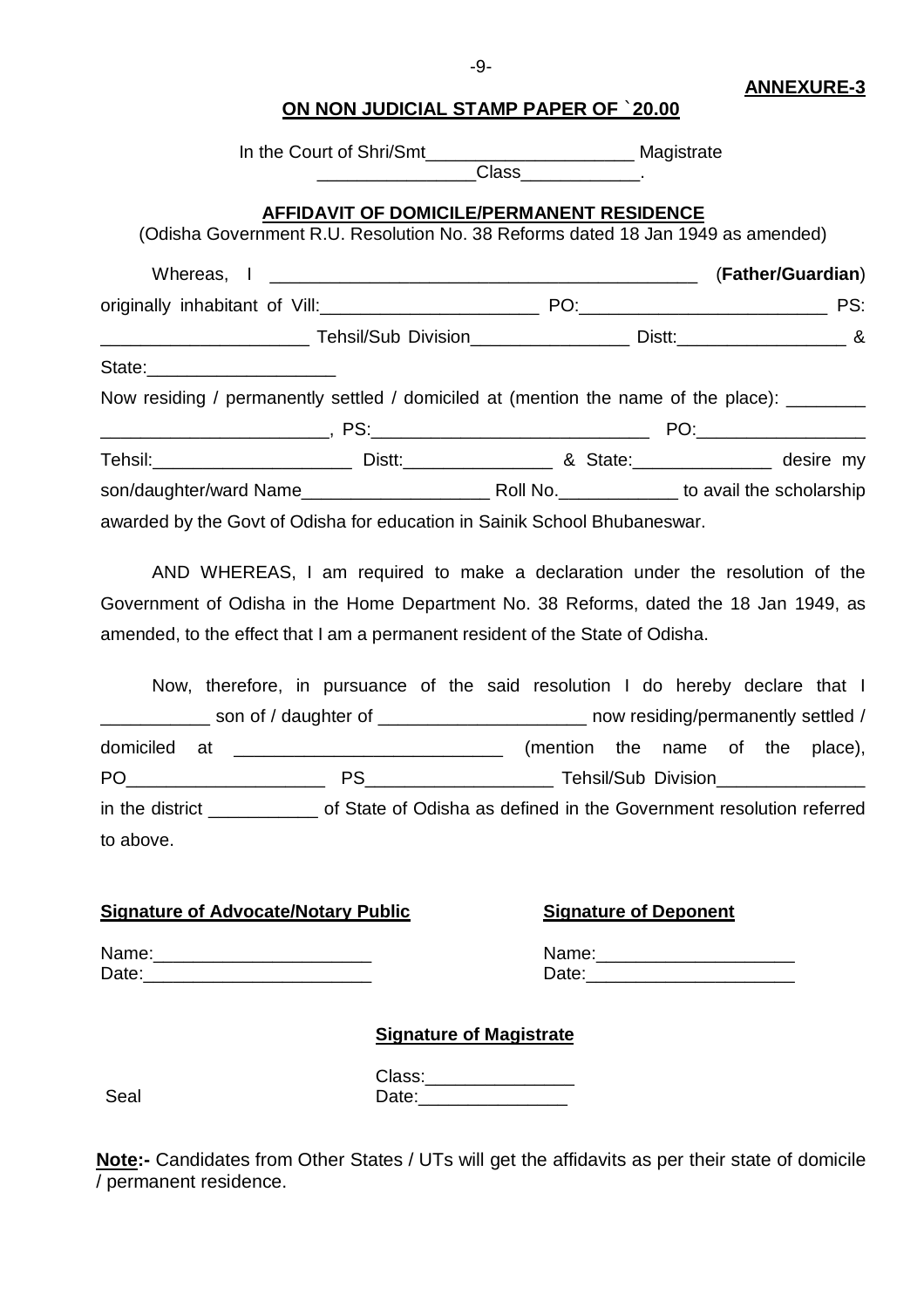#### **CERTIFICATE FROM COMPETENT REVENUE AUTHORITY OF GOVERNMENT OF ODISHA TEHSILDAR/SDO/COLLECTOR OF THE TEHSIL/SUB DIVISION/DISTRICT RESPECTIVELY OR NATIVITY / RESIDENCE CERTIFICATE**

Certified that Shri/Smt\_\_\_\_\_\_\_\_\_\_\_\_\_\_\_\_\_\_\_\_\_\_\_\_\_\_\_\_\_\_\_\_\_\_\_\_\_ (Name of the father /

mother of the candidate) son of / daughter of Shri/Smt \_\_\_\_\_\_\_\_\_\_\_\_\_\_\_\_\_\_\_\_\_\_\_\_\_

PS \_\_\_\_\_\_\_\_\_\_\_\_\_\_\_\_\_\_\_\_\_\_\_\_\_\_\_ Distt:\_\_\_\_\_\_\_\_\_\_\_\_\_\_\_\_\_\_\_\_\_\_\_\_\_\_\_\_\_\_\_\_\_\_ is a permanent resident of the

State of Odisha by \*Birth/ by domicile as defined in resolution No. 38 dated 18 Jan 1949 as

amended from time to time.

\*Delete whichever is not applicable.

Signature of Competent Executive Office Seal **Magistrate/Revenue Authority** 

#### **NOTE**:-

1. Designation-Not below the rank of Tehsildar. Additional Tehsildar's certificate is not acceptable.

2. **Candidates belonging to Other States will submit Domicile Certificate/Nativity/Permanent Resident Certificate issued by the Revenue Officer (Teshildar/SDO/DM of their respective Tehsil/ Sub Division/District of their Home State**.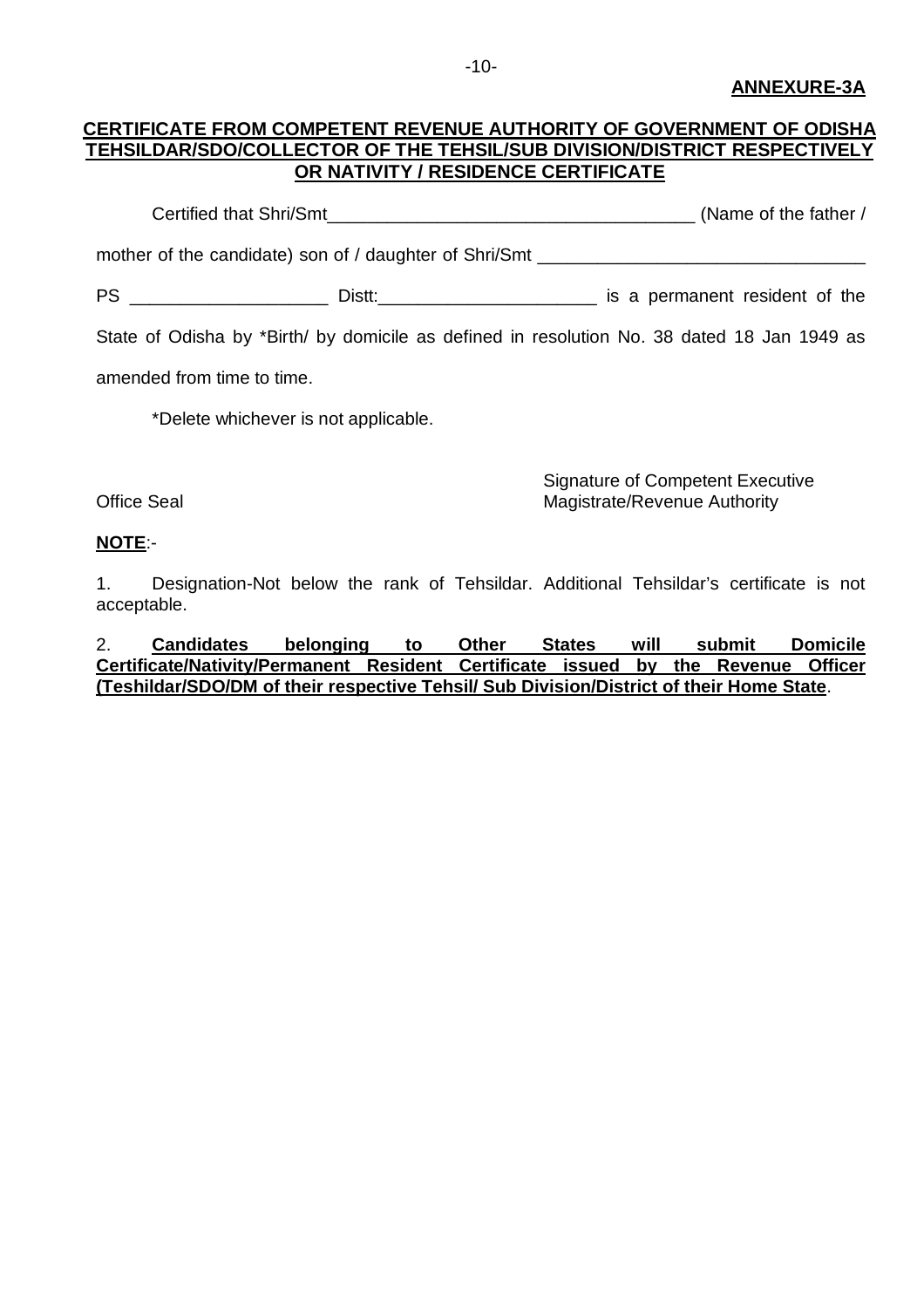#### **ANNEXURE-4**

#### **ON NON-JUDICIAL STAMP PAPER OF `20.00 AFFIDAVIT OF INCOME**

1. I, \*Shri / Smt…………………………………………...………..……. Age……………. Yrs son/ daughter/ wife of …………………………………...……. of Village…………………………. PO……………..……….. PS………………….……. Dist………………… State………………….. \*That I am the biological father / mother of Master/Miss ……………………….………………………… Roll No……………..…. who has been selected for studying in Sainik School Bhubaneswar in 2022-23 session. (or alternatively) **OR**

\* Shri/Smt……………………………………...… the biological father / mother of the student Master/Miss ……………………………. Roll No……………….., who has been selected for admission to class VI in Sainik School Bhubaneswar during 2022-23 session is not alive, and I am the legal guardian. Relationship ……………………. (state relationship of the above named student)

2. That I am permanent resident/domicile of the State of Odisha and my profession is ………………………… I am employed under the Govt. of India / Odisha in …………………………. department as (Appointment) ………………………….…………

3. That my total combined **monthly income** from all sources that of my wife / husband and the income from property inherited / owned by the student is Rs ……………….….per month (Rupees …………………………………………………………………….…………………)

4. That the facts stated above are true to the best of my knowledge and belief, and that I have not concealed or understated my income or any part of my income knowingly / intentionally whichever is applicable.

 $5.$  That I shall submit every year by  $30<sup>th</sup>$  May, fresh affidavit and the certificate of income to the School authorities for processing of Government Scholarship claim in favour of my son/daughter/ward so long as he/she continues to study in the Sainik School. **\*Delete whichever is not applicable**

#### **Identified by**:-

\_\_\_\_\_\_\_\_\_\_\_\_\_\_\_\_\_\_\_\_\_\_\_\_\_\_\_\_\_\_ \_\_\_\_\_\_\_\_\_\_\_\_\_\_\_\_\_\_\_\_ **Signature of Advocate/Notary Public Signature of Deponent**

Name: where  $\blacksquare$ 

Date:\_\_\_\_\_\_\_\_\_\_\_\_\_\_\_\_\_\_\_\_\_\_\_ Date:\_\_\_\_\_\_\_\_\_\_\_\_\_\_\_\_\_\_\_\_\_

#### **Signature of Magistrate**

Class:\_\_\_\_\_\_\_\_\_\_\_\_\_\_\_

Seal Date:

#### **VERIFICATION BY REVENUE AUTHORITY OF THE TEHSIL / SUB DIVISION/TEHSILDAR OR SDO**

The combined monthly income and relevant facts declared by the deponent in the above affidavit have been verified and are found to be correct to the best of my knowledge and belief.

 $\frac{1}{\sqrt{2}}$  ,  $\frac{1}{\sqrt{2}}$  ,  $\frac{1}{\sqrt{2}}$  ,  $\frac{1}{\sqrt{2}}$  ,  $\frac{1}{\sqrt{2}}$  ,  $\frac{1}{\sqrt{2}}$  ,  $\frac{1}{\sqrt{2}}$  ,  $\frac{1}{\sqrt{2}}$  ,  $\frac{1}{\sqrt{2}}$  ,  $\frac{1}{\sqrt{2}}$  ,  $\frac{1}{\sqrt{2}}$  ,  $\frac{1}{\sqrt{2}}$  ,  $\frac{1}{\sqrt{2}}$  ,  $\frac{1}{\sqrt{2}}$  ,  $\frac{1}{\sqrt{2}}$ (Seal of the Office) (Signature of Tehsildar / SDO)

#### **BELOW TEHSILDAR NOT ACCEPTABLE**

### **Note**:-

The affidavit is to be executed before a competent Magistrate/Executive Magistrate. It is to be rendered by the father of the candidate only. If the father is not alive, mother or the legal guardian, as the case may be will execute the income affidavit. **Affidavit of income from local guardians is not acceptable.**

2. The certificate from the Tehsildar/SDO (of the home Tehsil/Sub Division of the candidate) may be given at the bottom of the affidavit or a separate income certificate from the Tehsil/SDO corroborating the income declared by the parent/guardian in the affidavit be attached.

3. A copy of the last Income Tax return and Assessment be attached by all those whose profession is business/private business.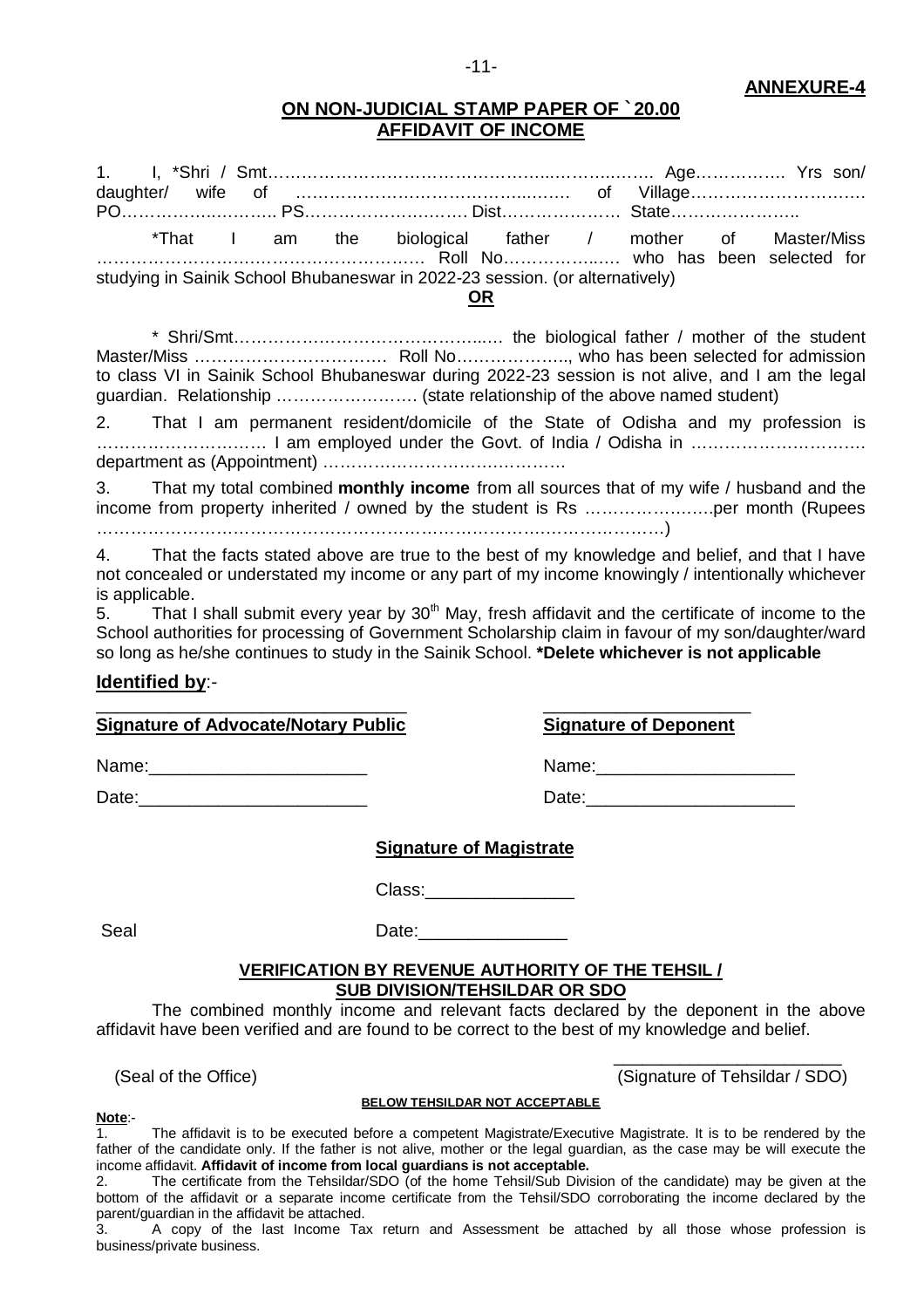#### **BOND TO BE EXECUTED BY PARENT'S/GUARDIAN'S OF SCHOLARSHIP HOLDERS OF STATE OF ODISHA (ON NON-JUDICIAL STAMP PAPER OF `20.00)**

|     | Know ALL MEN BY THESE PRESENTS THAT WE,                                                                                                                                                                                                |                                                                                  |  |  |  |  |
|-----|----------------------------------------------------------------------------------------------------------------------------------------------------------------------------------------------------------------------------------------|----------------------------------------------------------------------------------|--|--|--|--|
|     | (1) Master/Miss (Age of the student) Son/daughter of <b>Name of the Student</b> ) Aged<br>Vill PO: Tehsil Channel Channel Channel Channel Channel Channel Channel Channel Channel Channel Channel Channel Channel Channel Channel Chan |                                                                                  |  |  |  |  |
|     |                                                                                                                                                                                                                                        |                                                                                  |  |  |  |  |
|     |                                                                                                                                                                                                                                        |                                                                                  |  |  |  |  |
|     |                                                                                                                                                                                                                                        |                                                                                  |  |  |  |  |
| (2) | Shri/Smt __________________________________(Name of father) son/daughter of                                                                                                                                                            |                                                                                  |  |  |  |  |
|     |                                                                                                                                                                                                                                        | (Name of Grand Father) and <b>Example 2018</b>                                   |  |  |  |  |
|     | (father/mother) (here enter the relationship with the student of the parent/ guardian of                                                                                                                                               |                                                                                  |  |  |  |  |
|     | Tehsil _______________ Dist _______________ (hereinafter called the parent/ guardian for                                                                                                                                               |                                                                                  |  |  |  |  |
|     | himself/herself and on behalf of the Bounden/student (Minor).                                                                                                                                                                          |                                                                                  |  |  |  |  |
|     |                                                                                                                                                                                                                                        |                                                                                  |  |  |  |  |
|     |                                                                                                                                                                                                                                        | Age______________ Occupation ________________________________ House ____________ |  |  |  |  |
|     | ____ Town/Vill____________________________Tehsil________________________Dist __________________ and                                                                                                                                    |                                                                                  |  |  |  |  |
|     | #(4) Shri/Smt __________________________ (Second Surety) son/daughter/wife of _____                                                                                                                                                    |                                                                                  |  |  |  |  |
|     |                                                                                                                                                                                                                                        |                                                                                  |  |  |  |  |
|     |                                                                                                                                                                                                                                        |                                                                                  |  |  |  |  |
|     | Dist______________________________(hereinafter called the sureties) do hereby bind ourselves, our                                                                                                                                      |                                                                                  |  |  |  |  |
|     | heirs, executors, administrators jointly and severally to pay to the Governors                                                                                                                                                         |                                                                                  |  |  |  |  |
|     | of _____________________(hereinafter called the Government) on demand, the sum of                                                                                                                                                      |                                                                                  |  |  |  |  |
|     | __________ (Rupees ________________________)                                                                                                                                                                                           |                                                                                  |  |  |  |  |
|     | Signed and date this the ______________day of ____________Two thousand __________                                                                                                                                                      |                                                                                  |  |  |  |  |
|     |                                                                                                                                                                                                                                        |                                                                                  |  |  |  |  |
|     |                                                                                                                                                                                                                                        |                                                                                  |  |  |  |  |
|     | his/her own behalf and on behalf of the minor.                                                                                                                                                                                         |                                                                                  |  |  |  |  |
|     | Signature of the First Surety*, i.e of the person whose details are entered at serial no 3 above                                                                                                                                       |                                                                                  |  |  |  |  |
|     | Signature of the Second Surety # i.e of the person whose details are entered at serial no 4 above                                                                                                                                      |                                                                                  |  |  |  |  |
|     | Witness (should be the person other than those mentioned above):                                                                                                                                                                       | 1. \$                                                                            |  |  |  |  |
|     | $2.***$                                                                                                                                                                                                                                |                                                                                  |  |  |  |  |

WHEREAS the bounden applied for admission to the Sainik School at **Bhubaneswar.** AND WHEREAS the bounden has been granted a Scholarship of **`**\_\_\_\_\_\_\_\_\_\_\_\_\_\_\_\_\_

annually for a period of \_\_\_\_\_\_\_ yrs from Govt. of **Odisha** subject to the condition that:-

(i) The Bounden shall strictly confirm to the Rules for the award of Scholarships for student in the Sainik School issued under Government Order of Govt. of Odisha and the instructions which may be issued by the Govt. or by the authorities of the school from time to time (hereinafter referred to on the rules and instructions).

(ii) The bounden shall not discontinue the course, except for reasons beyound his/her control and beyond the control of the parent/guardian and with the written permission of the Principal of the school.

(iii) The Bounden shall confirm to and observe all the rules and conditions regarding the study, discipline and conduct may be prescribed by the authorities of the School from time to time.

(iv) The Bounden shall appear for the Union Public Service Commission Examination for admission to the National Defence Academy/Indian Naval Academy as long as he/she (if permitted) is within age limits and shall join the National Defence Academy/Indian Naval Academy, if selected.

(v) The amount of the scholarship shall vary in case of increase in the annual income of the parents/guardian.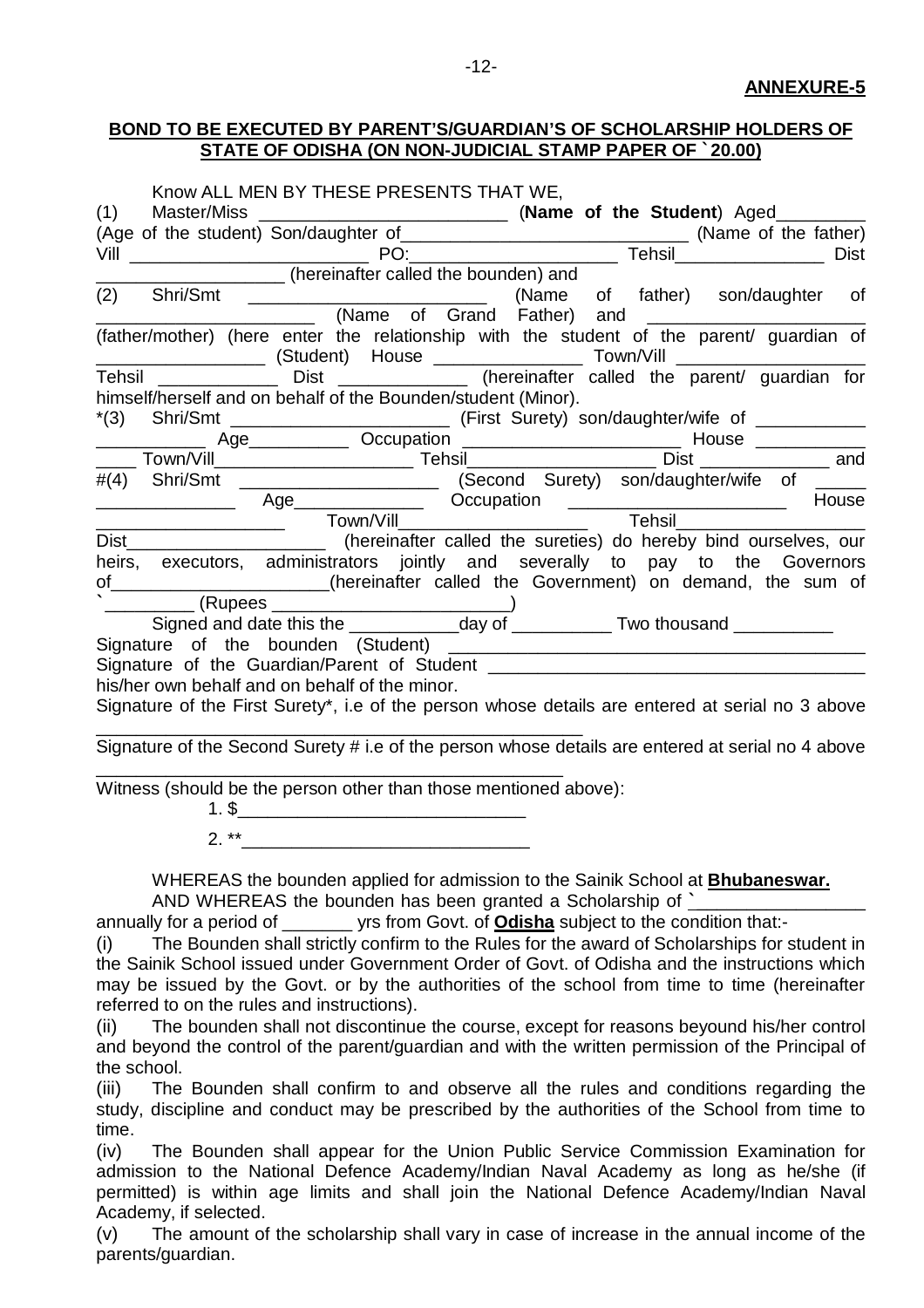(vi) Provided that the Scholarship shall cease in case the change is such that the bounden is no longer eligible for the Scholarship as per rules.

(vii) In case there is a change in the income group of any party or parents or guardian for purpose of scholarship, the same shall be communicated to the School immediately by the parent or guardian.

Now the condition of the above written obligation is that in the event of the Bounden not conforming to or observing the Rules and instructions and conditions regarding the studies or discontinuing the course without the prior permission in writing of the Principal or continued adverse reports regarding the progress of his/her studies or of his/her conduct or of his/her failure to appear for the Union Public Service Commission's Examination for admission to the National Defence Academy/Indian Naval Academy or of his/her failure to join the National Defence Academy/Indian Naval Academy, if selected or that if for any reason not beyond the control of either the student or the parent/guardians, the student fails to pursue his/her studies at the said school before appearing for selection for entry to any institution as may from time to time be prescribed by the Sainik School authorities for training for entry to the Regular Armed Forces or fails to appear for the said selection or in the event of his/her not succeeding in the said selection, fails to reappear for selection till such time as his/her age permits him/her to do according to the rules and regulations for the time being in force or having been declared successful for at the said selection does not proceed to one of the said institution to which he may be directed to proceed for being trained for entry into the regular Armed Forces or having joined the said institution fail to complete the training there for entry into the regular Armed Forces or fails to join the regular Armed Forces after completing the training at the said institution or of breach of all or any of the conditions mentioned in the previous paragraphs the bounden the parent/guardian and sureties shall forthwith pay to the Govt. a sum of **`**\_\_\_\_\_\_\_\_\_\_ (here enter the amount of scholarship plus a sum by way of damages) Rs\_\_\_\_\_\_\_\_\_\_\_\_\_\_\_\_\_\_\_\_\_\_\_\_\_\_\_\_\_\_\_\_\_) and

upon payment of such sum the above written obligation shall be avoid and no effect, otherwise this school remain in full forces and effect.

Provided further that the Bounden, the parent/guardian & the sureties do hereby agree that all sums found due to the Government under or by virture of these presents may be recovered jointly, movable and immovable as if such dues were arrears of land revenue under the provisions of the Public Demands Recovery Act 1962, for the time being in forces and in such other manner as the Government may deem fit.

The liabiity of the parent/guardian and the sureties under this bond shall not be affected by the Government giving time or any other indulgence to the bounden.

| In witness whereof the Bounden Master/Miss                                        | the                              |
|-----------------------------------------------------------------------------------|----------------------------------|
|                                                                                   | (Father/Mother/legal guardian as |
| the case may be) on his/her own behalf and on behalf of the Bounden the sureties. |                                  |
|                                                                                   | (First Surety) and Shri          |
| (Second Surety) have herein set their hands the day and year first above written. |                                  |
| Signed by Master/Miss                                                             | the Bounden (Student)            |
| Signed by Shri/Smt                                                                | the Parent/guardian of           |
| the student                                                                       |                                  |
| Signed by Shri/Smt                                                                | the First Surety*                |
| Signed by Shri/Smt                                                                | the Second Surety#               |

In the presence of the following witnesses:-

| $\overline{\phantom{a}}$<br>. . |  |  |  |  |  |  |  |
|---------------------------------|--|--|--|--|--|--|--|
|                                 |  |  |  |  |  |  |  |

(Name, father's name, age, occupation and permanent home address of the witness are to be given below their signature).

2. \*\*\_\_\_\_\_\_\_\_\_\_\_\_\_\_\_\_\_\_\_\_\_\_\_\_\_\_\_\_\_\_\_\_\_ (-do-)

#### **PLEASE NOTE**:-

The sureties and witnesses must be responsible citizens & permanent residents/domiciles settled in Odisha State.

 $\overline{a}$  The agreement is to be typed on Non-Judicial stamp paper of Rs 20/-.

<sup>(</sup>b) The Bounden, parent (legal guardian in case the father of the student is dead/insane) the sureties and witness are to affix their signature in ink on all pages of the agreement.

<sup>(</sup>c) Name & permanent home address of both the witnesses are to be given on the last page of the agreement.<br>(d) The sureties and witnesses must be responsible citizens & permanent residents/domiciles settled in Odisha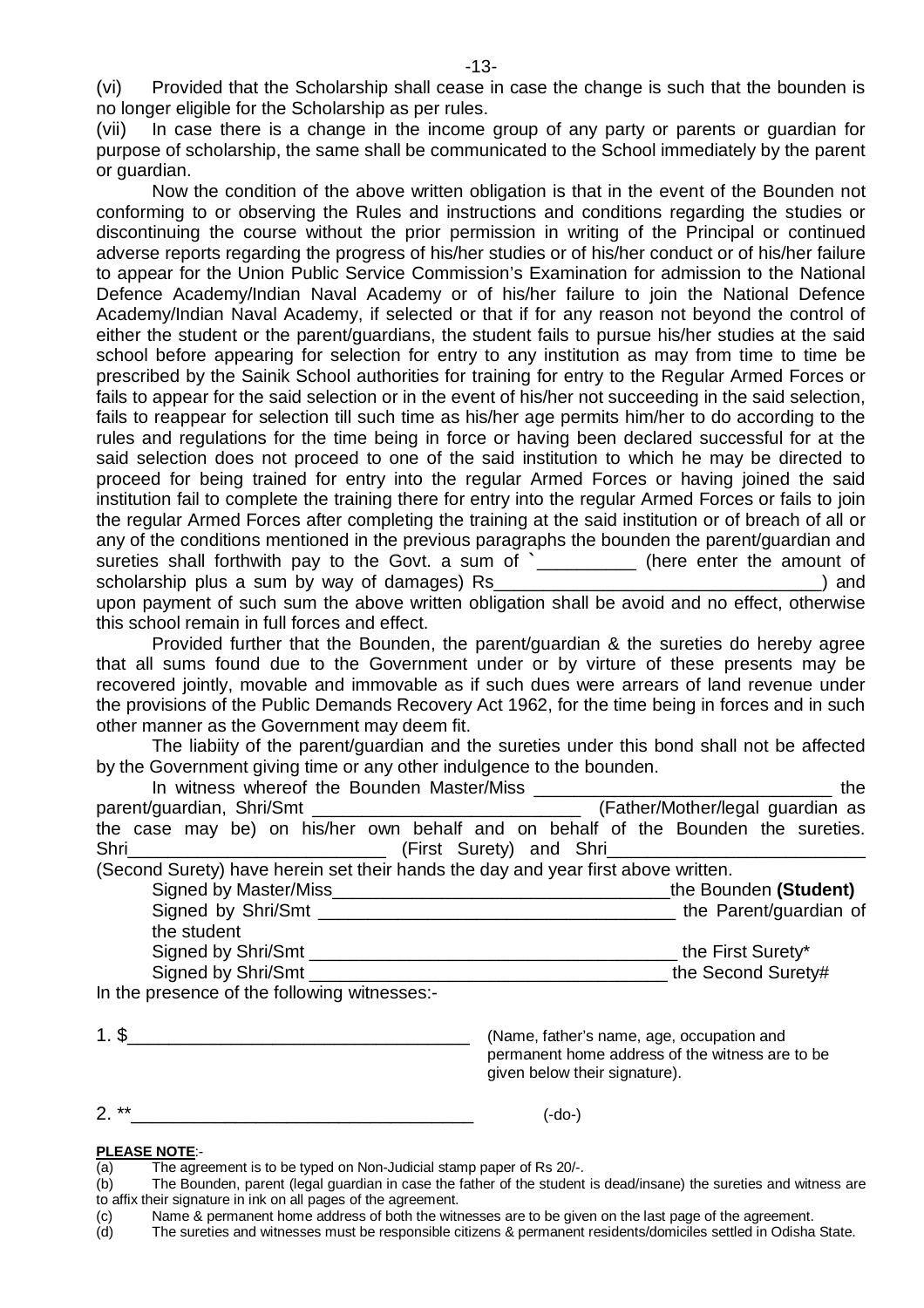-14-

#### **(TO BE EXECUTED ON Rs 100/- NON-JUDICIAL STAMP PAPER)**

#### **ANNEXURE-6**

#### **SAINIK SCHOOL BHUBANESWAR (ON NON-JUDICIAL STAMP PAPER OF `100.00)**

|    |                                                                                                   | THIS AGREEMENT is made this |     |     | day of | (month) $2021$  |  |                                                                                                  |  |  |
|----|---------------------------------------------------------------------------------------------------|-----------------------------|-----|-----|--------|-----------------|--|--------------------------------------------------------------------------------------------------|--|--|
|    |                                                                                                   | between Shri/Smt            |     |     |        |                 |  | (name of father/mother/legal guardian                                                            |  |  |
| as | the                                                                                               | case                        | may | be) |        | of Village/Town |  |                                                                                                  |  |  |
| PO |                                                                                                   |                             |     |     |        | <b>PS</b>       |  | Dist                                                                                             |  |  |
|    | State<br>(hereinafter called the "Guarantor" which expression shall unless excluded               |                             |     |     |        |                 |  |                                                                                                  |  |  |
|    |                                                                                                   |                             |     |     |        |                 |  | by the context of the meaning thereof deemed to include his/her heirs, executors, administrators |  |  |
|    |                                                                                                   |                             |     |     |        |                 |  | and legal representatives) of the one part and the Board of Governors, Sainik Schools Society    |  |  |
|    | (hereinafter) called the 'Governors' which expression shall unless excluded by the context or the |                             |     |     |        |                 |  |                                                                                                  |  |  |
|    | meaning thereof be deemed to include the Principal of the Sainik School Bhubaneswar on the        |                             |     |     |        |                 |  |                                                                                                  |  |  |
|    | other part.                                                                                       |                             |     |     |        |                 |  |                                                                                                  |  |  |

WHEREAS Master/Miss **The Student Student Contract Contract Contract Contract Contract Contract Contract Contract Contract Contract Contract Contract Contract Contract Contract Contract Contract Contract Contract Contract C** son/daughter/ward of Shri/Smt **being the son-daughter called** the student) is the son/daughter/ward of the guarantor and has at the request of the guarantor been selected for admission to the Sainik School Bhubaneswar inter alia on the terms and conditions hereinafter appearing for the purpose of receiving education with a view to making the Regular Armed Forces, his/her profession in life, if considered by the appropriate authority to be suitable and if there is any vacancy and if he/she be selected.

NOW IT IS HEREBY AGREED BY AND between the parties hereto as follow:-

That in consideration of the student being admitted by the Governors to the Sainik School for the purpose of the aforesaid education at the request of the Guarantor, covenants with Governors that the student will attend the Sainik School regularly and will observe and comply with all the rules and regulations thereof for the prescribed period or until he is declared fit for the admission to any institution as may from time to time prescribed by the Governors, for training for entry to the Regular Armed Forces and that he, the guarantor shall pay to the Governors regularly and promptly and whenever called upon to do so all the fees as prescribed, if he/she is not in receipt of any scholarship. That even after passing out from the School after Class XII, the student will make sincere attempts to join the Armed Forces by appearing in the UPSC conducted NDA & NA Written Exams and subsequent Services Selection Board Interviews (if qualified for the same). As a proof of his/her attempts, the student will submit copies of e-Admit Cards issued by the UPSC to the Sainik School for claiming refund of surplus money, if any in the cadet's individual account.

That if for any reason not beyond the control of either the student or the guarantor the student fails to pursue his/her studies at the said school before appearing for selection for entry to any institution as may from time to time be prescribed by the Governors for training for entry to the Regular Armed Forces or fails to appear for the said selection or in the event of his/her not succeeding in the said selection, fails to reappear for selection, till such time as his/her age permits him/her to do so, according to the rules and regulations, the guarantor shall forthwith pay/refund to the Sainik School, the total Scholarship amount he/she has received from the State Government/Central Government for the period he/she, the student was at the said school.

For the time being in force or having been declared successful at the said selection does not proceed to one of the said Institutions to which he/she may be directed to proceed for being trained for entry into the Regular Armed Forces or having joined the said Institutions fails to complete the training there at for entry into the Regular Armed Forces or fails to join the Regular Armed Forces after completing the training at the said Institutions, then and if any such case the guarantor shall forthwith pay to the Sainik School in cash the sum of the Scholarship amount the student received/enjoyed from the State Government/Central Government for the period the student was at the said School.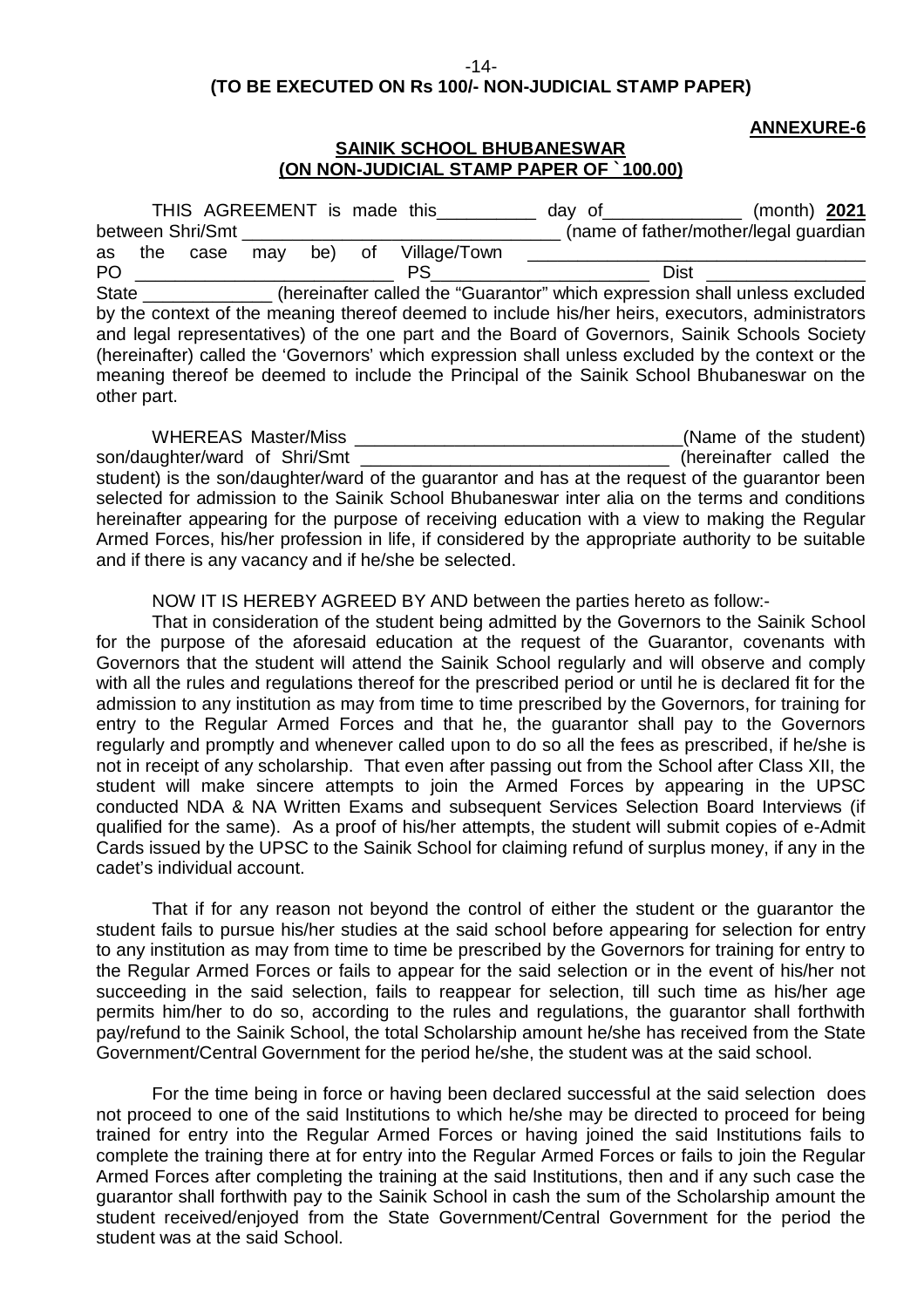That if after admission, any of the following viz proof of Domicile, certificate of age, statement of income supplied by the guarantor, is found to be false in any way or not in order, the guarantor shall forthwith pay to the Governors/Sainik School in cash the sum amount of the Scholarship the student has received from the school or the State Government/Central Government (the value of the Scholarships he has received) for the period the student was at the said School.

That if after admission, the student is found to be medically unfit in any way at the time which might, according to the opinion of the appropriate medical authority, render him/her unfit for his/her future entry to the Regular Armed Forces, the student will be withdrawn at once, but it would be open to the Guarantor to retain him/her at the school on payment of full fee prescribed by the Governors from the date student is found medically unfit, provided the student does not constitute a health hazard to other students, in which case he/she will be withdrawn from the School at once.

That if, after admission, the guarantor (father/mother/guardian) of the student seek premature withdrawal (withdrawal on parents own request) of his/her son/daughter/ward he/she shall forthwith pay to the Principal, Sainik School Bhubaneswar in cash the sum the student has received from the School, the State Govt and/or the Central Govt (the value of the scholarships he has received) for the period the student was at the said School.

That the Government will not be liable for any damages/charges on account of injuries which may be sustained by the student at any time during his/her stay in the school while taking part in sports, swimming or other extra-curricular or co-curricular activities of the school. All expenses that may be incurred in treatment of such injuries will be borne by the parent/guardian as provided in the rules of the said school.

And if there is any dispute as to the effect or meaning of these presents or in any way touching or arising out of these presents, the same shall be referred to the sole arbitration of the Board of Governors, Sainik Schools, whose decision shall be final.

IN WITNESS WHERE OF Shri/Smt \_\_\_\_\_\_\_\_\_\_\_\_\_\_\_\_\_\_\_\_\_\_\_\_\_\_\_\_\_\_\_\_\_ (name of father/mother/legal guardian as the case may be) has set his/her hand and the Principal, Sainik School Bhubaneswar by orders and directions of the Board of Governors has set his/her hand the day and year first above written.

Signature of Parent/Guardian Signed by Principal, SS Bhubaneswar in the presence of **for and on behalf of the Board of**  $\overline{a}$ Governors, Sainik Schools in the presence of

(Gazetted Officer) (Gazetted Officer)

Witness:\_\_\_\_\_\_\_\_\_\_\_\_\_\_\_\_\_\_\_\_\_\_ Witness:\_\_\_\_\_\_\_\_\_\_\_\_\_\_\_\_\_\_\_\_\_\_\_\_\_

#### **PLEASE NOTE**:-

(a) The agreement is to be duly stamped. The necessary **stamped paper for `100.00 is to be purchased by the guarantor from the Local Revenue Officer**.

(b) The **signature of the guarantor is to be witnessed by any Government servant of Gazetted Status**.

(c) The **space provided for the date in the first para of the Agreement form should not be filled in by the guarantor**. **This will be filled in on the date which the agreemnt will be signed by the Principal, Sainik School Bhubaneswar**.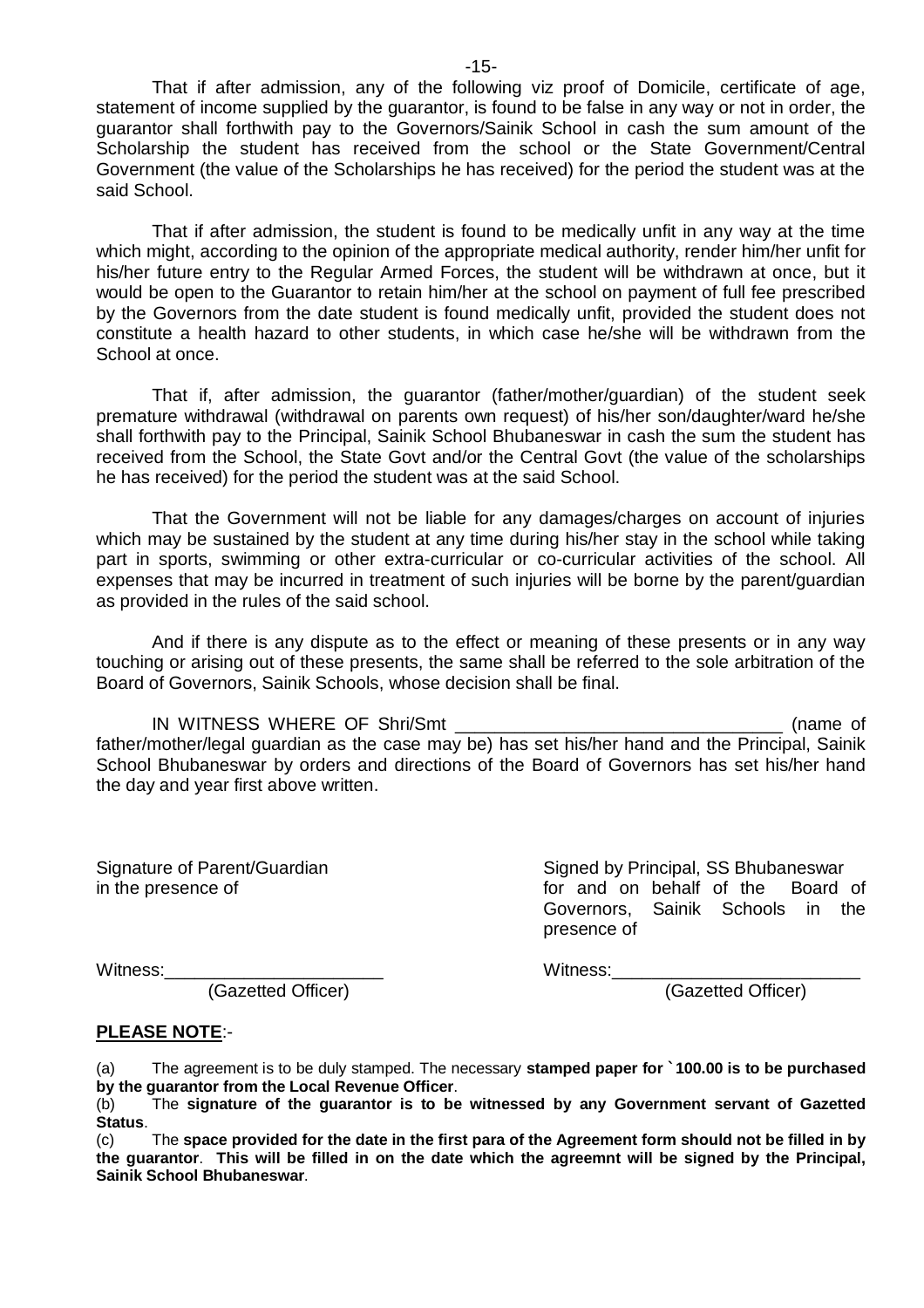## **SALARY CERTIFICATE OF PARENTS/GUARDIANS OF CENTRAL GOVERNMENT/ ODISHA GOVERNMENT EMPLOYEES AS WELL AS EMPLOYEES OF GOVT. UNDERTAKING/AUTONOMOUS BODIES/ PRIVATE/ PUBLIC UNDERTAKING GOVERNMENT OF INDIA / ODISHA** Department Service/Salary Certificate\_\_\_\_\_\_\_\_\_\_\_\_\_\_\_\_\_\_\_\_\_\_\_\_\_\_\_\_\_\_ Dated\_\_\_\_\_\_\_\_\_\_\_\_\_\_\_\_\_\_ Certified that Shri/Smt **Certified** that Shri/Smt **Certified** that Shri/Smt **CUALCE 100** of the student) son/wife of \_\_\_\_\_\_\_\_\_\_\_\_\_\_\_\_\_\_\_\_\_\_\_\_\_\_\_\_\_ Vill\_\_\_\_\_\_\_\_\_\_\_\_\_\_\_\_\_\_\_ PO: PS PO: PS PO: PS PO: PS PO: PS PO: PS PO: PS PO: PS PO: PS PO: PS PO: PS PO: PS PO: PS PO: PS PO: PS PO: PS PO: PS PO: PS PO: PS PO: PS PO: PS PO: PS PO: PS PO: PS PO: PS PO: PS PO: PS PO: PS PO: PS PO: PS PO: PS PO: P state is a servant of the Government of India/Odisha in the Office of (Head of Office/ Department) the example 2 and He/She is working as  $\blacksquare$ (appointment) His/Her total monthly emoluments is **`**\_\_\_\_\_\_\_\_\_\_\_\_\_\_\_\_, Rupees\_\_\_\_\_\_\_\_\_\_\_ (in words) incudling the following: Basic Pay as on **31 Mar 2022**  $\qquad -$ Grade Pay **Figure 2018** Dearness Allowance **and the Second Second Second Second Second Second Second Second Second Second Second Second Second Second Second Second Second Second Second Second Second Second Second Second Second Second Second Secon** Other Allowances (excluding House Rent Allowances & other local compensatory allowances) **Total** - **`**\_\_\_\_\_\_\_\_\_\_\_\_\_\_\_\_\_\_\_\_\_\_\_ \_\_\_\_\_\_\_\_\_\_\_\_\_\_\_\_\_\_\_\_\_\_ \_\_\_\_\_\_\_\_\_\_\_\_\_\_\_\_\_\_\_\_\_\_\_\_\_\_\_\_ (Signature of Government (Signature of the Head of the Office/

Servant parent/guardian Deptt

\*delete which ever is not applicable Designation

Office Seal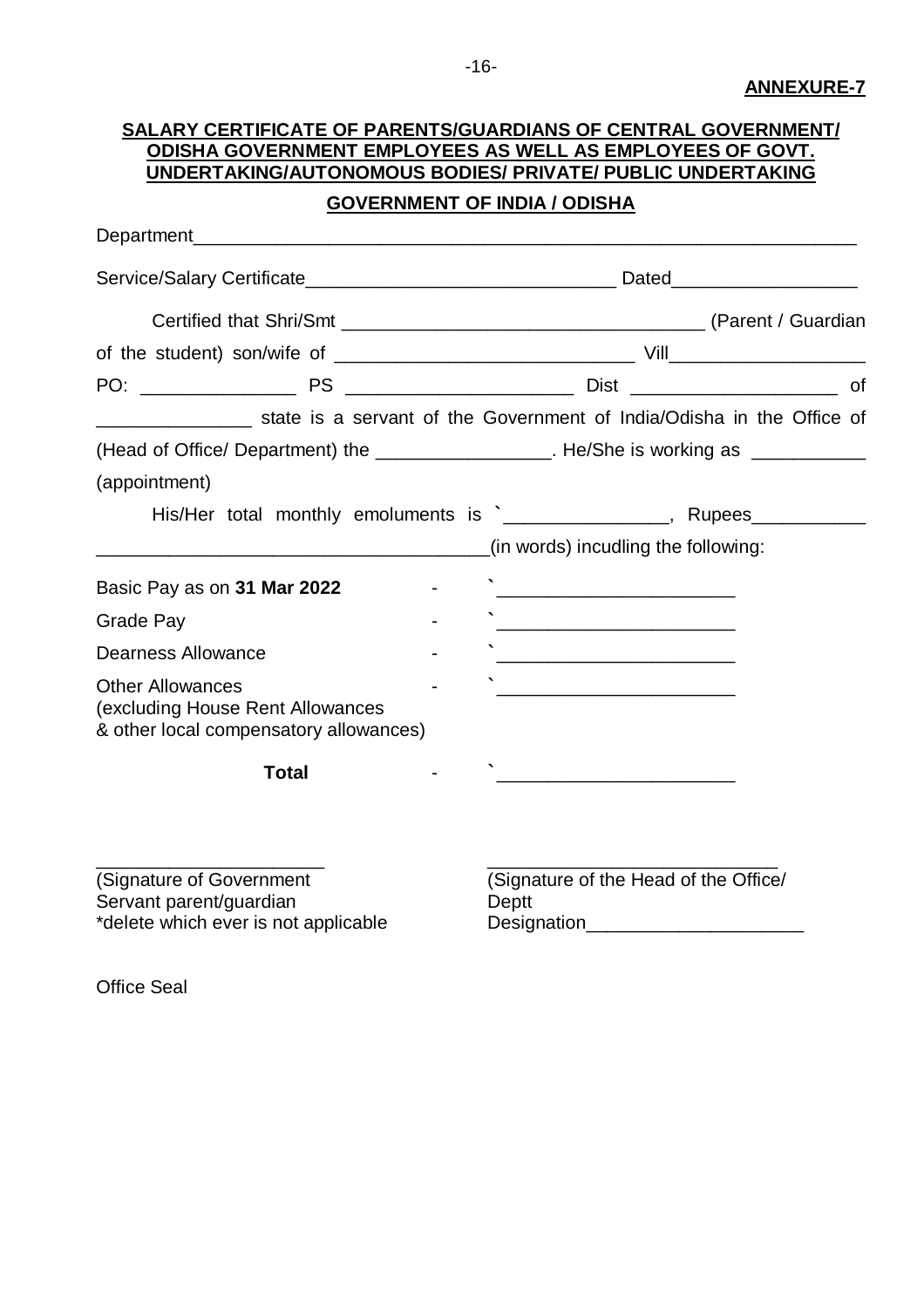#### **ANNEXURE-8**

### **SAINIK SCHOOL BHUBANESWAR**

#### **VACCINATION AND BLOOD GROUP CERTIFICATE (ON LETTER HEAD / PLAIN PAPER)**

| who has been selected by the Sainik School Bhubaneswar to the best of my knowledge and belief       |  |
|-----------------------------------------------------------------------------------------------------|--|
| has not suffered from any infectious diseases during the preceding month, nor is suffering from any |  |
| infectious disease as on date. He/she is not suffering with colour blindness or night blindness.    |  |
| 2. It is also hereby certified that the child is vaccinated against Hepatitis "A" & "B", Typhoid,   |  |
|                                                                                                     |  |
| vaccinated for protection against any other contagious diseases).                                   |  |
|                                                                                                     |  |
| Blood Group Certificate issued by authorised Diagnostic Laboratory).                                |  |

\_\_\_\_\_\_\_\_\_\_\_\_\_\_\_\_\_\_\_\_\_ \_\_\_\_\_\_\_\_\_\_\_\_\_\_\_\_\_\_\_\_\_\_\_\_\_\_

(Signature of the Student) (Signature of the Medical Officer) with Rubber Stamp Regd No: \_\_\_\_\_\_\_\_\_\_\_\_\_\_\_\_

Date: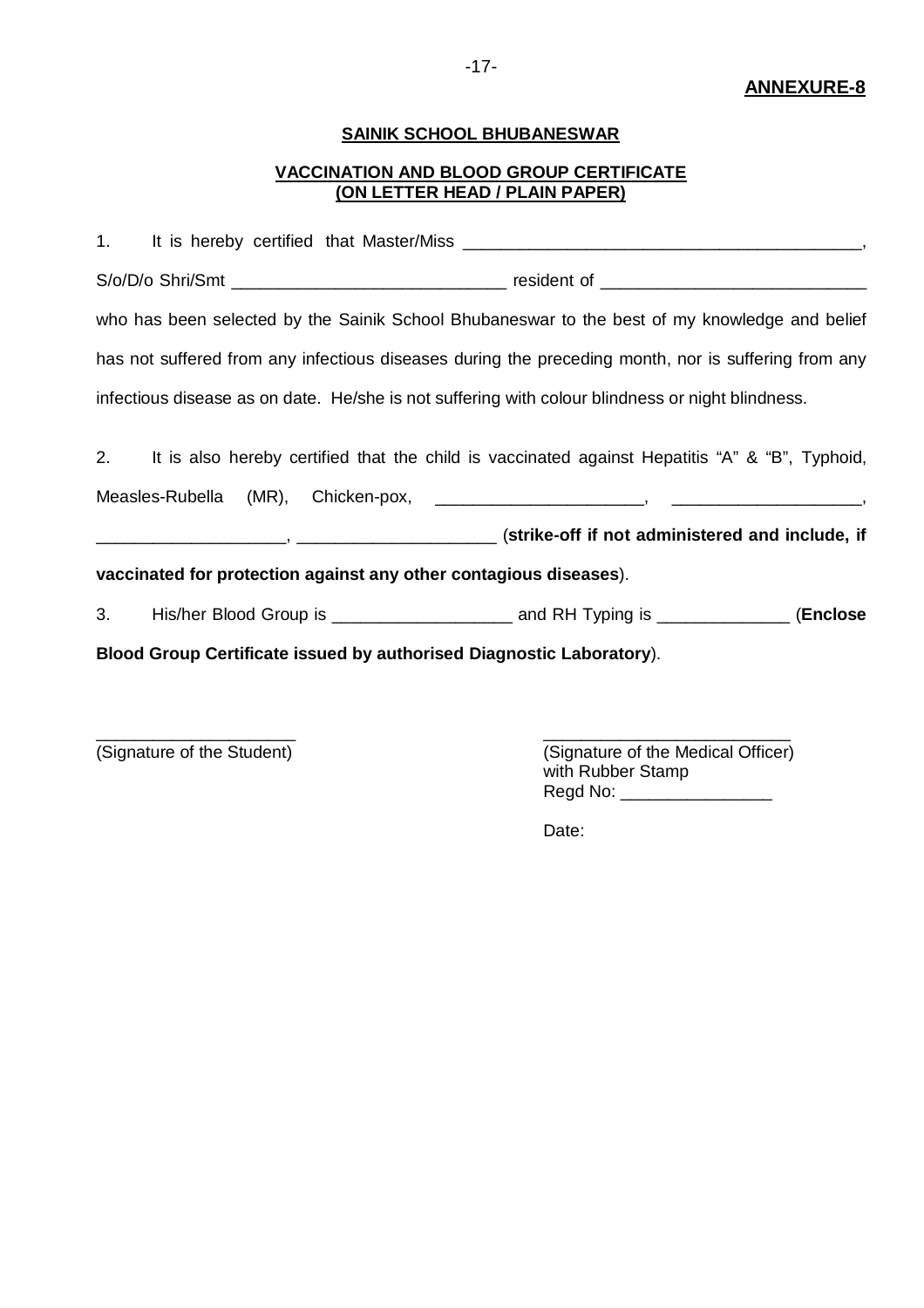#### **UNDERTAKING BY THE PARENTS OF CANDIDATES BEFORE THE NEW STUDENTS ARE ADMITTED FOR THE SESSION 2022-23 AND THEREAFTER (ON PLAIN PAPER)**

1. I, Letter and the state of the state of the state of the state of Roll No Letter and Tables and Tables and Tables and Tables and Tables and Tables and Tables and Tables and Tables and Tables and Tables and Tables and Ta Master/Miss Master/Miss **Master/Miss** acknowledge that I am aware that there will be minimum 10% increase of the School fees & allied charges every year. I do hereby undertake to pay the increase in School Fees and other charges as revised by Sainik Schools Society as per the directives of the Board of Governors, Sainik Schools Society from time to time in respect of my son/daughter/ward till the completion of his/her studies in Sainik School Bhubaneswar (Odisha).

2. I further undertake to make myself available in the School whenever required by the School and report to the Principal, Sainik School Bhubaneswar or any officer/employee nominated by the Principal whenever asked to do so. I shall attend all the Parents' Teachers' Meets and other School activities/functions whenever invited for the same. In case of my failure to report to the School on the specified dates, I accept and obey the decision of the Principal, Sainik School Bhubaneswar related to my son's/daughter's/ward's academic, co-curricular, extra-curricular or any other training activities or administrative matters related to the School.

3. I also undertake to inform the School immediately in case of change of my correspondence address or contact telephone/mobile number.

4. I also undertake that I will not make any request for Inter Sainik School Transfer of my son/daughter/ward during the course of his/her study in the School.

|                                                | Signature of the Parent/Guardian |
|------------------------------------------------|----------------------------------|
| Place:                                         |                                  |
| Date:                                          |                                  |
| Signed by the Parent/Guardian in my presence:- |                                  |
| Witnesses:-                                    |                                  |
|                                                |                                  |
|                                                |                                  |
|                                                |                                  |
|                                                |                                  |
|                                                |                                  |
|                                                |                                  |
|                                                |                                  |

\_\_\_\_\_\_\_\_\_\_\_\_\_\_\_\_\_\_\_\_\_\_\_\_\_\_\_\_\_\_\_\_\_\_\_\_\_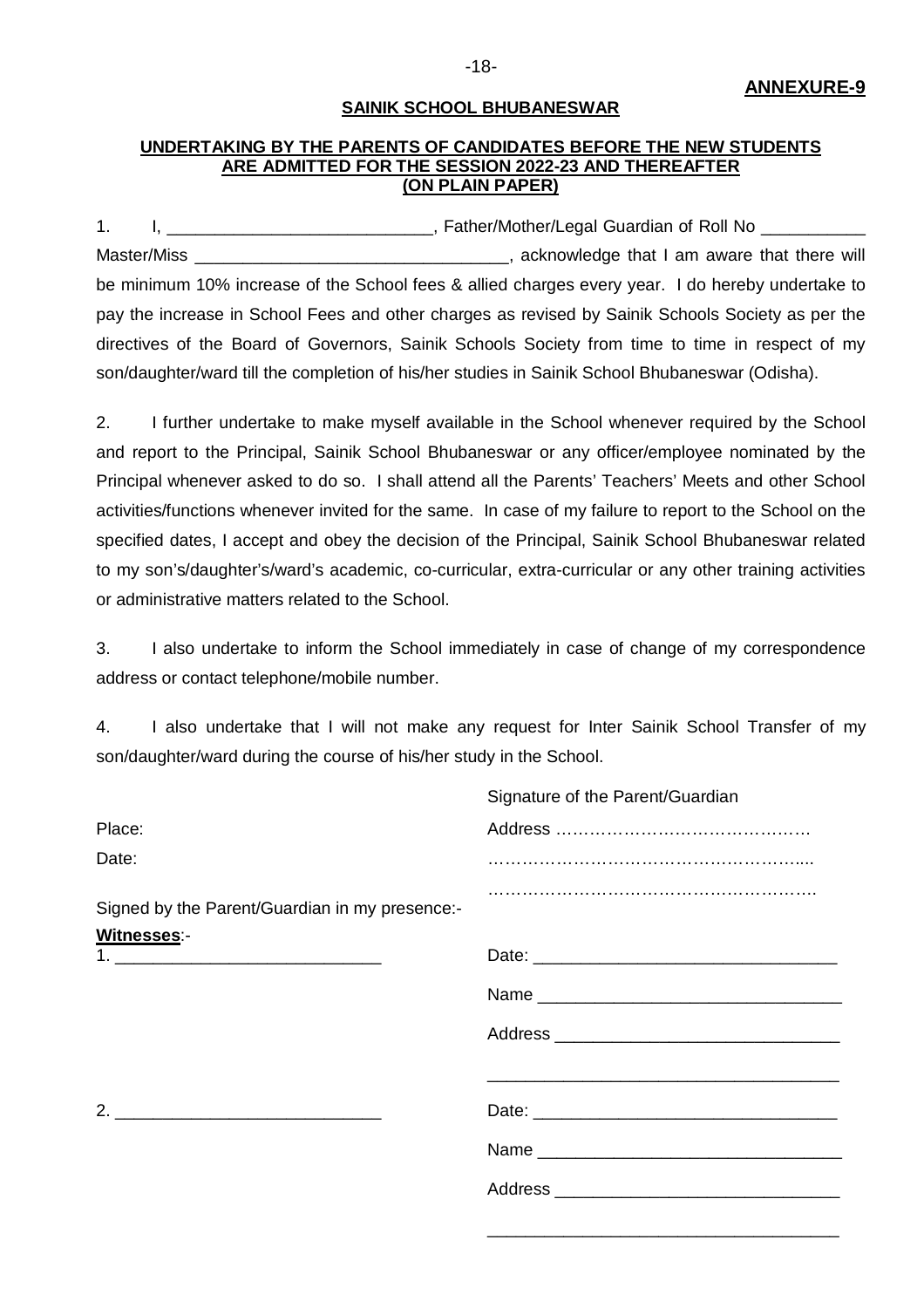#### **ANNEXURE-10**

#### **UNDERTAKING**

I do hereby undertake to educate my son/daughter/ward on Full Fee Payment, if he/she is not getting:-

(a) **General/Defence**. 45% marks in individual subject & 55% in aggregate or else in case of withdrawal to this effect, I shall refund the Scholarship amounts spent by the Government for education of my son/daughter/ward.

(b) **SC/ST**. 40% marks in individual subject & 50% in aggregate or else in case of withdrawal to this effect, I shall refund the Scholarship amounts spent by the Government for education of my son/daughter/ward.

\_\_\_\_\_\_\_\_\_\_\_\_\_\_\_\_\_\_\_\_ Place:  $($ Signature of the Parent/ Legal Guardian)

Date: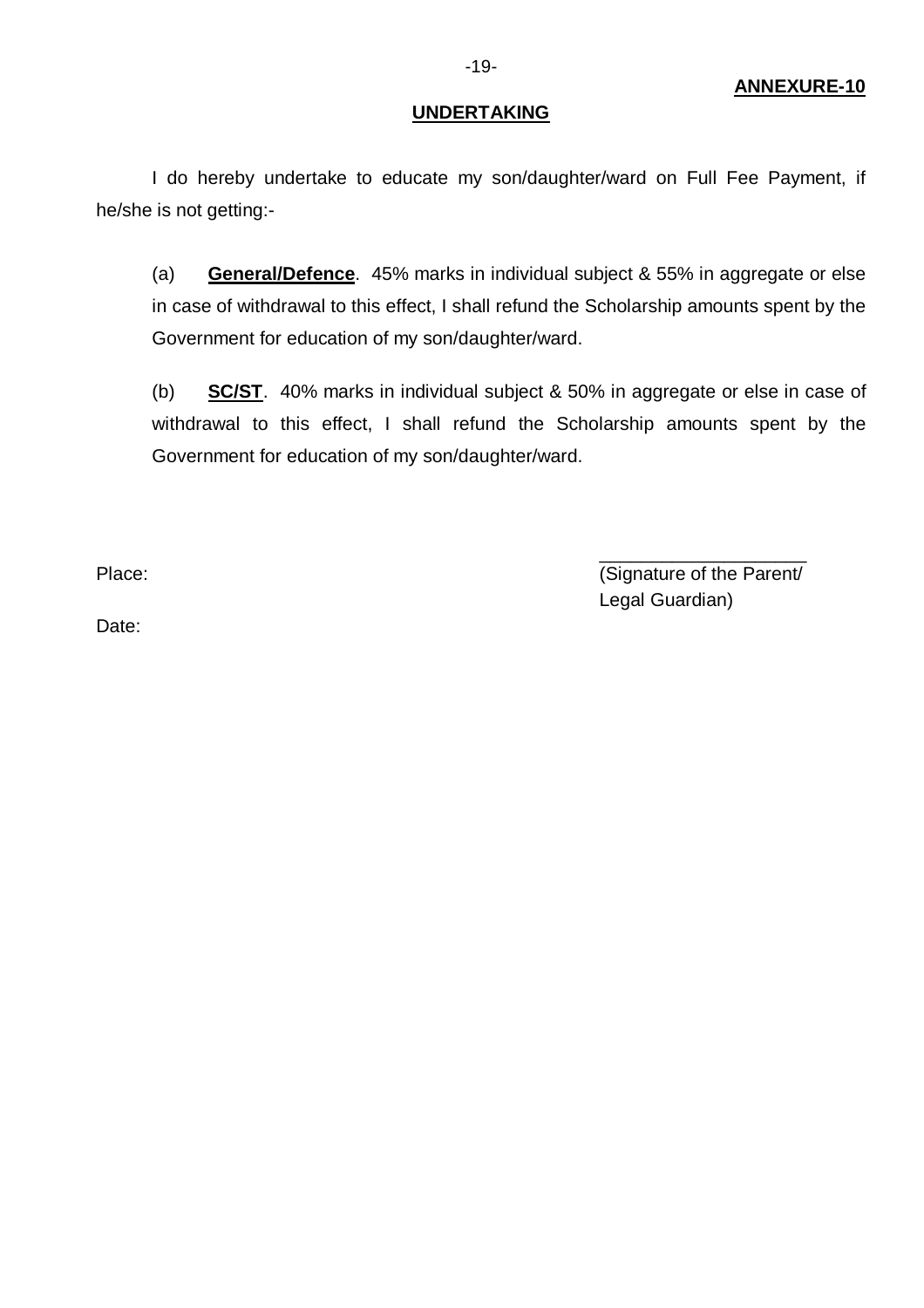#### **ANNNEXURE-11**

#### **AFFIDAVIT BY PARENT/GUARDIAN (`10.00 NON JUDICIAL STAMP PAPER EXECUTED BEFORE A NOTARY)**

| 1. | I, Mr/Mrs |                                       |  |  |  |  | (full name of parent/ guardian) |
|----|-----------|---------------------------------------|--|--|--|--|---------------------------------|
|    |           | father/mother/guardian of Master/Miss |  |  |  |  | (full name of student           |

with admission/registration/enrolment number), having been admitted to Sainik School Bhubaneswar.

2. I am fully aware of what constitutes ragging.

3. I am also fully aware of the penal and administrative action that is liable to be taken against my ward in case he/she is found guilty of indulging in or abetting ragging, actively or passively, or being part of a conspiracy to promote ragging.

4. I hereby solemnly aver and undertake that:-

(a) My ward will not indulge in any behaviour or act that may be constituted as ragging.

(b) My ward will not participate in or abet or propagate any act of commission or omission that may be constituted as ragging.

5. I hereby accept that, if found guilty of ragging, my son/daughter/ward is liable for punishment without prejudice to any other criminal action that may be taken against him/her under any penal law or any law for the time being in force.

6. I hereby declare that my son/daughter/ward has not been expelled or debarred from admission in any institution in the country on account of being found guilty of, abetting or being part of a conspiracy to promote, ragging; and further affirm that, in case the declaration is found to be untrue, the admission of my son/daughter/ward is liable to be cancelled. Declared this day of \_\_\_\_\_\_\_\_\_\_\_\_ month of \_\_\_\_\_\_\_\_\_\_\_\_\_\_\_\_ year.

> \_\_\_\_\_\_\_\_\_\_\_\_\_\_\_\_\_\_\_\_\_\_\_\_\_\_\_\_\_\_\_ Signature of Deponent (Father/Mother/Legal Guardian) Name: Address: Telephone/Mobile No:

#### **VERIFICATION**

Verified that the contents of this affidavit are true to the best of my knowledge and no part of the affidavit is false and nothing has been concealed or misstated therein. Verified at  $\Box$  (place) on this the  $\Box$  (day) of  $\Box$  (month) \_\_\_\_\_\_\_\_\_\_\_\_\_\_\_(year).

> \_\_\_\_\_\_\_\_\_\_\_\_\_\_\_\_\_\_\_\_\_\_\_ Signature of Deponent (Father/Mother/Legal Guardian)

Solemnly affirmed and signed in my presence on this the \_\_\_\_\_\_\_\_\_\_\_\_\_\_ (day) of \_\_\_\_\_\_\_\_\_\_\_\_\_\_\_ (month) \_\_\_\_\_\_\_\_\_\_\_\_\_\_\_ (year) after reading the contents of this affidavit.

**OATH COMMISSIONER**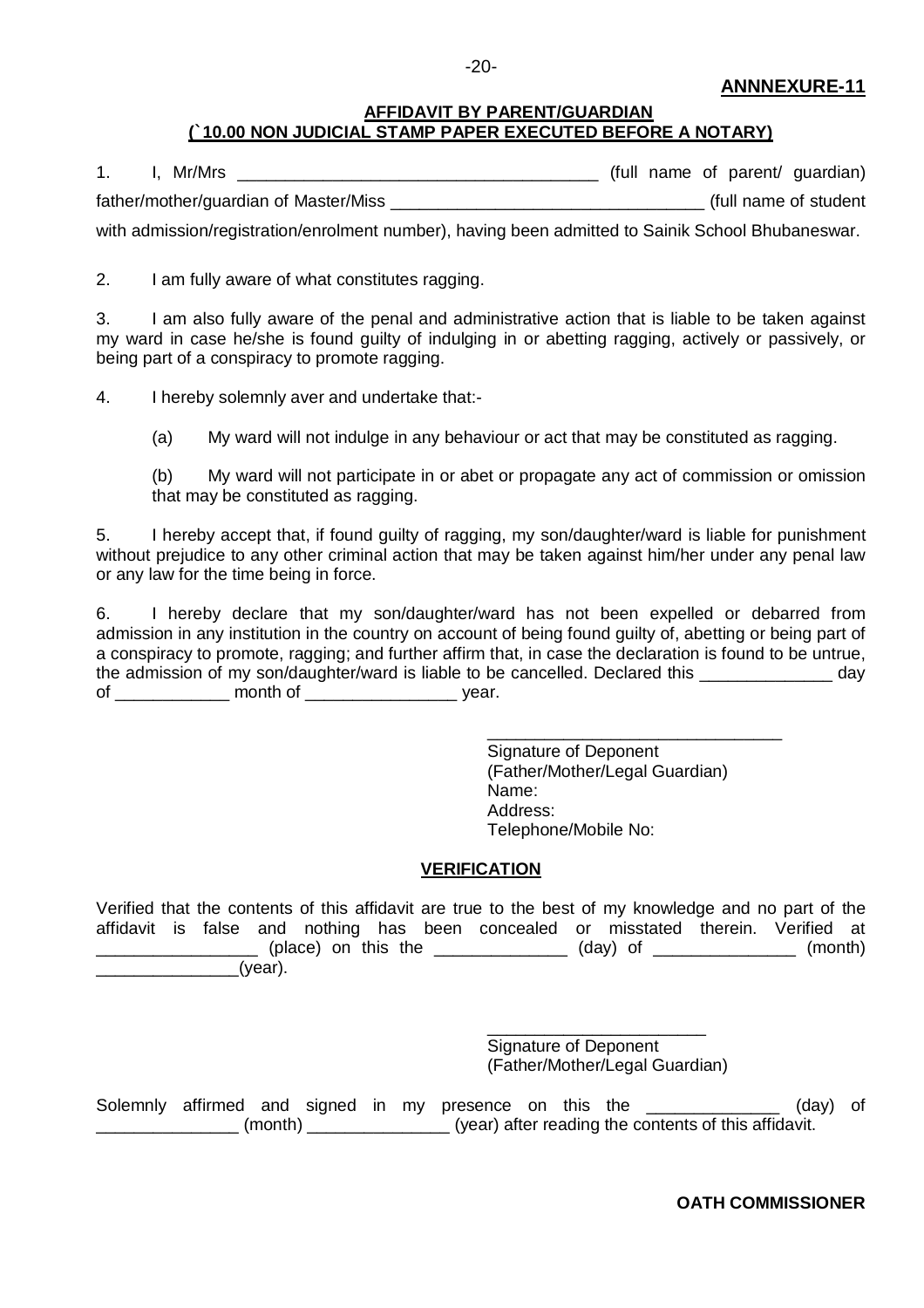### **UNDERTAKING BY THE CADET (ON PLAIN PAPER)**

1. I, \_\_\_\_\_\_\_\_\_\_\_\_\_\_\_\_\_\_\_\_\_\_\_\_\_\_\_\_\_\_\_ (full name of student) Roll No \_\_\_\_\_\_\_\_\_\_\_\_ S/o/D/o Shri/Smt. **Solution** and the state of the state of the state of the state of the state of the state of the state of the state of the state of the state of the state of the state of the state of the state of the sta Sainik School Bhubaneswar am fully aware of what constitutes ragging.

2. I am fully aware of the penal and administrative action that is liable to be taken against me in case I am found guilty of indulging in or abetting ragging, actively or passively, or being part of a conspiracy to promote ragging.

3. I hereby solemnly aver and undertake that:-

(a) I will not indulge in any behaviour or act that may be constituted as ragging.

(b) I will not participate in or abet or propagate through any act of commission or omission any act that may be constituted as ragging.

4. I hereby affirm that, if found guilty of ragging, I am liable for punishment without prejudice to any other criminal action that may be taken against me under any penal law or any law for the time being in force.

5. Declared this because the day of the month of the vear.

Signature of Deponent (Candidate/Student)

\_\_\_\_\_\_\_\_\_\_\_\_\_\_\_\_\_\_\_

### **VERIFICATION**

Verified that the contents of this undertaking are true to the best of my knowledge and no part of the undertaking is false and nothing has been concealed or misstated therein. Verified at and the state of the state of the state of the state of the state of the state of the state of the state of the state of the state of the state of the state of the state of the state of the state of the state of the sta (month) \_\_\_\_\_\_\_\_\_\_\_\_\_\_\_ (year).

> \_\_\_\_\_\_\_\_\_\_\_\_\_\_\_\_\_\_\_\_\_\_\_\_\_\_\_\_\_\_\_\_\_\_ Signature of Father/Mother/Legal Guardian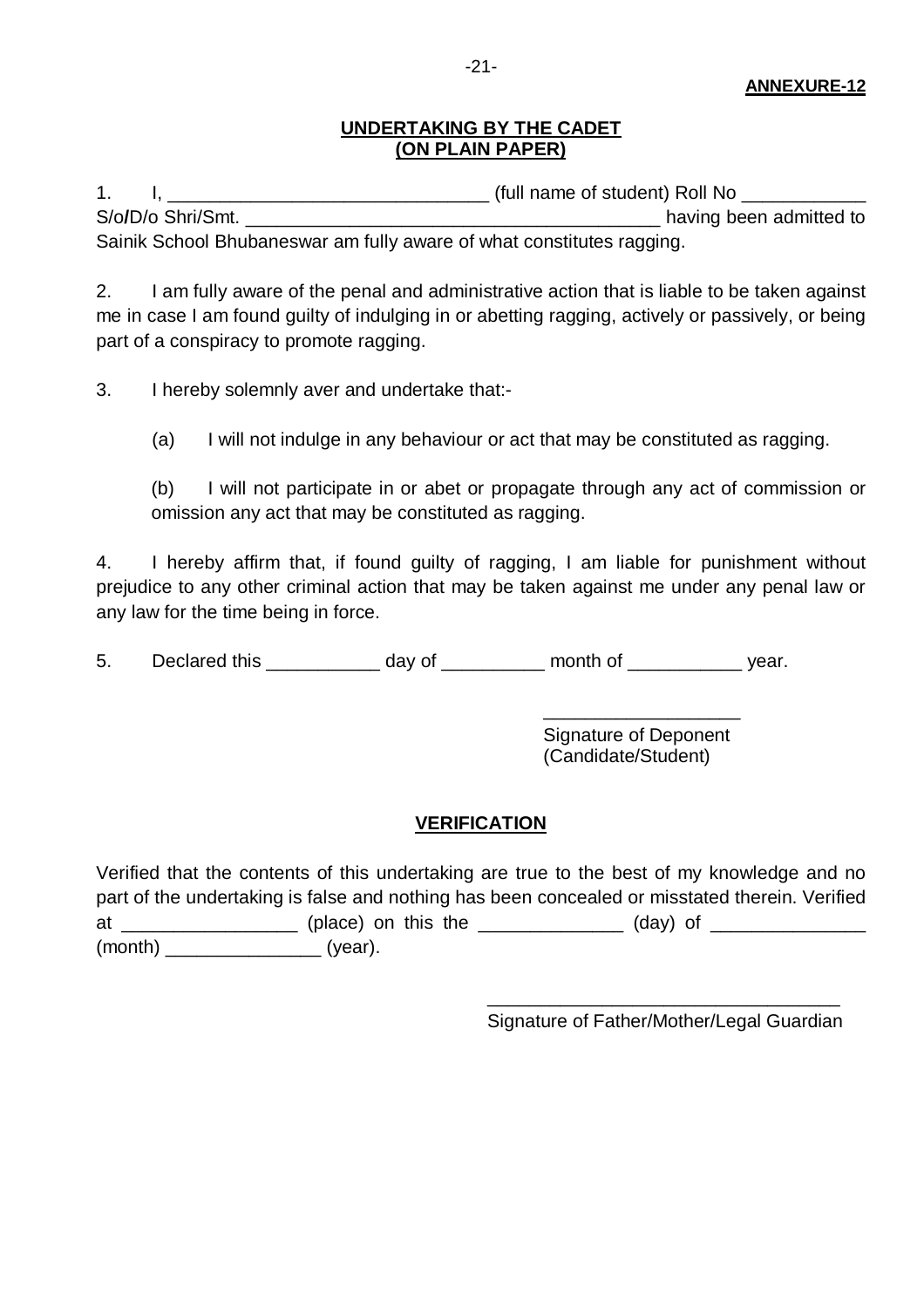#### **INDEMNITY CERTIFICATE (ON PLAIN PAPER)**

1. In consideration of my son/daughter/ward Roll No \_\_\_\_\_\_\_\_\_\_\_\_\_\_\_\_\_, Name being allowed for the following at his/her/my request:-

(a) To travel alone during winter/mid-term/summer vacation.

(b) To participate in organised educational/motivational tours.

(c) When called on leave with or without escort.

(d) To swim in swimming pool inside the School campus or outside.

(e) To participate in shooting, horse riding, adventure training, trekking, cycling, participating in Obstacles activities or competitions, etc.

(f) To participate in any organised academic, co-curricular and extra-curricular training activities and competitions inside the School or outside the School including activities/training related to preparation for Services Selection Board Interview.

2. I undertake and agree that neither I nor my executor nor my administrator will make any claim against the Government of India or the State Government of Odisha or against any Officer, Instructor/Employee or any person in the service of Sainik School Bhubaneswar or the Sainik Schools Society in respect of any loss or injury including the death which he/she may suffer while travelling during winter/mid-term and summer vacations or during any organised trips like educational/motivational tours and when called on leave with or without escort, while swimming in swimming pool, participating in shooting, horse riding, adventure training, trekking, cycling, participating in Obstacles activities/competitions or while participating in any organised academic, cocurricular, extra-curricular training activities or competitions inside the School campus or outside including activities/training related to preparation for Services Selection Board Interview, I understand that no compensation will be paid by the Government of India or Government of Odisha or any other agency for any loss or injury including death and I agree so as to bind myself, executors and administrators to indemnify the Government of India or Government of Odisha or any Officer (Defence Services Officers) or Instructors (including Army Physical Training Corps PTIs and NCC PI Staff) of Employees of Sainik School Bhubaneswar or Sainik Schools Society against any claim.

|                                                    | Signature of the Parent/Guardian |
|----------------------------------------------------|----------------------------------|
| Place:                                             |                                  |
| Date:                                              |                                  |
| Signed by the Parent/Guardian in my/our presence:- |                                  |
| Witnesses:-                                        |                                  |
|                                                    |                                  |
|                                                    |                                  |
|                                                    |                                  |
|                                                    |                                  |
|                                                    |                                  |
|                                                    |                                  |
|                                                    |                                  |
|                                                    |                                  |

-22-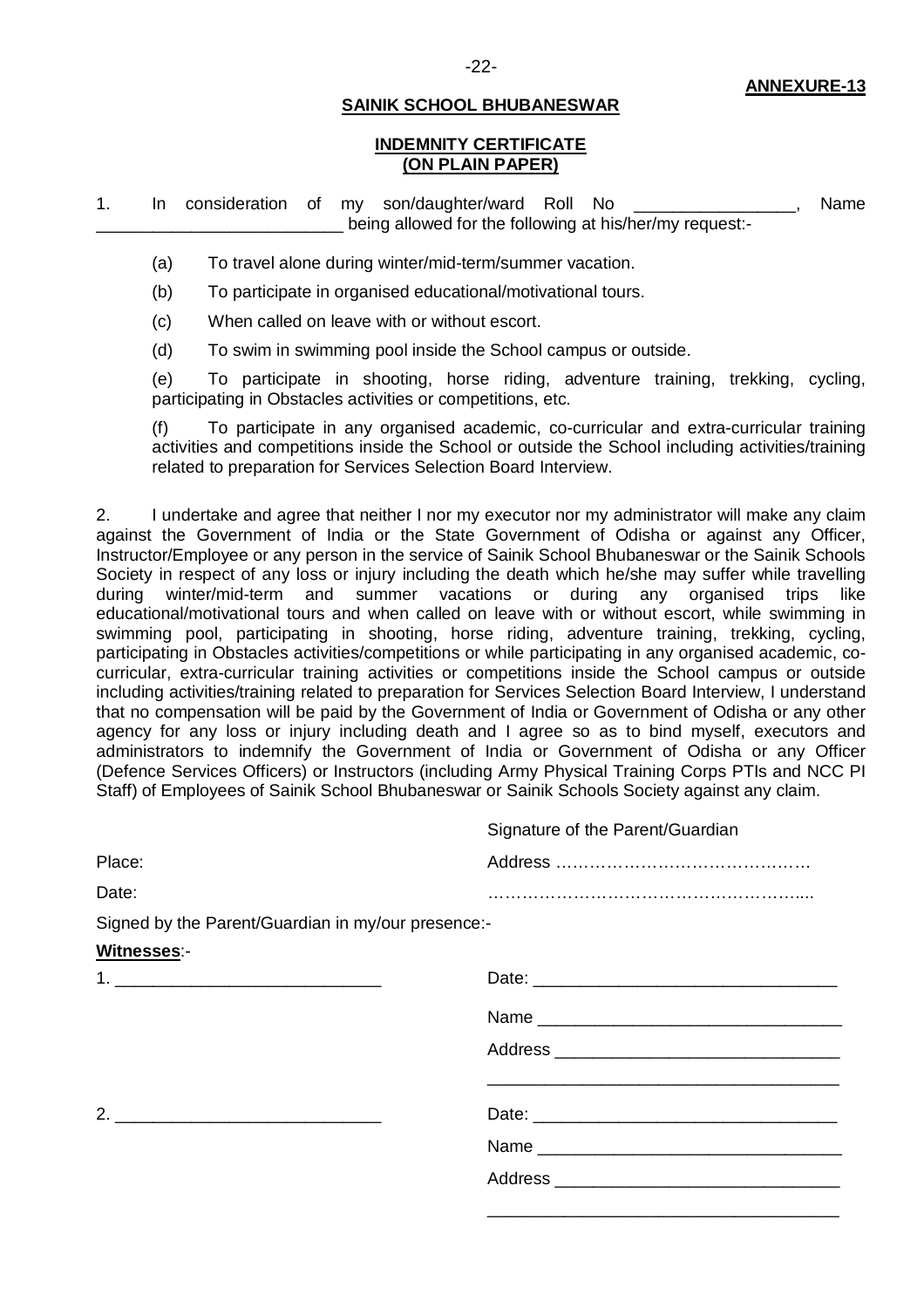#### **ADDRESS PARTICULARS**

| Name of the Student: |  |                    |
|----------------------|--|--------------------|
|                      |  | (NAME IN CAPITALS) |
| Name of the Father : |  |                    |
|                      |  | (NAME IN CAPITALS) |
| Name of the Mother : |  |                    |
|                      |  | (NAME IN CAPITALS) |

Address :

| <b>PERMANENT ADDRESS</b> | <b>CORRESPONDENCE ADDRESS</b> |
|--------------------------|-------------------------------|
|                          |                               |
|                          |                               |
|                          |                               |
|                          |                               |
|                          |                               |
| State:  Pin Code:        | State:  Pin Code:             |
|                          |                               |

Nearest Railway Station ……………………………………………. and distance from the place of residence …………. Kms.

| of residence  Kms. |  |  |
|--------------------|--|--|

Mobile Nos & Email Id : (a) Father: \_\_\_\_\_\_\_\_\_\_\_\_\_\_\_\_\_\_\_\_\_\_\_\_\_\_\_\_\_  $(b)$  Mother:

 $(c)$  Email Id:  $\qquad \qquad$ 

I request that all communication pertaining to my above named son/daughter/ward be sent to the above correspondence address. I will intimate the Sainik School Bhubaneswar about change in address and contact mobile numbers as and when necessary.

Place: Place: Signature of the Parent/Guardian

Date: Name: Name: Name: Name: Name: Name: Name: Name: Name: Name: Name: Name: Name: Name: Name: Name: Name: Name:  $\mathbb{N}$ 

Relation with Student: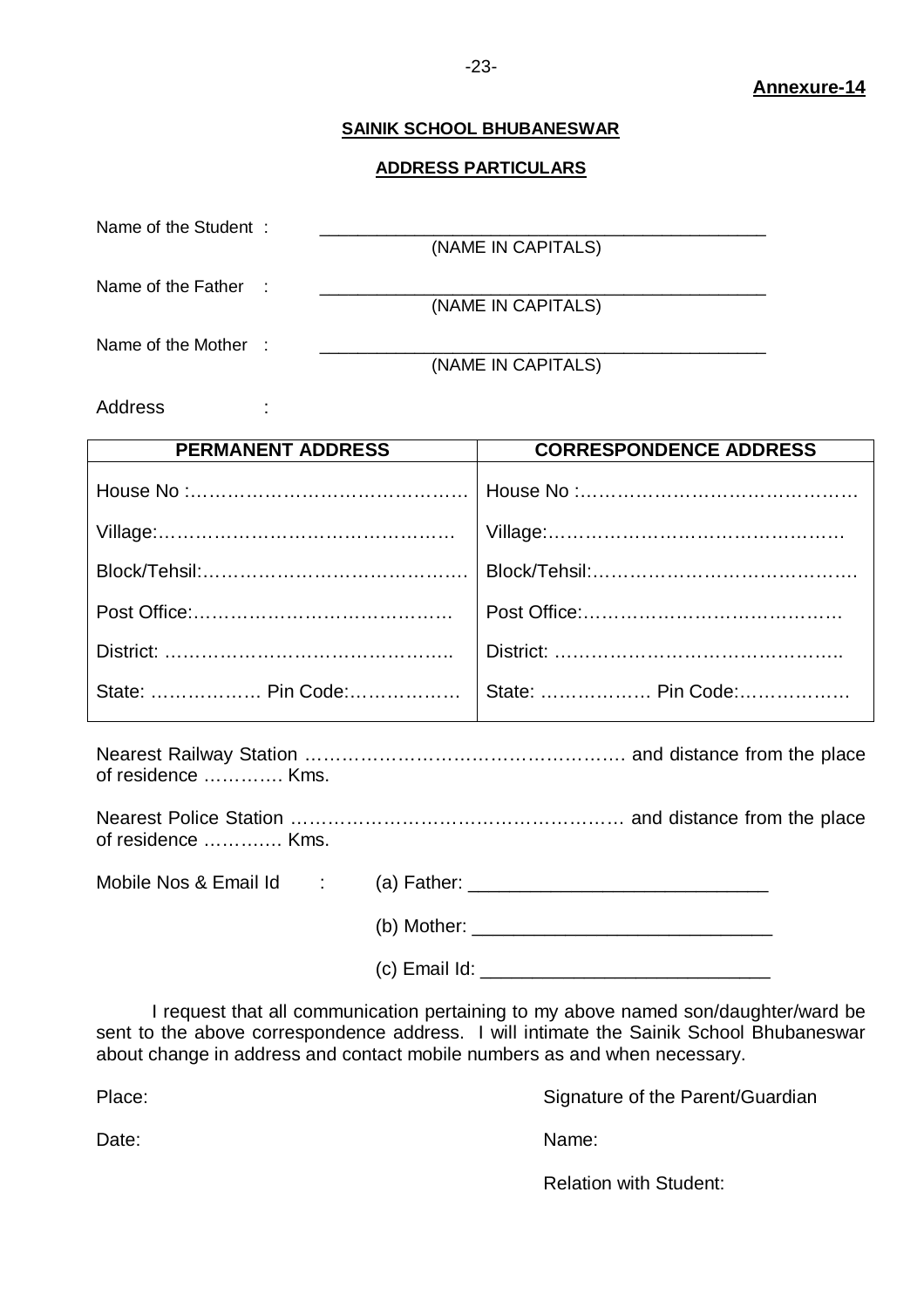#### **UNDERTAKING BY CADET**

1. I, \_\_\_\_\_\_\_\_\_\_\_\_\_\_\_\_\_\_\_\_\_\_\_\_\_\_\_\_\_\_\_\_ (full name of student) with Roll No \_\_\_\_\_\_\_\_\_\_\_\_\_, S/o/D/o Shri / Smt \_\_\_\_\_\_\_\_\_\_\_\_\_\_\_\_\_\_\_\_\_\_\_\_\_\_\_\_\_\_\_\_, having been admitted to Sainik School Bhubaneswar am fully aware of the facts that I will not be permitted to possess cash, costly items, Laptops, Transistor, Walkman, Mobile Phone, IPod, MP3 Player, Pen Drive, Memory Card, SIM Card, etc with me while my stay at Sainik School Bhubaneswar in the dormitories/ hostels/ houses/ classrooms, etc.

2. I am also aware that I will not be permitted to borrow or lend money and exchange any article which is forbidden in the School campus with anybody while my stay at Sainik School Bhubaneswar.

3. I am aware that defacing, damaging or stealing of School property or property of any student or staff by me will invite serious disciplinary action against me.

4. I hereby solemnly aver and undertake that:-

(a) I will not possess/keep cash, costly items, Laptops, Transistor, Walkman, Mobile Phone, iPod, MP3 Player, Pen Drive, Memory Card, SIM Card, etc with me while my stay at Sainik School Bhubaneswar.

(b) I will not borrow or lend money or exchange any article which is forbidden in the School with anybody while my stay at Sainik School Bhubaneswar.

(c) I will not deface, damage or steal the School property or property of any student or staff.

5. I hereby affirm that, if found guilty of indulging in any of the activities as mentioned above or any other activity which is considered as misconduct and forbidden in the School or amounts to unbecoming of gentlemen cadet of Sainik School Bhubaneswar, I am liable for punishment including my withdrawal from the School as per the rules and regulations of the School.

Place: \_\_\_\_\_\_\_\_\_\_\_\_\_\_\_\_\_\_\_\_\_\_

Date:

(Signature of the Student)

Name of the Student:

Place: \_\_\_\_\_\_\_\_\_\_\_\_\_\_\_\_\_\_\_\_\_\_\_\_\_\_\_\_\_\_\_\_\_

(Countersignature of the Father/Mother):

Date:  $\blacksquare$  Date:  $\blacksquare$  Date:  $\blacksquare$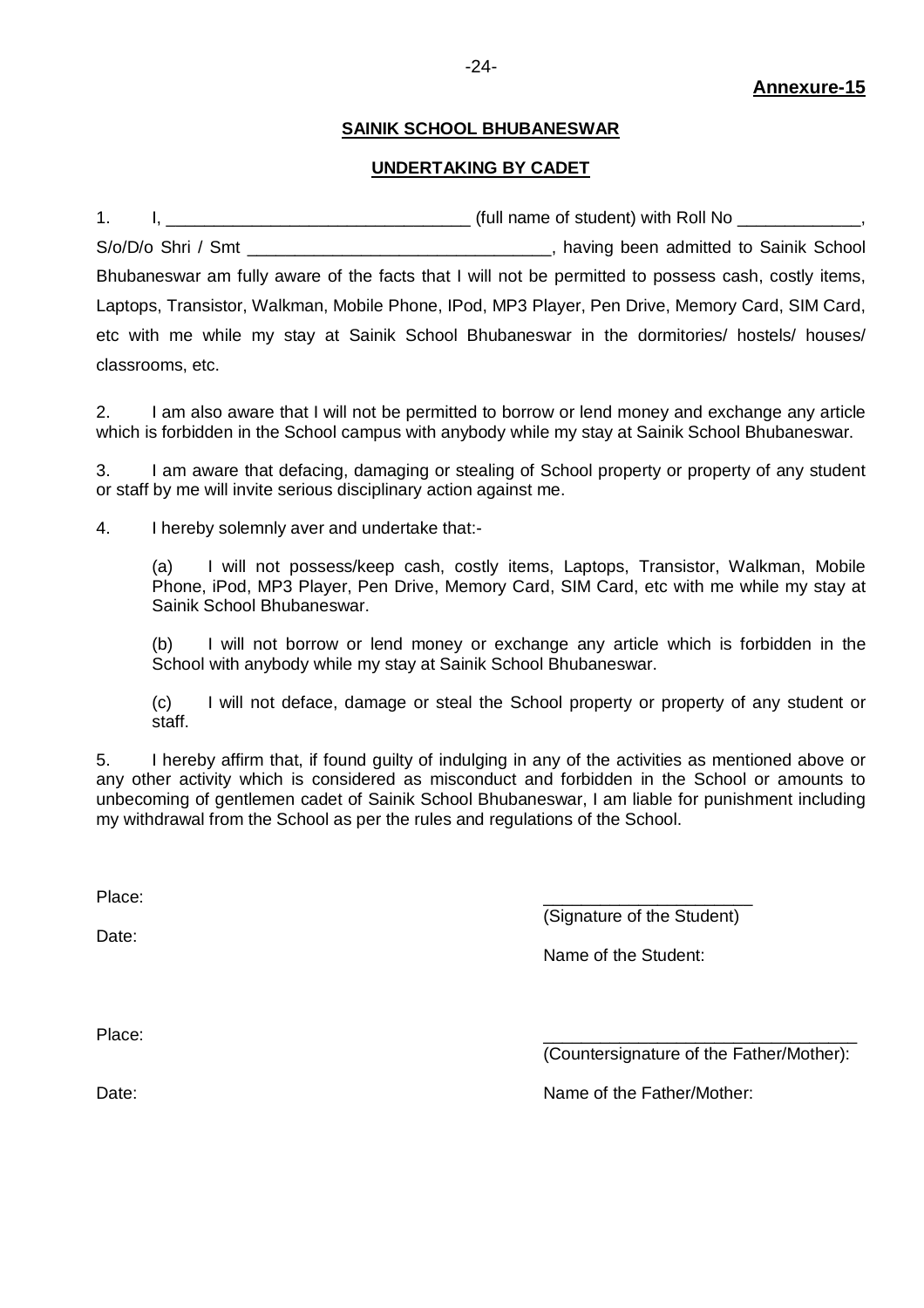#### **REQUEST/ CONSENT FOR LIBERTY/ OUTPASS FOR SON/DAUGHTER/WARD**

| am Mr/ Mrs                      |       | (Mobile No |  |  |  |  |
|---------------------------------|-------|------------|--|--|--|--|
| parent of Roll No               | Cadet |            |  |  |  |  |
| House who is a student of Class |       |            |  |  |  |  |

2. I am aware that cadets of Classes IX, X, XI & XII are being permitted to go on liberty/ outpass to Bhubaneswar town for recreation (watching movie, eating at a restaurant etc) or on study related work (projects, photocopies, etc) or personal work (booking tickets, appointment with doctors, etc) by the school authorities on an occasional Sunday/holiday depending on the training schedule and his/her personal conduct including completion of assigned tasks. This, I understand, apart from allowing him/her the essential freedom, will provide him/her the necessary exposure to the world outside the school and the interaction / transaction with other people will build his/her confidence.

3. I request that my son/daughter/ward be permitted to go on liberty / outpass whenever eligible or required or whenever the authorities on the request of the cadets wish to allow them. I am aware of the risks and pitfalls of leaving the campus. I hereby undertake that I will not hold the school responsible for any mishap or problem which happens during my son's/daughter's/ward's liberty/ time of outpass. I also promise to advise my son/daughter/ward to follow the under mentioned conditions, rules and regulations failing which both he/she and I are prepared to accept any penalty which the school is bound to impose on him/her:-

(a) My son/daughter/ward will adhere to proper dress code (Muftis)

(b) My son/daughter/ward will report back from liberty/ outpass in time (if late he/she should be fined as per the system in vogue)

(c) My son/daughter/ward will not visit out of bound areas of the town (including Hotel Kishore).

(d) My son/daughter/ward will not purchase any unauthorized item (electronic gadgets including mobile phone, camera pen drive, CD or pornographic literature or unhygienic food or items which are hazardous to health etc)

(e) My son/daughter/ward will follow all traffic rules and safety norms. He/she will not indulge in riding himself/herself or driving any private vehicle since he/she doesn't have a driving license.

(f) His/her conduct and behaviour while he/she is outside the school will be exemplary and praiseworthy. He/she will not do or speak such deeds or words which will invite complaints from any quarter and bring down the reputation of the School.

(g) My son/daughter/ward will not go to any other place than Bhubaneswar city.

| Signature of Parent/ Guardian | Signature of Cadet |
|-------------------------------|--------------------|
|                               |                    |
|                               |                    |
| Place:                        | Place:             |
| Date:                         | Date:              |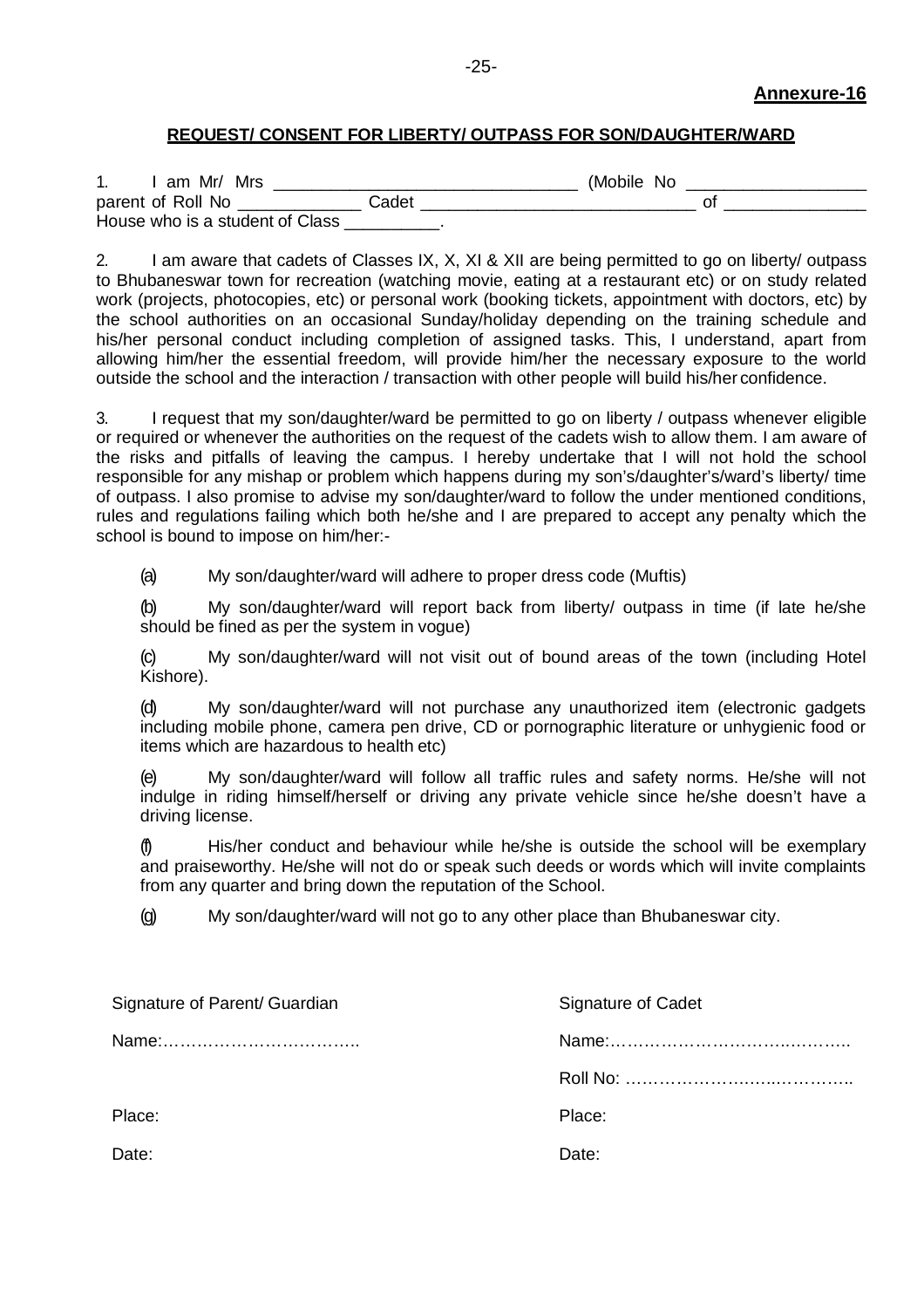#### **Annexure-17**

#### **DECLARATION BY THE PARENT**

1. I, \_\_\_\_\_\_\_\_\_\_\_\_\_\_\_\_\_\_\_\_\_\_\_\_\_\_\_\_\_\_\_ father/mother/guardian of Roll No.\_\_\_\_\_\_\_\_\_\_ Name \_\_\_\_\_\_\_\_\_\_\_\_\_\_\_\_\_\_\_\_\_\_\_\_\_\_\_\_\_\_\_\_\_\_ hereunder furnish possession of the Land and other

immovable properties possessed during the year 2021-22:-

| S No | Land               | <b>Survey</b> | Dry / Wet | <b>Extent</b><br>(decimal/acres) |
|------|--------------------|---------------|-----------|----------------------------------|
| (a)  |                    |               |           |                                  |
|      |                    |               |           |                                  |
|      |                    |               |           |                                  |
| (b)  | Other Properties:- |               |           |                                  |

2. I further furnish the following information pertaining to my employment during the year 2020-21:-

- (a) Nature of Employment & Designation  $\cdot$ :
- (b) Basic Pay drawing  $\mathcal{F}$   $\mathcal{F}$   $\mathcal{F}$   $\mathcal{F}$   $\mathcal{F}$   $\mathcal{F}$   $\mathcal{F}$   $\mathcal{F}$   $\mathcal{F}$   $\mathcal{F}$   $\mathcal{F}$   $\mathcal{F}$   $\mathcal{F}$   $\mathcal{F}$   $\mathcal{F}$   $\mathcal{F}$   $\mathcal{F}$   $\mathcal{F}$   $\mathcal{F}$   $\mathcal{F}$   $\mathcal{F}$   $\mathcal{F}$
- (c) Place of employment :
- (d) Full address of the employer in the state of  $\mathbf{r}$ :

(b) Details of Family Members:- Composition of my family is as mentioned below:-

| S No | <b>Name</b> | <b>Relation</b><br>(Self/spouse/son/daughter/<br>grandfather/grandmother) | Date of Birth | <b>Present</b><br><b>Occupation</b> |
|------|-------------|---------------------------------------------------------------------------|---------------|-------------------------------------|
| (a)  |             | Self                                                                      |               |                                     |
| (b)  |             | Spouse                                                                    |               |                                     |
| (c)  |             | Son/Daughter                                                              |               |                                     |
| (d)  |             | Son/Daughter                                                              |               |                                     |
| (e)  |             |                                                                           |               |                                     |
| (f)  |             |                                                                           |               |                                     |

3. I hereby solemnly declare that the information furnished above is true to the best of my knowledge and belief and that nothing is kept concealed.

Place: Place: Signature of the Parent/Guardian

\_\_\_\_\_\_\_\_\_\_\_\_\_\_\_\_\_\_\_\_\_\_\_\_\_\_\_\_

Date: Name in full …………………………….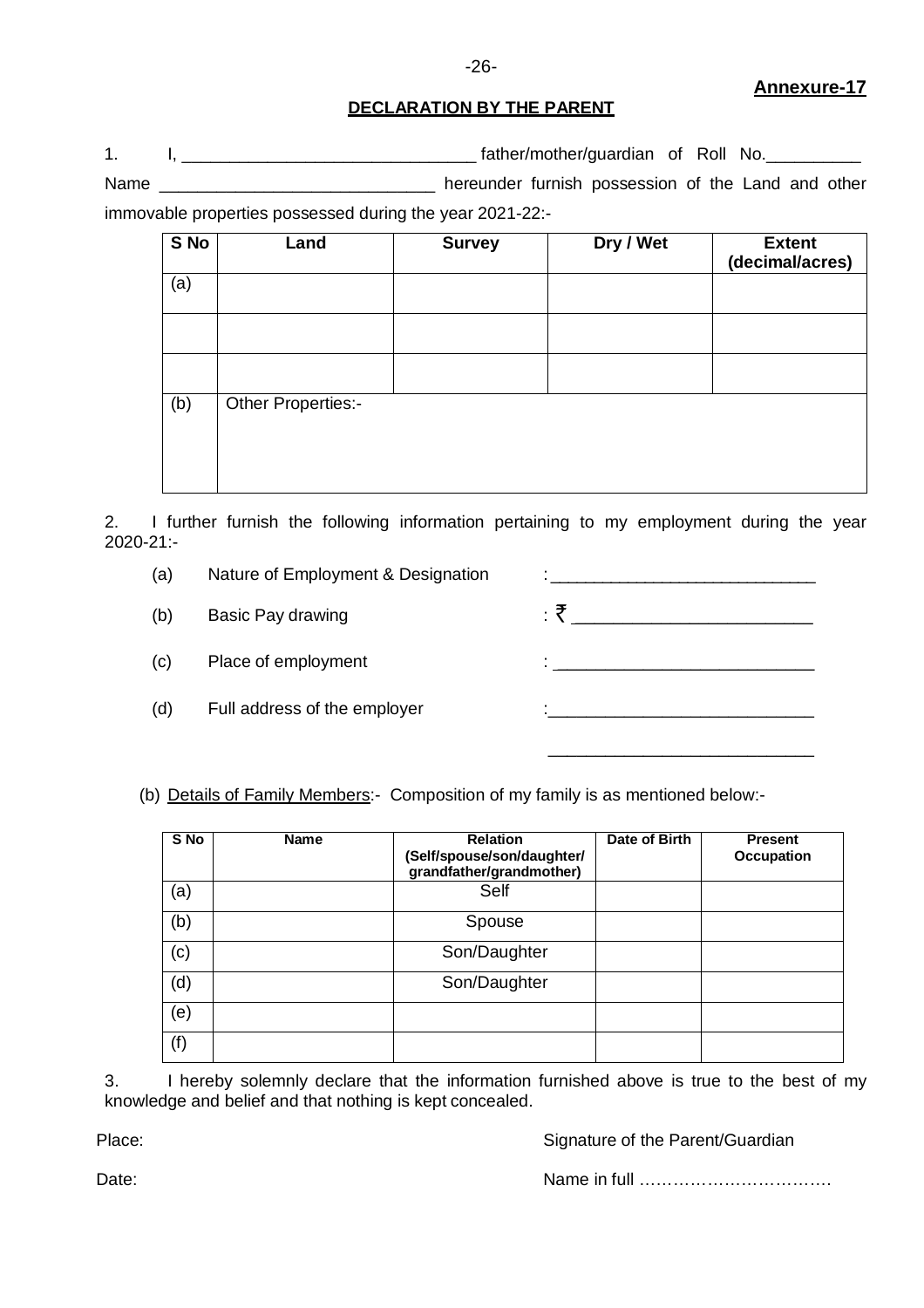#### **FAMILY GROUP PHOTOGRAPH**

Roll No…………………………, Candidate ………………………………………….., Class ………………



### **Specimen signatures of the Family Members**:-

| S No | <b>Name</b> | <b>Relation</b><br>(Self/spouse/son/daughter/<br>grandfather/grandmother) | Specimen Signature of the Individual |
|------|-------------|---------------------------------------------------------------------------|--------------------------------------|
| (a)  |             | Self                                                                      |                                      |
| (b)  |             | Spouse                                                                    |                                      |
| (c)  |             | Son/Daughter                                                              |                                      |
| (d)  |             | Son/Daughter                                                              |                                      |
| (e)  |             |                                                                           |                                      |
| (f)  |             |                                                                           |                                      |

Place: Place: Signature of the Parent/Guardian

Date: 2008. [2013] Date: 2014. [2013] Date: 2014. [2013] Name in full …………………………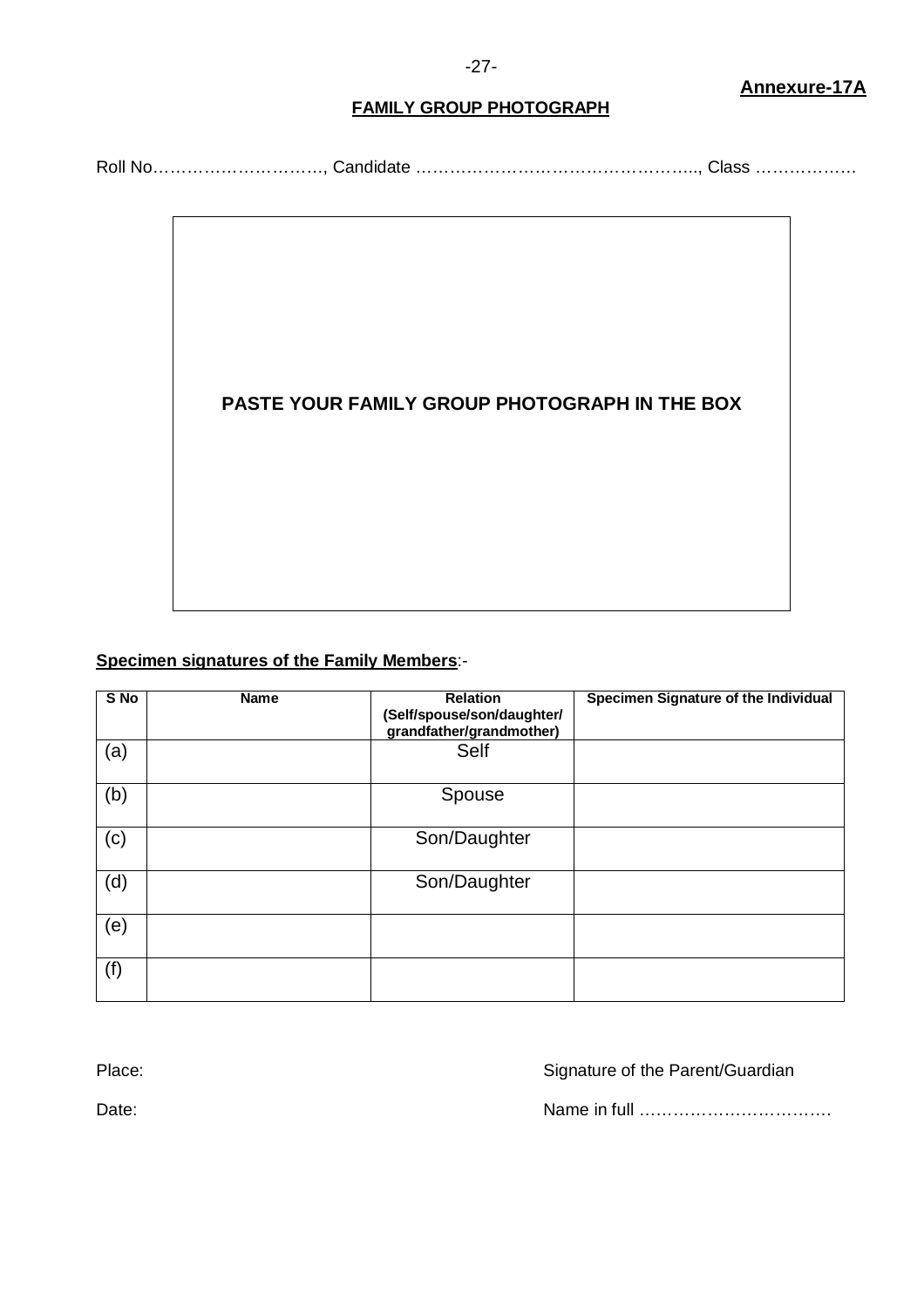#### **Annexure-18**

#### **SAINIK SCHOOL BHUBANESWAR**

### **DECLARATION**

|                                                                                                     |  | do hereby solemnly declare that the particulars |
|-----------------------------------------------------------------------------------------------------|--|-------------------------------------------------|
| given by me in the application form submitted for the All India Sainik Schools Entrance Examination |  |                                                 |
| (AISSEE) 2022 in respect of my above named son/daughter/ward are true and no information asked      |  |                                                 |
| to be given has been concealed. All documents submitted by me for my son/daughter's/ward's          |  |                                                 |
| admission in Sainik School Bhubaneswar are correct and genuine.                                     |  |                                                 |

2. In the event of the above information having been found incorrect at any time, I undertake to refund the full amount of the Scholarship enjoyed by my son/daughter/ward immediately, on demand and without demur and will have no objection to my above named son/daughter/ward being immediately removed/withdrawn from the School.

| Place: | Signature of the Parent/Guardian |
|--------|----------------------------------|
| Date:  |                                  |
|        |                                  |
|        |                                  |
|        |                                  |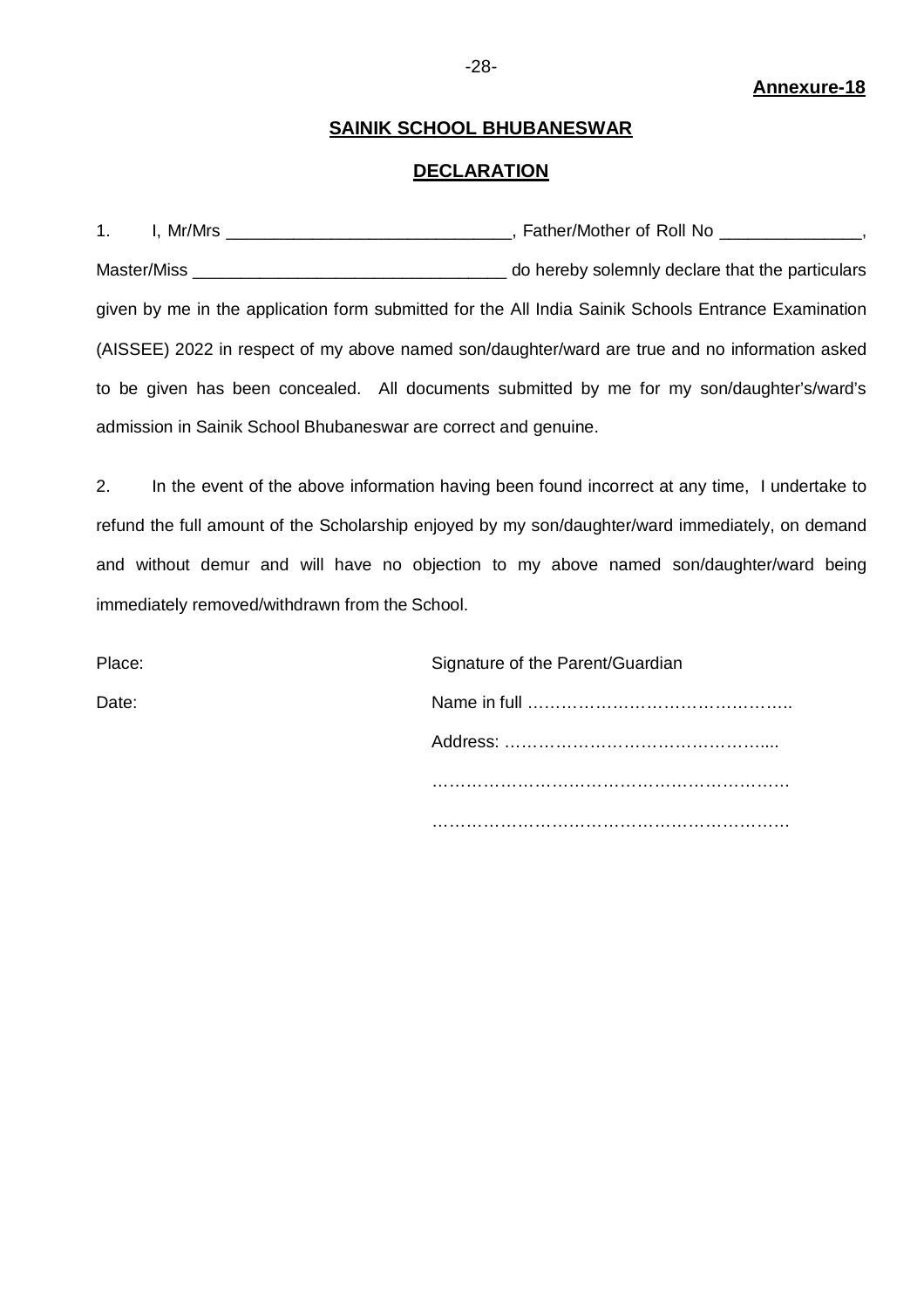#### **Annexure-19**

### **CERTIFICATE OF UNDERTAKING**

1. The primary objective of the school and of the students is to continuously strive for an all round excellence (including academics) by making the best use of available time and resources and become eligible to join the armed forces. Achievements of two students studying in the same school and under exactly the same set of conditions may greatly differ due to difference in attitude and commitment and not so much due to their individual capabilities/ intelligence.

2. I understand that this undertaking is intended to constantly remind me to remain committed and excel rather than do poorly and give excuses for my poor performance.

3. Sainik School is known for its special character and is very different from any other boarding school. I am well aware of the physically demanding nature of academic and training activities and strict daily routine. It may be easier for me to score good marks in some other school where I can dedicate more time to studies. Despite knowing this, I wish to join/continue in Sainik School Bhubaneswar and, I shall study with utmost sincerity and always try to improve my academic performance. I will not take recourse to the following excuses for performing poorly or failing in any examination.

(a) **No time for studies**. I am aware that, I will have to follow the laid down time table of the school from 0500 to 2200 hrs every day. There is sufficient time in between classes, free periods, daily evening prep, holidays etc for studies and homework. School does not engage Class XII for any extracurricular activity except for a few CCA events and an occasional Guard of Honour. I will be able to manage time for self studies and all other activities within the existing routine of the school.

(b) **No rest in the afternoon.** Cadets are required to take rest from 1410 h till 1510 h unless they are on corrective drill or detailed for weak cadets classes; yet cadets despite cautioning are found going to the playground by 1500 hours; the senior cadets have time only for a short nap because they have to attend laboratory and also if they sleep for a long time in the afternoon, they tend to keep awake in the night. I am aware that lab periods, extra classes, mock tests etc will mostly be organised during non regular hours eg. afternoon, after dinner or on holidays.

(c) **Called on Holidays to Instructional Block for Self Study**. Senior Cadets (X to XII Std) should remember that the students of their age outside devote a major portion of their holidays too on studies. Therefore, cadets who aim to perform well in the UPSC NDA exam and CBSE exams, should be prepared to sacrifice at least two hours (0930 to 1130 hrs) on holidays to carry out concentrated studies at the Academic Block instead of in their own hostel where they would tend to relax in their cots or indulge in idle chitchat or simply loiter and fritter away precious time.

(d) **Not allowed to study in the night.** I shall be early to bed and early to rise which will not only help me be hale and healthy, but also enable me to wake up early for PT and keep me alert during classes.

(e) **Large Number of Mock Tests before UPSC**. I am aware that a majority of cadets never say that they are well prepared even the day before the exam. I also know that tests should be taken seriously and positively because practice will make cadets perfect. Mock tests will be conducted regularly every week. Frequency will be increased towards the end. I will therefore be prepared for any test as soon as the lesson is completed. I will not resort to the perennial excuse many children give that they are not prepared.

(f) **Attendance in School Assembly is not required.** Other schools have daily assembly and participating in assemblies will build my confidence.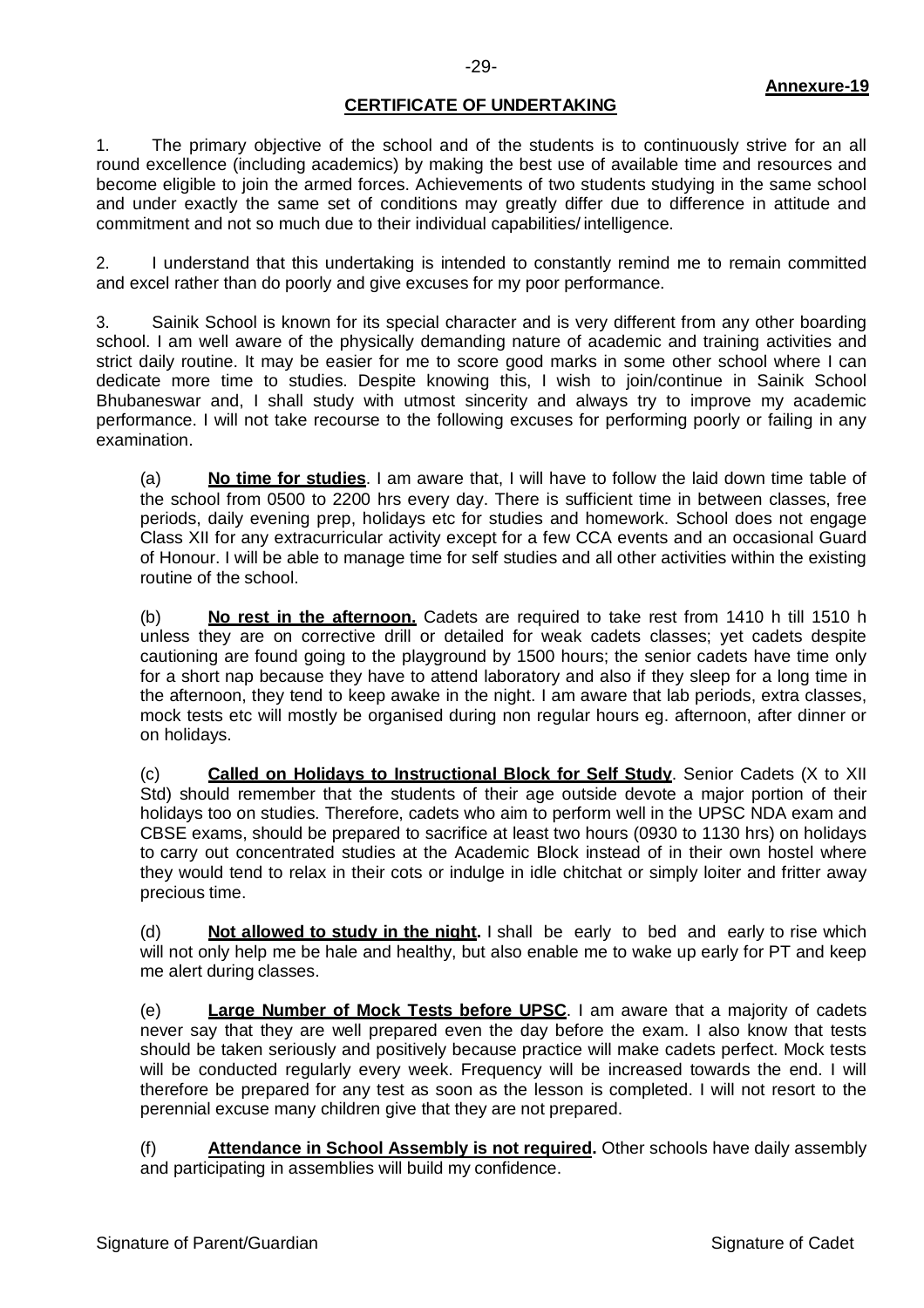(g) **CCA/ Literary Activity is not useful for UPSC**. CCA/ Literary Activities are essential part of curriculum of any school and it helps me in preparation for my SSB.

(h) **PT, Games and Roll Calls are a waste of time**. PT and Games are necessary to remain fit and ready for SSB; Roll Calls are necessary to check absentees, uniform etc; Roll Calls can get over quickly if the Houses assemble fast and therefore I shall not only be in time and conduct myself properly during the roll call but also impress upon my peers to do the same so that we all are not detained for more time or punished for misconduct.

(j) **Too many corrective drill/ PT/ Imposition**. Only if I commit mistakes, I will be awarded corrective drill/PT/Imposition. It depends on the number of offences/ violation of orders by me.

(k) **Masters not serious with the classes.** I will not resort to attributing reasons for poor performance to teachers. I will clarify my doubts about the topic as early as possible. In case I still need further guidance which is not forthcoming from teachers due to any reason, I will discuss the matter with Vice Principal/Principal to find a solution rather than waiting till the last moment or after the damage has been done.

(l) **Study leave for UPSC not given**. In class XII I will have to study for NDA/UPSC as well as CBSE. School cannot give study holidays for UPSC exams since CBSE portions can't be neglected during my preparation for UPSC exams.

(m) **Stress due to summoning parents/ guardian to school.** I know that it is customary for schools to call parents/ guardian to discuss poor academic performance and indiscipline. The onus is on me to display good behaviour and better performance in academics so that there is no need for my parents/ guardian to be summoned to the school. If I don't meet the academic and discipline standards of the school which are clear to me and my parents/ guardian from the beginning, then I alone am responsible for any inconvenience/ distress which might be caused to my parents/ guardian or me on account of their being summoned to the school. Neither I nor they can blame the school. Also my parents/ guardian can't absolve themselves of the responsibility of participating in the Counselling Process whenever the school initiates. Parents/ guardian of Class XII cadets are also given the freedom to visit on non Visitors' Day and help relieve their son/daughter/wards of the pressure of studies/ exams.

(n) **CBSE tests before UPSC Exam**. Studying for CBSE Tests help me in the NDA & NA Exams preparation since the syllabus is not vastly different. Also if the CBSE studies (including tests) are stopped before the UPSC (NDA) Exam, it will be difficult to complete the portions by December and begin revisions thereafter. Therefore I shall pay equal attention to both CBSE and UPSC portions in the syllabi.

(o) **Duties & Responsibilities of an Appointment**. I know that being an appointment is part of the training given to a future leader. I shall not shirk from the responsibility bestowed on me as an appointment by giving lame excuses such as "I need more time for studies", "I am not fit for the job", "Someone else is more interested and he/she will be better", "Seniors will pressurize me as a Junior Appointment to be harsh with the juniors which may invite drastic disciplinary action" etc. On the other hand I shall seize the opportunity for my growth, honour the trust and confidence placed in me and wholeheartedly fulfill my duties and responsibilities as an Appointment/ Senior Cadet. A senior appointment has the support of his/her House Master, Tutors and subordinate appointments. His/her duty is to guide the School, House or Group by primarily being a role model and doing the right thing (mainly keeping punctuality and the dress code and never hurting the juniors physically or emotionally). The same routine is being followed at the school since its inception in 1962. Those who aspire for success are committed and work extremely hard to attain glory for themselves, their parents/ guardian and the school.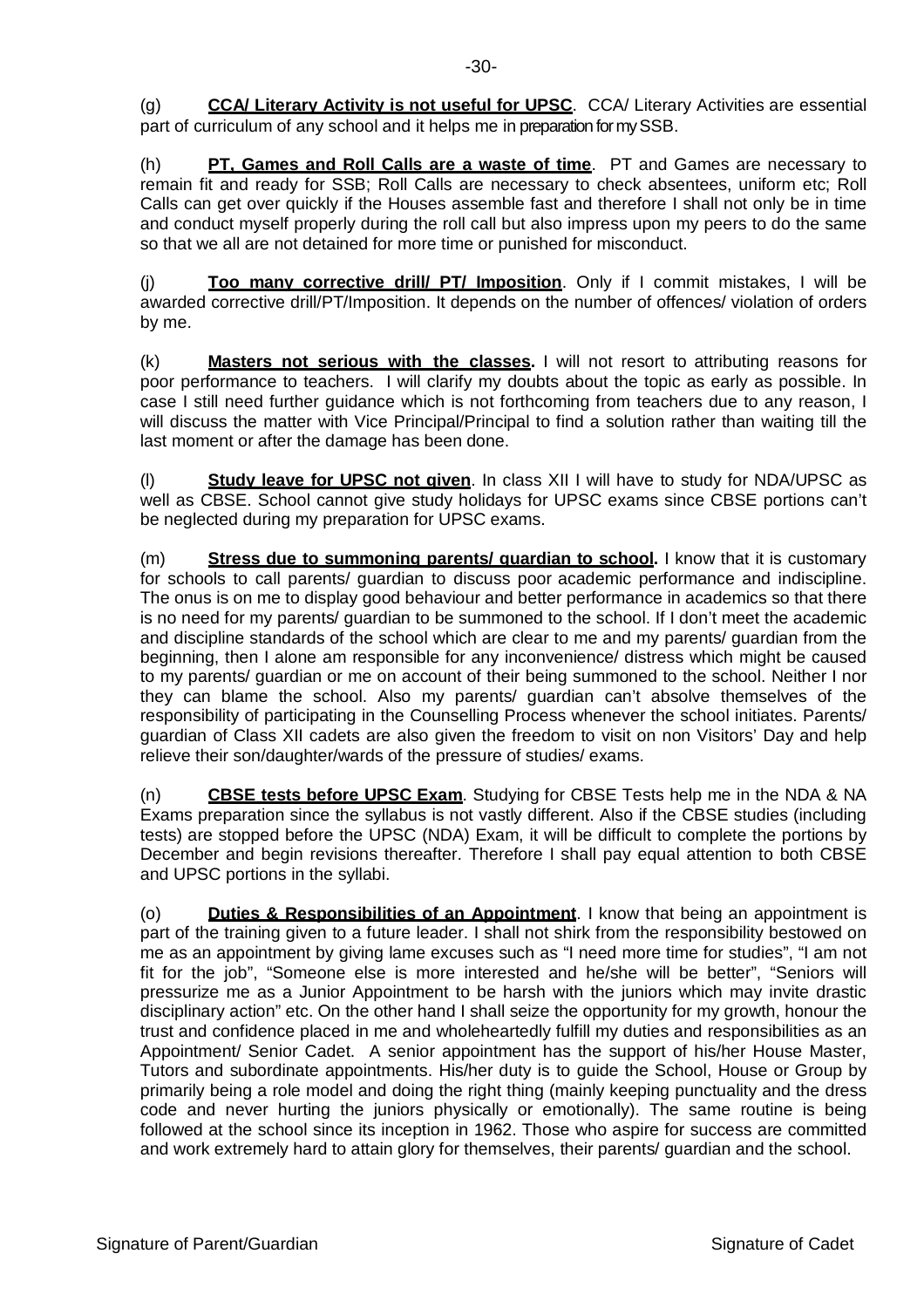On the other hand, those who are lazy and forever give lame excuses, fail to achieve the desired goals and begin blaming the system, curriculum, authorities (for being rigid with the rules) et al instead of holding themselves responsible for the lack of ambition and dedicated effort. I am already aware of the regimen and the rigours of the school and yet I am passionate about studying at this school. I shall wholeheartedly accept any additional task related to academics and other activities since it will contribute to my success in the exams and tests (under CCE/ AISSE/ AISSEE/ UPSC/ SSB).

4. I hereby certify that I have read and understood the following guidelines/rules/ and norms of Sainik School Bhubaneswar and I shall abide by them.

(a) **Homework**. Cadets will submit their homework/ records/ project work/ assignment/ in time. Not doing so will result in withdrawal of the cadets on grounds of "Poor Academic Performance" (Rule 3.37 of SSS Rules & Regulations)

(b) **Exams Compulsory**. Cadets will not skip any test/ exam under any pretext. If they do so, they will be awarded zero in that particular test/ exam. No retest will be conducted except on medical grounds or absence with prior approval.

**Promotion & Scholarship Criteria**. Promotion as per CBSE norms. Award/retention of Scholarship will be as per the Sainik Schools Society Rules and Regulations.

In addition, performing poorly in any test of Std XI and XII will be treated as "Poor Academic Performance".

(d) **Criteria for representing School in outdoor competitions/ events and going on liberty.** Any cadet who wishes to take part in competitions outside including Central Zone or Inter Zone Games (even if they are happening inside the school) or go to Bhubaneswar on liberty should meet the following criteria:-

(i) Should be proficient in the game/talent/activity (for competitions).

(ii) Minimum 50 % marks in each subject in every exam conducted from the start of the academic year.

(iii) Should not have been suspended from the school for any major violation of order Eg. Ragging, Malpractice etc.

- (iv) Should not have any disciplinary enquiry against him/her.
- (v) Should have passed the PT/ Drill/ Swimming Tests.

(vi) Should have completed all his/her homework, assignments within their stipulated time.

(vii) Parent should have signed their consent.

(e) **Preparation for NDA**. Cadets will begin their preparation for NDA earnestly in terms of writing the UPSC exam, developing their communication skills through active participation in the class and assembly talks/ Group Discussions, SSB training, reading books, writing, travel, etc. All cadets are to maintain a Vocabulary Notebook (a word a day from story books/ newspaper, with parts of speech, meaning, sentences etc) and a Quiz Notebook (10 pieces of information gleaned from the newspaper everyday) and submit them one day in the week for the Vice Principal's/ Principal's perusal.

(f) **Tips to Improve in Academics**. Cadets are to keep the following in mind to improve their academic performance:-

(i) Don't prevaricate or postpone any task (not only homework, project etc but also personal chores like washing clothes etc).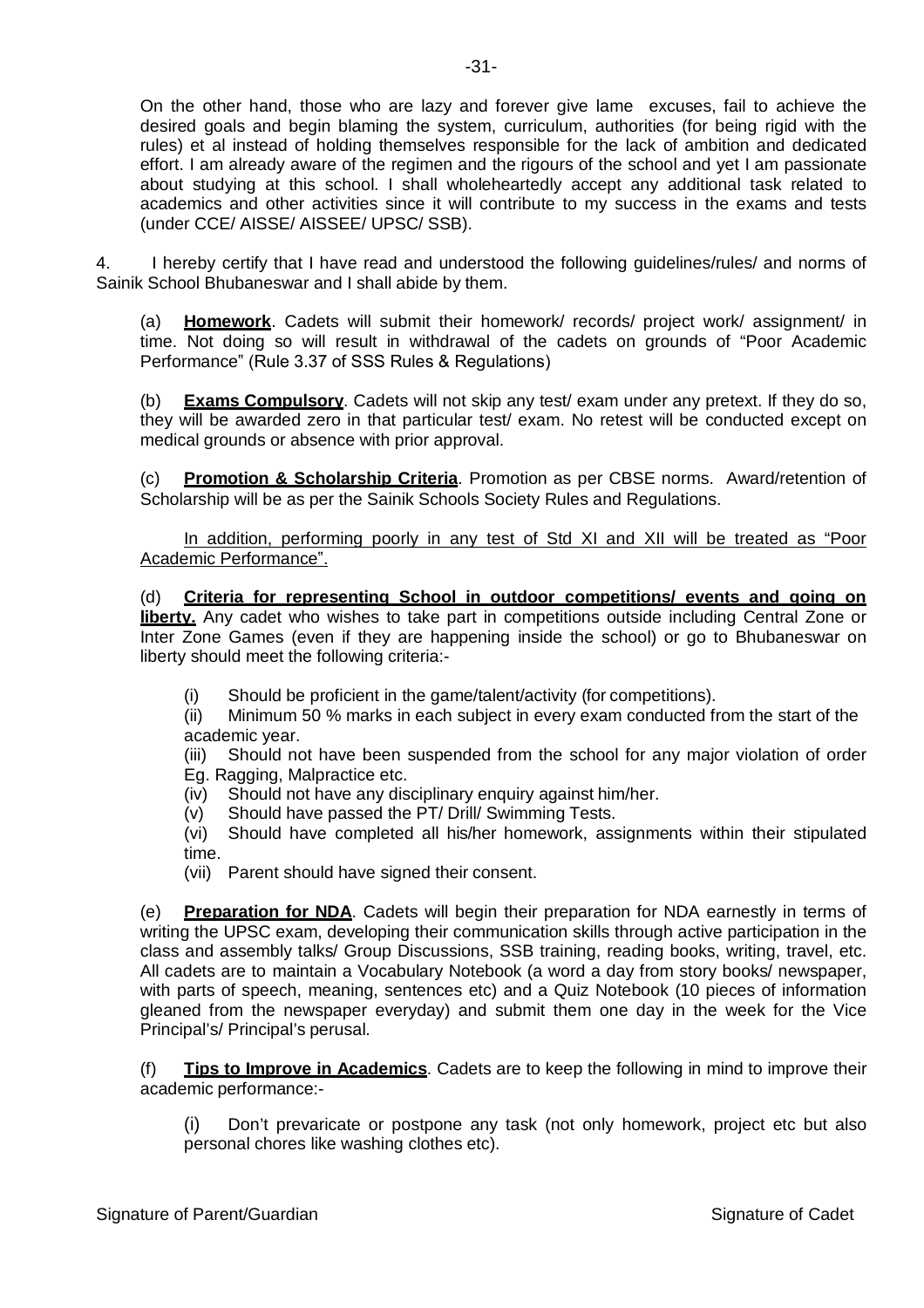(ii) Keep a practice notebook during study period to write and learn. This will help the cadets to concentrate better and find out gaps in the knowledge.

(iii) Keep a "Deeds Diary" wherein before going to bed, a cadet may pen down specific academic tasks (Subject-Chapter-Exercise) performed under the title "Today's Work" and also write "Tomorrow's Plan". This will enable the cadets to meet short-term goals and maintain the habit of studies.

(iv) Borrow textbooks from seniors (since the issue of new textbooks may be delayed) as soon as the final exams are completed and begin studying them.

(v) Read the lesson before attending the class.

(vi) Do / Write and learn. During Prep and Self Study, read the lesson first till it is understood and then write down the salient points/ work out the problems without referring to the text. Later rectify the mistakes.

(vii) Form study groups with buddies in the hostel and quiz each other on the lessons covered.

- (viii) Write down doubts/ queries and ask the teachers without fail.
- (ix) Ask teachers to conduct regular tests.
- (x) Never cheat in exams.
- (xi) Don't be impatient. Spend full time in the exam hall pondering over the answers.

(xii) Manage time in the exam. Attempt questions (in terms of matter to be written) as per the marks allotted. Avoid pondering over a single question for too long resulting in paucity of time towards the end.

(xiii) Write down the correct answers to the questions which you could not answer at least 10 times each.

(g) **Tips to Improve Communication Skills (English)**. Cadets are to keep the following in mind to improve their academic performance:-

(i) Read at least two books per month (try reading fictional novels, biographies, nonfiction, essays, poetry, comics, magazines, newspapers etc regularly)

- (ii) Read/ reread slowly and deliberately observing the style and structure of sentences.
- (iii) Try reading aloud observing pauses (especially poetry).

(iv) Improve your vocabulary by writing down difficult words and nice phrases in your vocabulary book. Find out their meanings from the dictionary. Copy down the original sentence and make own sentences.

- (v) Converse with friends and teachers in English as far as possible.
- (vi) Write down important tidbits from newspaper in the Quiz notebook.
- (vi) Listen to/ Watch the English news. Observe the diction and pronunciation.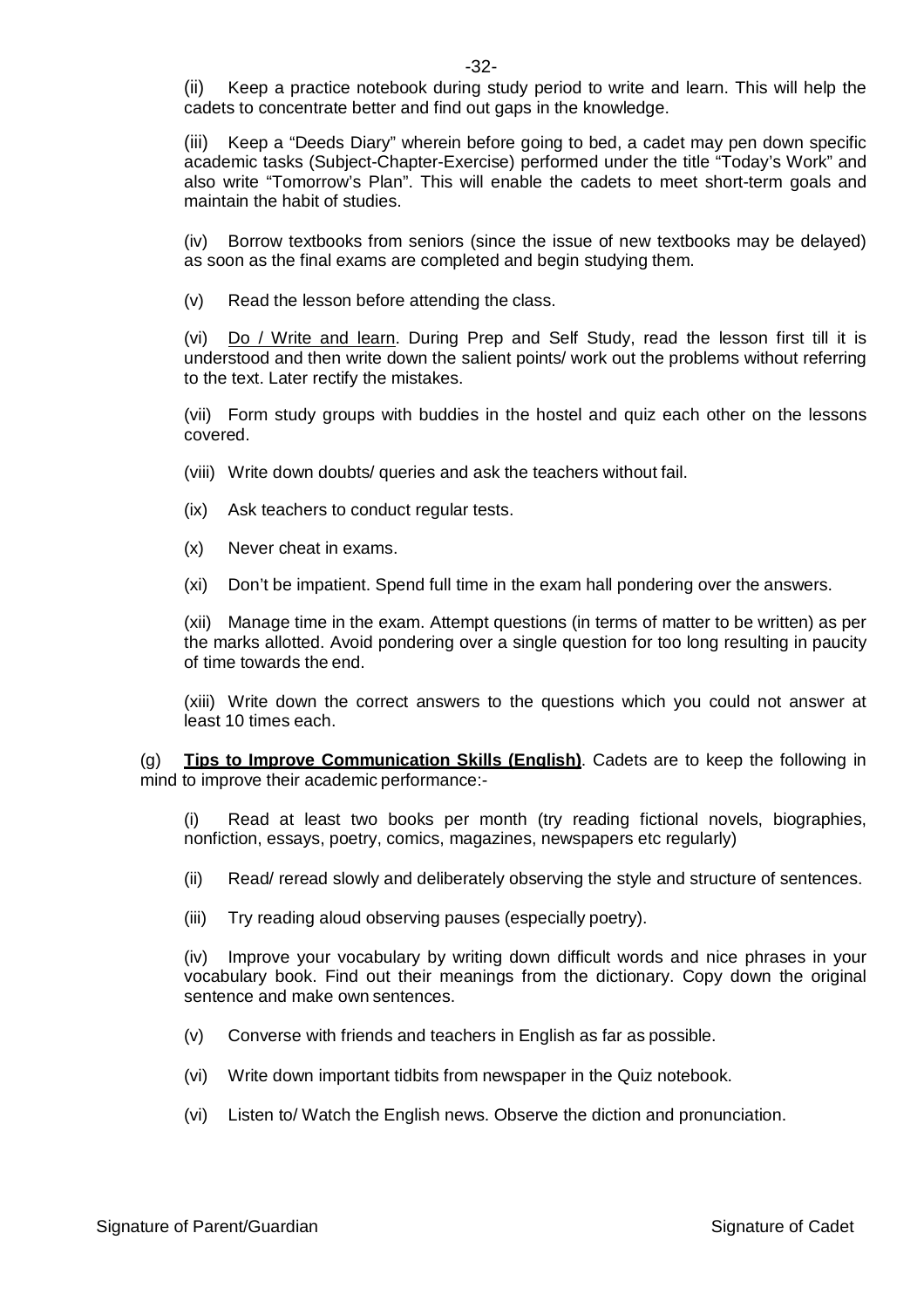(ix) Use simple and uncomplicated language. Speak or write from your heart and be sincere in your style.

(x) Don't feel shy of making mistakes. Nobody is perfect.

(xi) Don't be discouraged by friends who tease or don't cooperate. You should know what is good for you.

(xii) Practice shall make you a perfect, knowledgeable (you will acquire more exposure, information and vocabulary) and confident person.

(h) **Participation in Co Scholastic Areas**. Cadets will take part in CCA/ Literary Activity, PT, Games, Hobby Club, NCC, sports, earnestly and other school activities whenever called upon to do so. They will also not refuse any appointment-ship granted to them or any task entrusted to them.

(j) **Guiding Juniors**. Cadets of Class XII will exhibit exemplary conduct and exercise proper control over their juniors including cadets of Class XI without resorting to manhandling or use of abusive language. In case a junior cadet does not follow the instruction of senior cadets, the matter will be reported first to the concerned appointments/House Master. The junior cadets are not to be summoned to the Senior Hostels. Senior cadets are not to visit the Junior Hostels without obtaining permission of the House Master concerned.

(k) **Misdemeanors**. Cadets will not indulge in acts of indiscipline like ragging of juniors or peers, malpractice in exams, vandalism (destruction/damage of property), late coming, absenteeism/ missing roll call, improper turnout, improper marching, non submission of homework, neglecting and not caring about textbooks and notebooks, lying, cheating, forgery, theft, laziness, carelessness, sexual acts/ sodomy, ganging up, quarrelling, causing disturbance, chatting or sleeping or playing or reading non prescribed material in the class/ study room, sleeping in class, not speaking in English, improper table manners, skipping meals, coming late to mess, wasting food, malingering, hiding illness or real cause of injury or distress, littering the area with paper or plastic, disrespect to elders/ seniors, disobedience of orders etc.

(l) **Dress and Deportment**. Cadets are to adhere to the dress code and wear only the prescribed pattern of dress. Only formal wear is to be worn on holidays and birthday (jeans, baggies, cargos, Bermudas, T- Shirt etc are not permitted). Cadets should be mindful of their uniform in the following respects:-

(i) Uniform Shirt and Pants (khakis, NCC, White dress, blue-grey, flaps, PT/ Games dress, night dress etc) not dirty or crumpled

- (ii) Shoes polished shoes and shoes which are not torn or damaged
- (iii) Socks (including stockings) which don't sag or which are clean and not torn
- (iv) Name tab (not damaged, correct spellings indicating own name etc)
- (v) Lanyard

(vi) Beret (with blue patch and emblem)- to be worn even without shoes; to be carried in the hand only if there is a wound on the head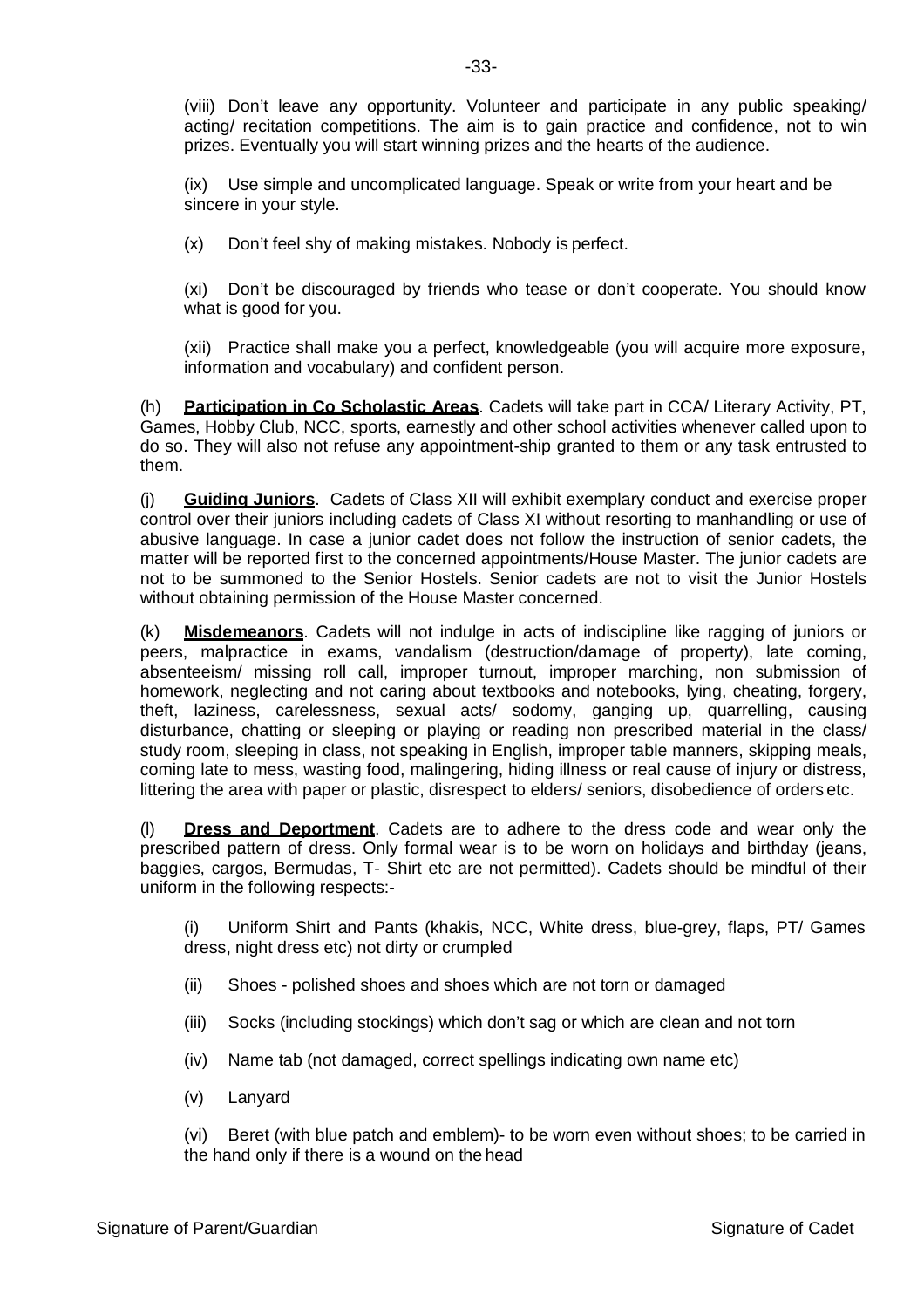- (vii) Belt
- (vii) Epaulettes (in case of School/house appointments)
- (viii) Rank Badge & Insignia
- (ix) Tie & Tie Pin
- (x) Haircut (cadets are not to keep long locks, beard etc)
- (xi) Trimming of Nails
- (xiii) Handkerchief (white, neatly folded in the right trouser pocket)
- (xiv) Vest

(xv) No talisman, amulet, sacred thread (if worn is to be concealed), rings, ornaments or religious symbols are to be worn on the body.

(m) **Cleanliness and Kit Layout**. Cadets will maintain a proper kit layout in the dorms (including beds, cupboards, study desks, hanging lines etc) and cleanliness in the classrooms, corridors, living area, playground, drill square and the rest of the campus. They will bathe and wash their undergarments daily.

(n) **Banned Items**. Cadets should not be in possession of electronic gadgets like mobile phone, i-pod, radio, camera and also will not keep valuables or money worth more than Rs 100/- (entirely at own risk of being confiscated or stolen). Camera may be used with written permission for a specific event and later is to be returned to the Housemaster for custody.

(o) **Offences and Penalty**. The following are the consequences of a few wrong doings (besides an adverse entry in the Cumulative Record and deduction of valuable Cock House points towards discipline, in extreme cases there will be a ban on participation/ representation in events, suspension from attending classes, withholding/ withdrawing scholarship etc):-

Ragging (including causing physical or mental harassment through violent acts including sexual acts and abusive and offensive words, insults, intimidation, extortion, wrongful restraint and confinement, running errands for seniors, offences against property, abetment and instigation and even being a mute spectator or victim without reporting the matter to the House Master or the School Authorities). According to the Supreme Court of India, "Ragging is an disorderly conduct whether by words spoken or written or by an act which has the effect of teasing, treating or handling with rudeness to any student, indulging in rowdy or indiscipline activities which cause or likely to cause annoyance, hardship or psychological harm or to raise fear or apprehension thereof in a fresher or a junior student and which has the effect of causing or generating a sense of shame or embarrassment so as to adversely affect the psyche of a fresher or a junior student."

FIR with police and expulsion from school

(ii) Malpractice in Exams

#### Zero in the paper and dismissal from school

(iii) Willful Damage or Destruction of School or Private Property (Causing mishaps (intentional or accidental) by playing unauthorized/ risky games/ sports, playing with fire (candles, matchsticks etc), attempting to experiment or innovate with electrical fittings and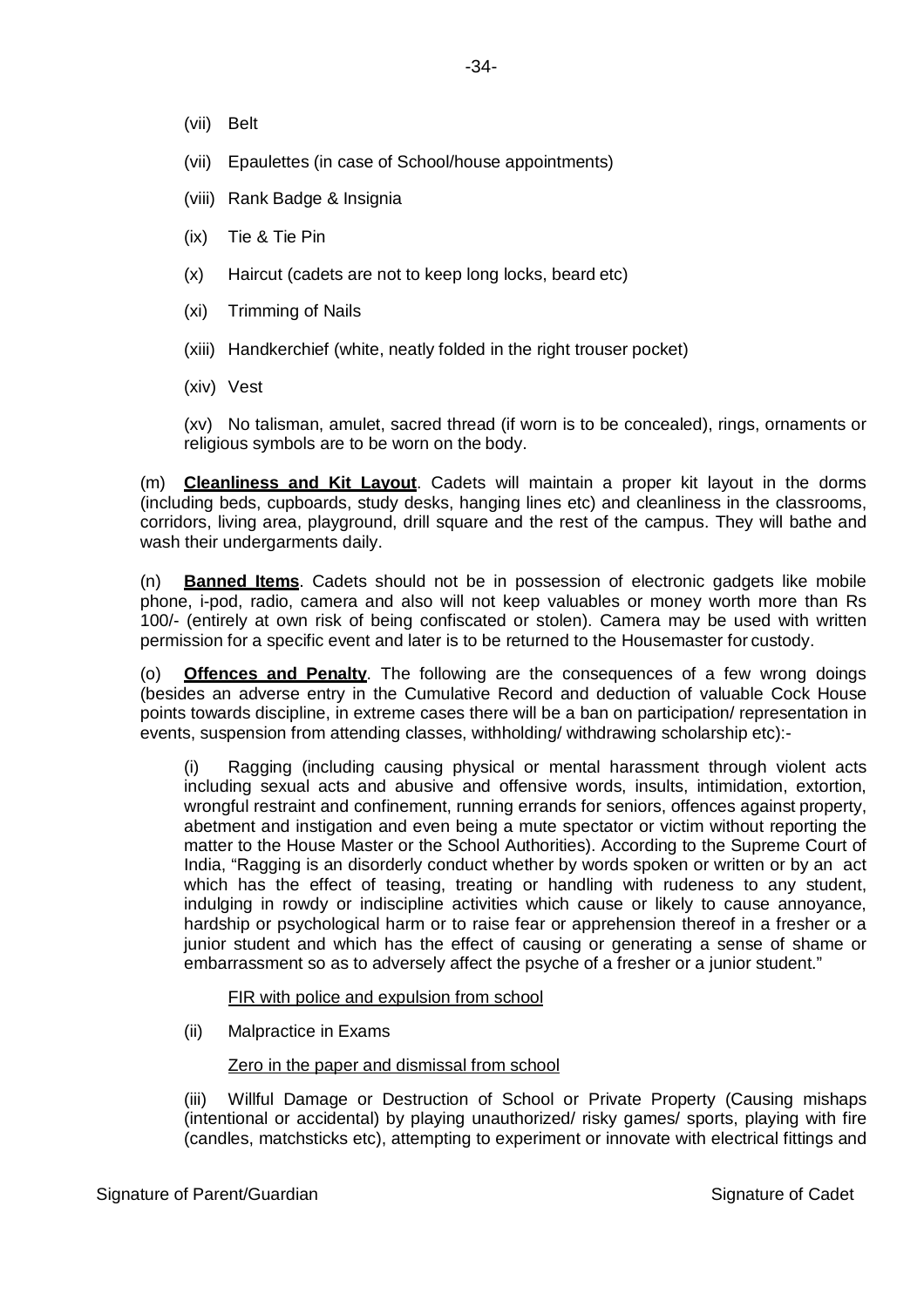causing injury/ loss of life or property of self or others or sustaining injuries due to careless movements

Cost of the item & Labour + 100 % fine (if cadet doesn't own up the mistake, then the entire group will be fined) and dismissal from school

(iv) Possession / Use / Carrying of mobile phones and other electrical (eg heater etc) and electronic gadgets including external devices like pen drive, i-pod, radio, camera etc

Confiscation of item and counselling to both parent and cadet

(v) Reporting Late after Vacation/ Leave/ Liberty/ Course

Fine as decided by the School administration.

(vi) Possession/ Use of alcoholic beverage or narcotic substance.

Expulsion from school.

(vii) Attempting to Escape/ Run Away/ Abscond from Campus

#### Dismissal from school

(It is always advisable to report to the Hostel Superintendent/ House Master/ Senior Master/ Adm Offr/ Vice Principal / Principal if a cadet is facing any problem like homesickness, teasing/ manhandling by seniors/ peers, inability to cope with training etc).

(viii) Visiting "Out of Bound" Area (including other Hostels, Residences of Staff, Local Market etc) without prior permission

#### Punishment as recommended by Disciplinary Committee

(ix) Preparing, buying or consuming any food other than authorized by the school (Eg making noodles in the hostel or buying parathas from the local shops etc is an offence)

Punishment as recommended by Disciplinary Committee

(x) Rearing animals/ pets in their dorms or cabins, feeding stray dogs and other animals

Punishment as recommended by Disciplinary Committee

(xi) Trading or selling any item (Gifting items is legitimate).

#### Punishment as recommended by Disciplinary Committee

(xii) Other misdemeanours like late coming, absenteeism/ missing roll call, improper turnout, improper marching, non submission of homework, neglecting and not caring about textbooks and notebooks, lying, cheating, forgery, theft, laziness, carelessness, ganging up, quarrelling, causing disturbance, chatting or sleeping or playing or reading non prescribed material in the class/ study room, sleeping in class, not speaking in English, improper table manners, skipping meals, wasting food, malingering, hiding illness or real cause of injury or distress, littering the area with paper or plastic etc, disrespect to elders/ seniors, disobedience of orders etc. will invite corrective drill/ PT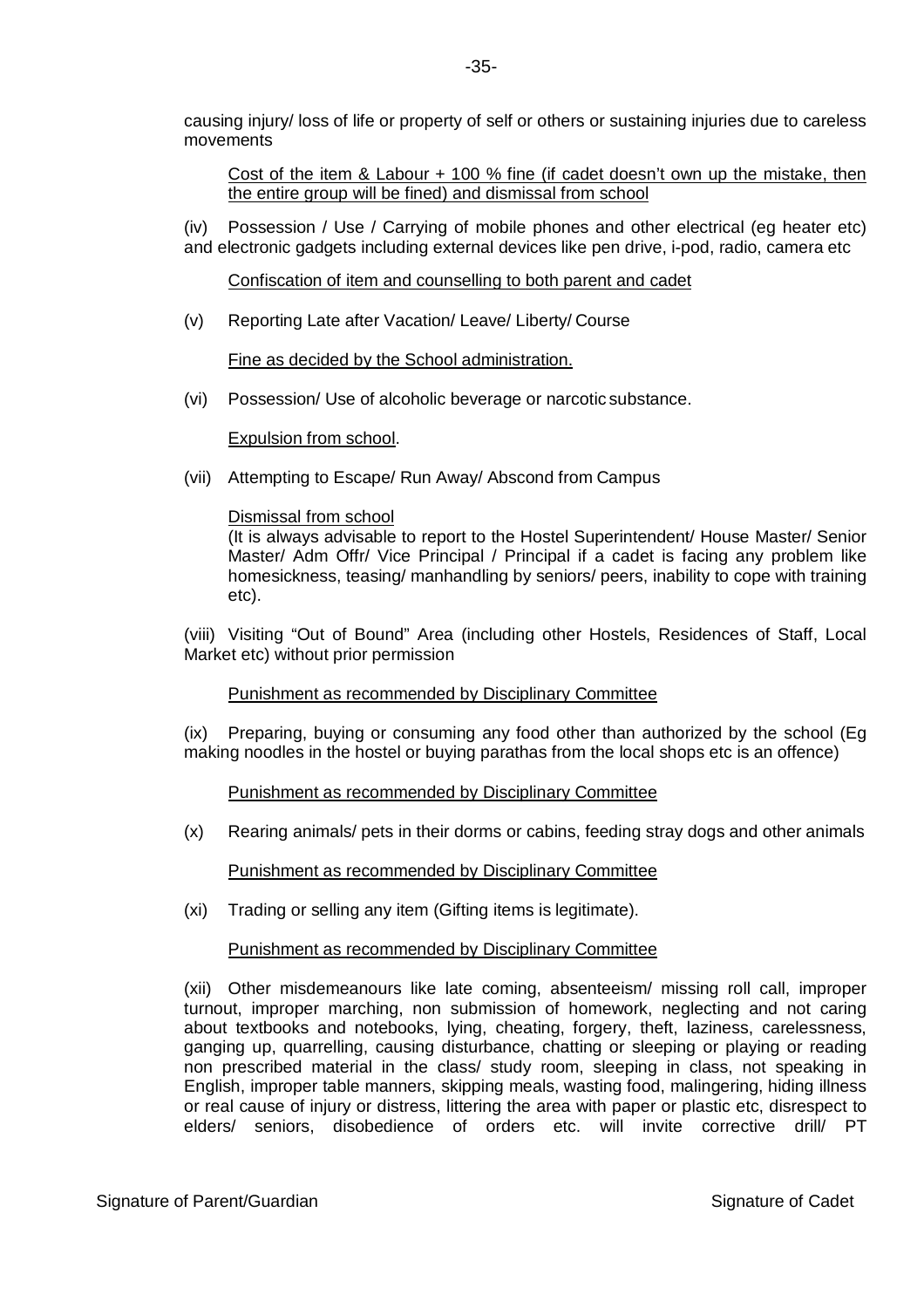(in the case of homework and turnout, the cadet will stop attending the corrective drill/ PT only after he has completed the task or rectified the error), Kit issue and if the violations are repeated, the cadet will be dismissed from the school for indiscipline.

(p) **Bad Traditions**. It is easy to follow incorrect, wrongful and meaningless ways in the name of "tradition" and "seniority". Eg. Using violence (including foul language) against juniors, writing dirty graffiti on the walls and road, breaking and burning things, plunging into the swimming pool or water tank to celebrate a victory, lying to show "team spirit", listening to loud and crude songs, running away to town in the night, smuggling banned items into the school, spraying ink on each other, wearing sandals (to Cafeteria, Games Roll Call and even Laboratory), wearing coloured/ civil clothes or being half naked in the dormitory, not tucking in T-Shirt/ Uniform, not standing in a squad, skipping PT and Drill, jumping walls and taking shortcuts, slumbering in the afternoon through the games period, keeping awake till late at night, challenging authority etc. These bad traditions are strengthened by the stories spun by a few alumni who share their "exploits" and experiences as if they were heroic. Cadets should eschew all such atrocious behaviour. On the other hand they should build good traditions by excelling in academics, sports and extra-curricular activities, doing homework, speaking in English, marching in squads, maintaining standards in drill and turnout, punctuality, table manners, being kind to juniors, being respectful to all, planting trees, doing social service, joining the NDA in large numbers etc. though these are tough act to follow.

(q) **"Seniority'**. "Seniority" should mean being a role model to the juniors, leading by example, giving knowledge and guidance, showing compassion, solving problems, willing to spare time, sacrificing own happiness, playing and having fun and "Seniority" is certainly not the power to cause physical or mental hurt to the junior cadets.

(r) **Visitors**. Cadets will entertain only authorized visitors only on specified days (mostly on Second Sundays, PTA Meeting and on birthdays if permitted). However, their presence in the school should not hamper any assembly/ activity the cadet is required to attend.

(s) **Vacation**. Cadets are allowed to go on vacation on the day after the last working day (after cleaning and organising their dorms/ cupboards and booking out in the House Register/ Gate Book out Register. If they are proceeding on personal leave, then a leave application from the parent is to be submitted. Only Cadets of Class IX and above are permitted to travel by themselves. Similarly the cadets are required to report back from vacation on the specified day before 2000 hours and book in at the Front Gate only (if they are late they will be fined). If they attempt to enter the campus through any other route and without following proper procedure, then it will be construed that they are trying to smuggle in a banned item and disciplinary action will be initiated. The dress code at the time of departure from and arrival back at the school will be **formals**. The dress for the roll call at 1800 hrs after arrival will be "Dinner Dress".

**Vacation Classes**. During vacation, it is mandatory for cadets, especially of Class XI and Class XII, to attend any class, camp, workshop or tour whenever organised by the school. They will not cite the excuse that they or their parents/ guardian have already made arrangements for tuition classes during vacation etc. The school also reserves the right to postpone or cancel any scheduled programme during vacation. All the cadets of a particular class will equally bear the cost of any training and the cost towards food and other charges during vacation.

(u) **Leave**. Cadets may take leave for a period not exceeding 3 days (maximum) only in the event of death of own kin or wedding of own sibling. If however, leave is unavoidable for any other reason, a minimum of 10 days leave may be applied for. The parents/ guardian would have to decide if the leave is worth missing 10 days of classes. However, grant of leave even in extraordinary circumstances is purely at the discretion of the School authority. Loss of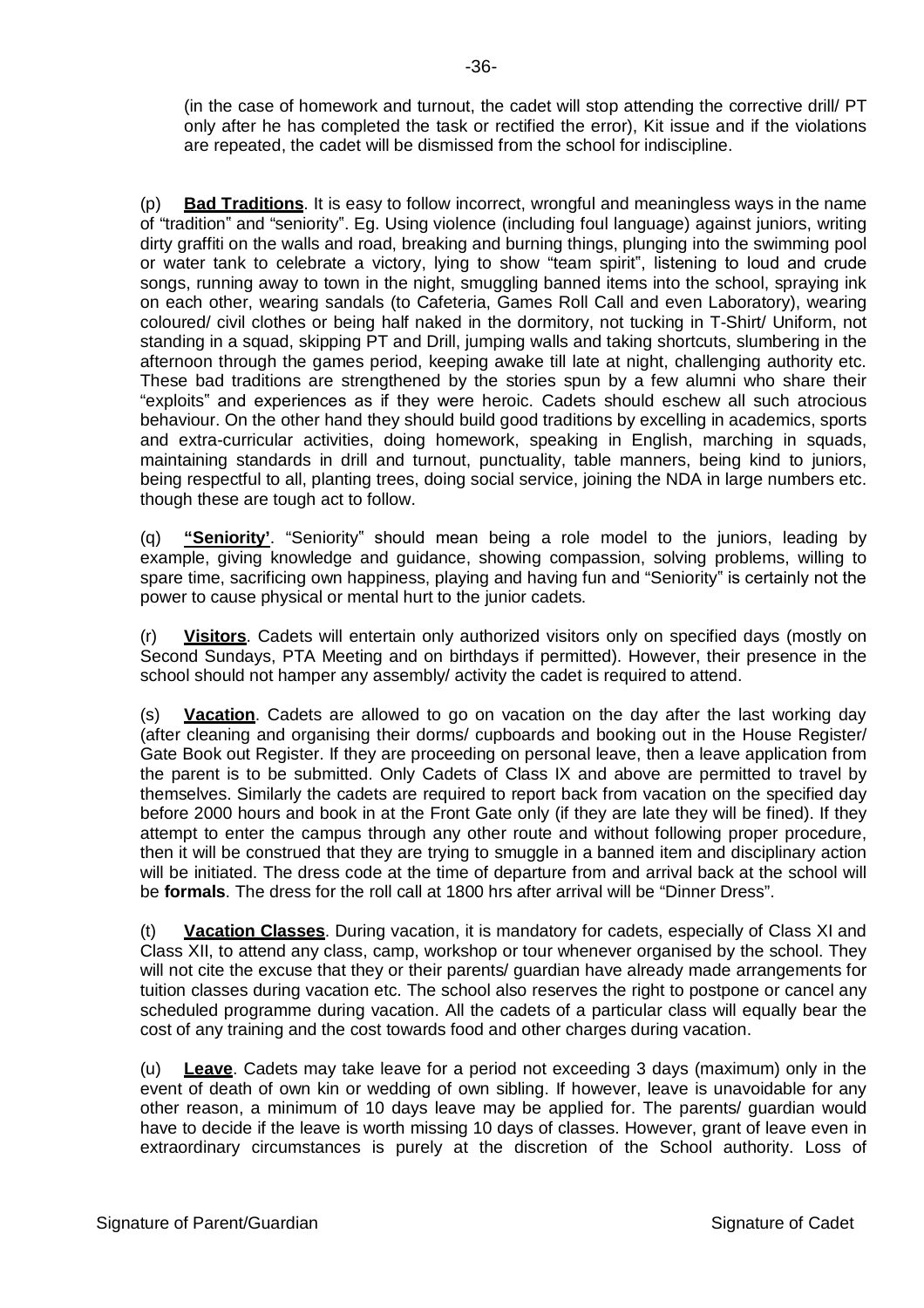Academics in such cases will have to be made good by the Cadet on his/her own, the school cannot be held responsible for the same. The parent should specifically apply for such leave, well in advance, mentioning the above responsibility clause.

(v) **Medical Treatment**. Cadets are normally treated for all minor illnesses within the school. Counseling sessions are also arranged for cadets who feel stressed or unable to focus on studies or show tendencies towards indiscipline. Treatment for dental problem, fracture etc is also organised under the arrangement of the school. Medical leave will be granted after the required investigation and with the advice of the local specialist doctor in the following cases only:-

- (i) Communicable disease like chicken pox (conjunctivitis is treated within the school)
- (ii) Major ailments like typhoid, jaundice (viral hepatitis)

(iii) If the movement is severely restricted due to fracture (needing surgery) or other forms of injury.

(iv) Any other case which merits a longer period of treatment/ surgery followed by/ or rest and recuperation/ convalescence.

Parents are to complete the treatment for any skin allergy/ ailment or surgical procedure for corn on the feet etc during the vacation itself. Commencing any other long drawn treatment (including dental) should be with the concurrence of the school.

5. I understand that there are rules and regulations which are to be followed by the parents/ guardians also. Parents are the primary role models for the children. Therefore, they need to be law abiding in terms of being punctual, tidy, orderly, considerate, patient and peaceful. The following are some important guidelines that I shall urge my parents/ guardian to follow:-

(a) **Visits**. Parents/ guardian are to attend all PTMs conducted at the school. Parents/ guardian are allowed to meet their son/daughter/wards in the School only on Visitor's Day preferable on Second Sunday of the month or on any other day as decided as per convenience only within the specified duration. Parents will be asked to meet the teachers post PT-I, II, III Exams.

(b) **Parking**. Parents/ guardians are to park their vehicles (at own risk, the security of the vehicle being the owner's responsibility) in the specified place (near main gate). Vehicles are not to be parked on the Main Road (in front of the school).

(c) **No Argument or Fight**. Parents/ guardians are not to get involved in any argument or quarrel with other parents/ guardians, cadets or staff of the Sainik School.

**Out of Bound**. Residences of Staff, Hostels, Cadets Mess and Infirmary are strictly "out of bound" for parents/ guardians. They are also not to take their son/daughter/wards outside the school limits.

(e) **Permission to Stay**. There is no provision of staying in the school beyond 1700 hrs, whatsoever. However, the parents visiting the School in response to School's call and who are fartherly located in terms of distance and time will be permitted provided the parents guest room being available during such time at a cost as specified by the School.

(f) **Littering**. Parents/ guardians/ guests are not to litter the campus with plastic, paper and other trash.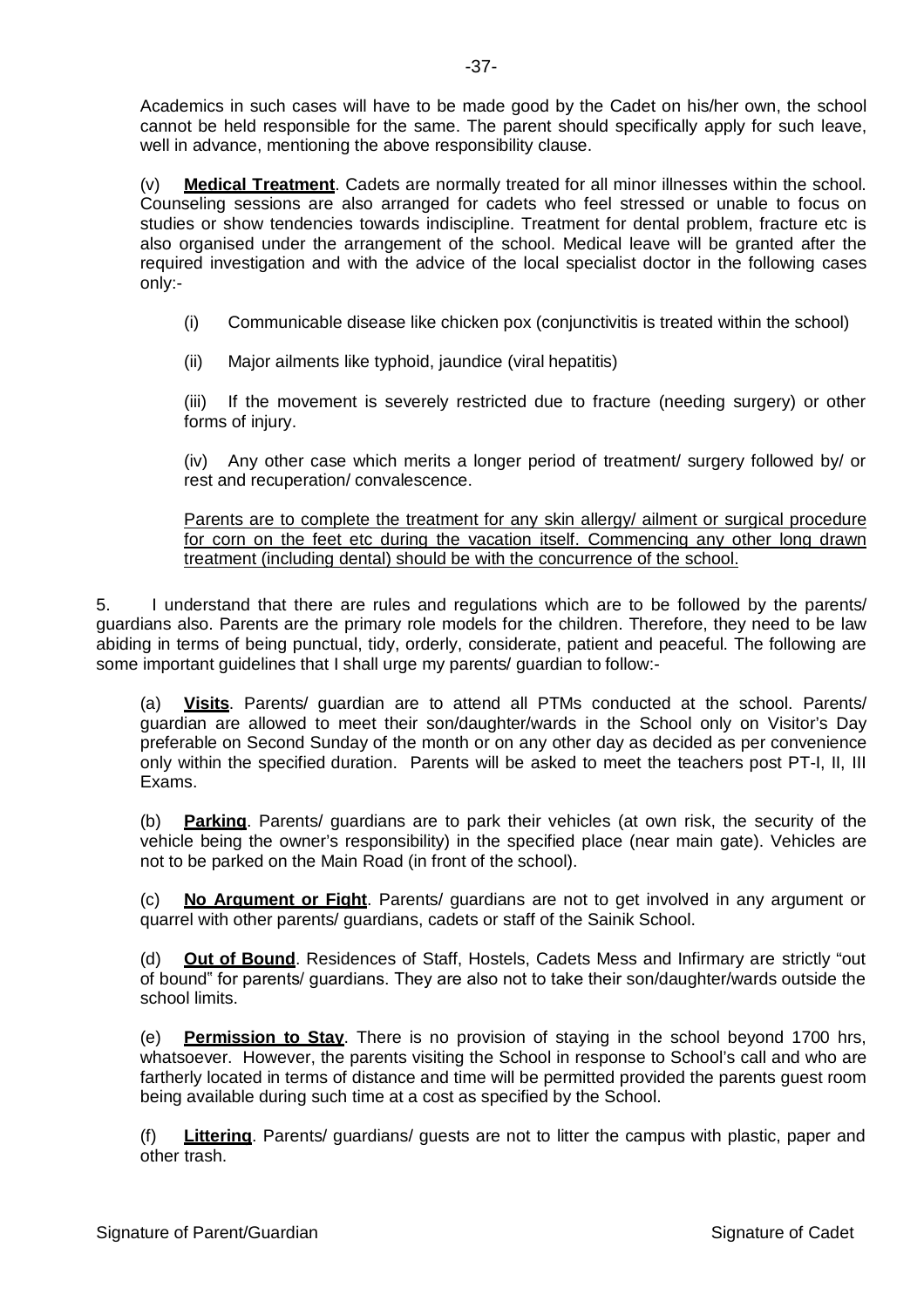(g) **Taking Shortcuts or Jumping Wall**. Since vehicles are not permitted inside the Hostel area, parents/ guardians might resort to jumping the compound wall in order to get heavy articles inside. Parents/ guardians/ guests are not expected to jump walls or take shortcuts to enter the campus or while moving from one place to another. This is setting a wrong example to their own son/daughter/wards.

(h) **Telephone Calls**. Parents/ guardians are allowed to make phone calls to their son/daughter/wards between 1400 h and 1530 h & 2045 h to 2145 h, on all working days and 0900 h to 1700 h on holidays (excluding meal time and any important event).

(j) **Performance Counseling**. Parents/ guardian are to meet the Class Teacher, see the answer sheets of their son/daughter/wards and sign the report card and Counselling Register during their visit (Second Saturday). The parents/ guardians are to maintain discipline and decorum while meeting the teachers. They should patiently wait for their turn. They are also not to carry on conversation with a particular teacher for more than three minutes, especially when other parents/ guardians are waiting.

(k) **Monitoring Academic Progress**. It is the responsibility of the parents/ guardian to keep themselves abreast of the results and the performance of their son/daughter/ward. After every FA or Unit Test, the results will be posted on the website. After each Summative Test or Term Test, the school will also upload the results on the School website. The parents' will be permitted to visit the School and meet the teachers to know their ward's performance.

(l) **Poor performance in academics/ discipline and counseling to parents/ guardian.** Parents/ guardian will meet the Class Teacher/ House Master/ Senior Master or the School Administration whenever asked to do so (mainly for academic, disciplinary or non-payment of fee reasons). Parents/ guardian are requested to fully involve themselves in all aspects concerning to their son's/daughter'/ward's performance and be responsible for their son/daughter/ward's growth. They will not take cover under the excuse that they had handed over their son/daughter/ward to the school and therefore they have no more role to play or that they have to travel a long distance or that they don't have leave or that they/family members are ailing etc. The parents/ guardian will continue to be responsible for the actions/ misdemeanors of the son/daughter/ward and should actively participate in every opportunity of counseling that is given to them. Even a reason like the distance and time of travel involved, difficulty of obtaining permission for leave from the department concerned or ill health will not be entertained though it may be genuine (since it would be mandatory for either of the parents to come during counseling). If after all the efforts of the school and the parents/ guardian the cadet doesn't show improvement/ progress, then the cadet will have to be withdrawn from the school, in accordance with the rules.

(m) All schools call parents/ guardian to brief them on the poor academic performance or indiscipline of son/daughter/wards. The School works for the academic excellence of your son/daughter/ward. Sometimes parents/ guardian themselves do not keep the best interest of the child in mind. Parents/ guardian are requested to support the school in preparing their child. The parents/ guardian are to be involved for the following reasons also:-

(i) To inform them about the results and to enable them to advise their son/daughter/wards to sincerely work harder.

(ii) As a warning that if the performance continues to be poor in spite of the best efforts of teachers, their son/daughter/ward will have to be withdrawn from the School.

(iii) Calling the parents/ guardian often spurs the student to become more serious about studies.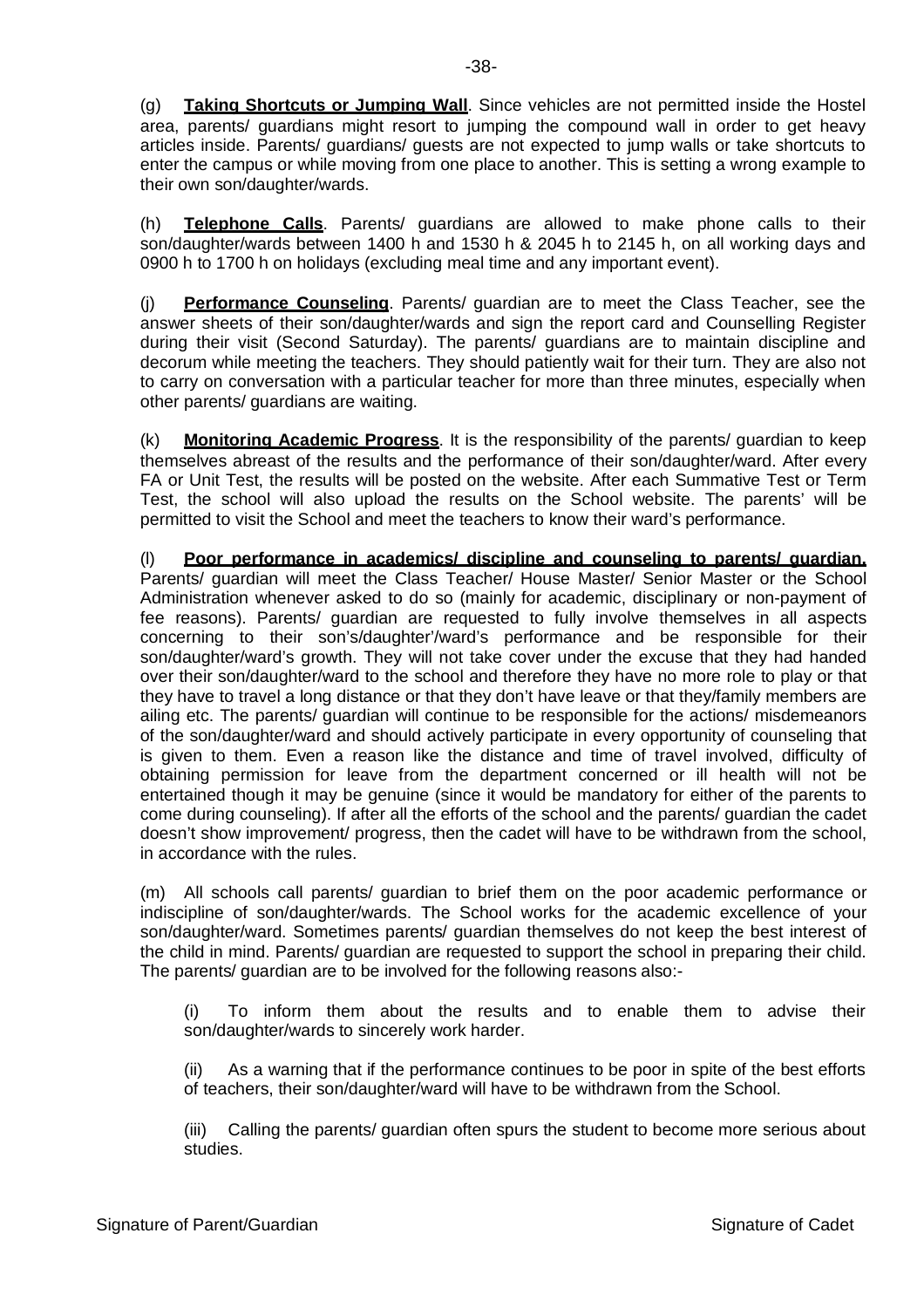(iv) The growth of a child is a social responsibility-we all have a stake. The parents/ guardian cannot wash off their responsibility though they may not be living with their children.

A forum like the Parents-Teachers Committee is therefore an excellent idea as long as parents/ guardian are willing to spare their valuable time, interact with other parents/ guardians and project points which are for the benefit of the school.

(n) **Counseling Son/daughter/wards on Ragging**. Parents/ guardian are expected to counsel their son/daughter/wards on better academic performance and the evils of ragging and their dire consequences. They should ask their son/daughter/wards not to hide any instance of ill treatment by senior cadets. If the son/daughter/ward has confided in the parents, then the parents are duty bound to inform the authorities about the incident or act. Parents/ guardian of senior cadets (ie Class IX and above) must warn their son/daughter/wards not to indulge in ragging.

(o) **Counseling Son/daughter/wards on Malpractice**. At the school, malpractice in exams is not tolerated. If caught cheating or indulging in UFM (or Unfair Means), the students will be given zero in that paper. Cadets will also face expulsion from the school. So it is better to fail than to cheat and get dismissed from the school. Parents/ guardian will have to impress this on their son/daughter/ward.

(p) **Withdrawal**. I/we shall not use the School as platform to pursue careers other than the Armed Forces. The parent/ guardian should ideally take an early decision about withdrawing his/ her son/daughter/ward from the school after monitoring his/her progress in academics or on medical grounds etc instead of at a later stage when a bigger amount of scholarship may have to be returned to the school or before it is too late. In this regard the parents/ guardian should overcome the emotions of the son/daughter/ward who will be keen on continuing in the school due to his/her attachment to friends and the campus. On the other hand, parents/ guardian of promising cadets who have a bright chance of joining NDA/ Armed Forces, should give their son/daughter/ward an opportunity to appear in the requisite exams before admitting him/her into other professional colleges. I/we understand that premature withdrawals lead to mis-utilisation of government resources which are specifically to be utilised for improving induction of Sainik School Bhubaneswar cadets to NDA/NA. By withdrawing high performing cadets after Class X deprives many of those deserving children who otherwise would have had utilised the same resources to achieve the governments' goals. Withdrawals citing the reasons that my child wants to pursue other fields and professions are lame excuses expose mis-intentions. So, I/we shall avoid giving such excuses which would mislead as well as misguide the students to follow similar wrong paths in their future endeavors.

(q) **Escorting son/daughter/wards after Suspension/ Dismissal**. If the parents/ guardian don't report to the school on the specified date to take their son/daughter/ward home after suspension/ dismissal, the administration will have no choice but to send him/her with a school escort. The expenditure towards the travel, food and accommodation for two will be deducted from the son/daughter/ward's account.

(r) **Sending Items by Courier/ Online Shopping**. Parents / guardians / friends / acquaintances are advised not to send items by courier or order items through internet, certainly not items like the following which either goes stale (in the case of food) or can be lost in transit :-

(i) **Food**. It will be distributed among the housemates if it is already not stale.

(ii) **Medicines**. They will be handed over to the Infirmary. It can be given only after consulting doctors from the school's panel.